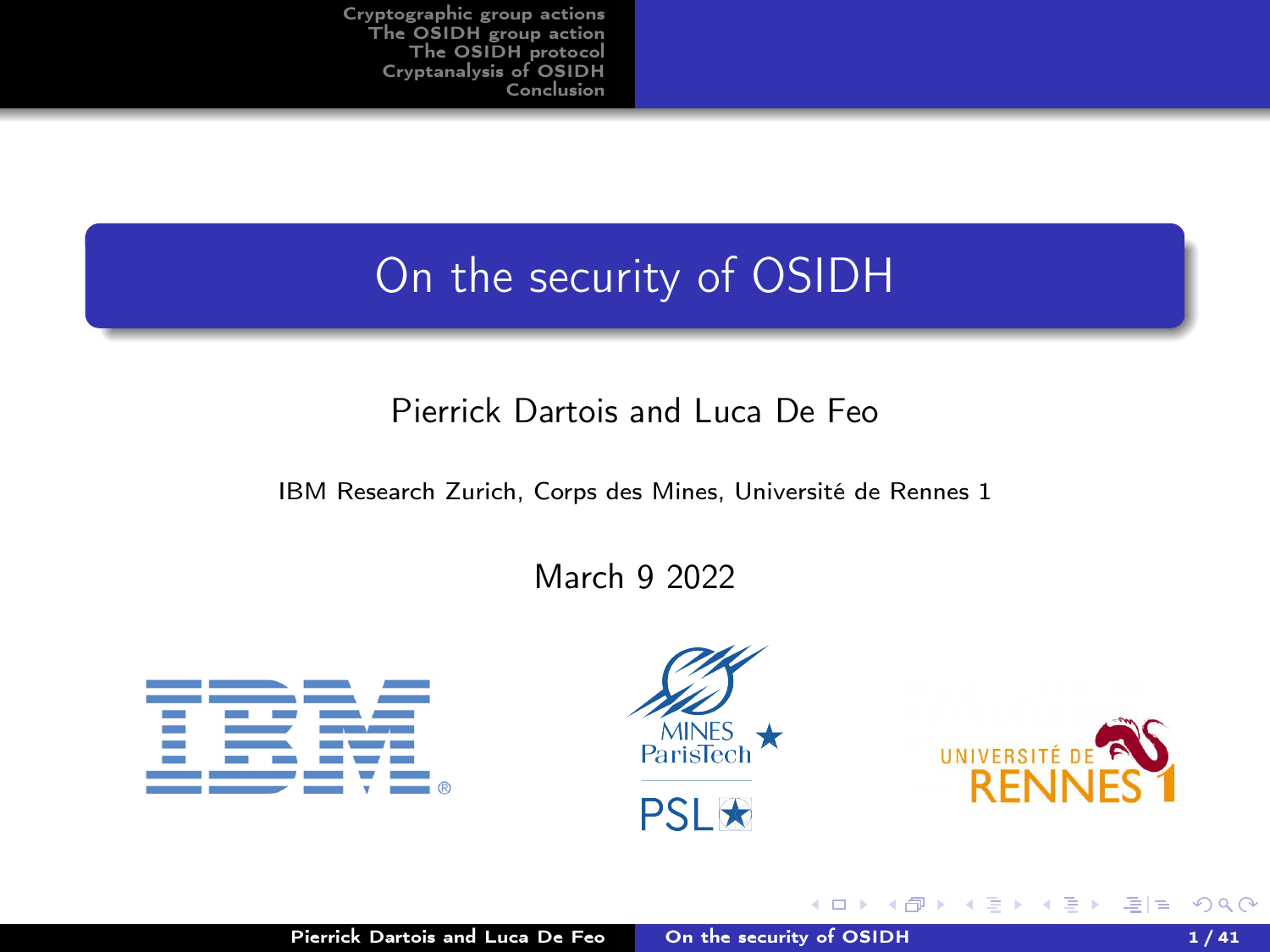- 1 [Cryptographic group actions](#page-2-0)
- 2 [The OSIDH group action](#page-9-0)
- <sup>3</sup> [The OSIDH protocol](#page-31-0)
- <sup>4</sup> [Cryptanalysis of OSIDH](#page-38-0)
- <sup>5</sup> [Conclusion](#page-56-0)

4 D F

. All

化重变 化重变化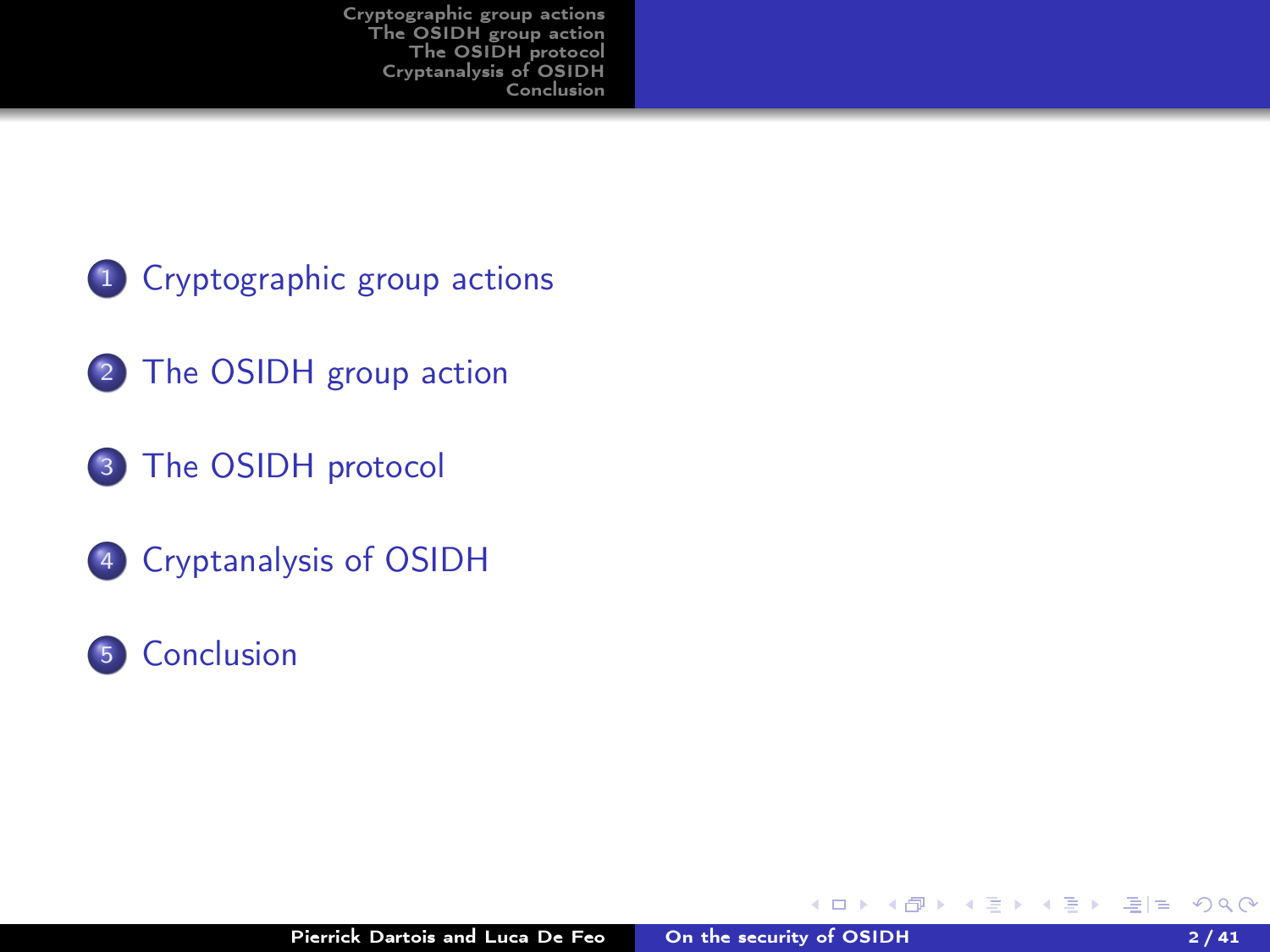#### Pierrick Dartois and Luca De Feo [On the security of OSIDH](#page-0-0) 3/41

K ロ > K @ > K 글 > K 글 > ( 글)= 19 Q Q ^

<span id="page-2-0"></span>[Cryptographic group actions](#page-2-0) [The OSIDH group action](#page-9-0) [The OSIDH protocol](#page-31-0) [Cryptanalysis of OSIDH](#page-38-0) **[Conclusion](#page-56-0)** 

# [Cryptographic group actions](#page-2-0)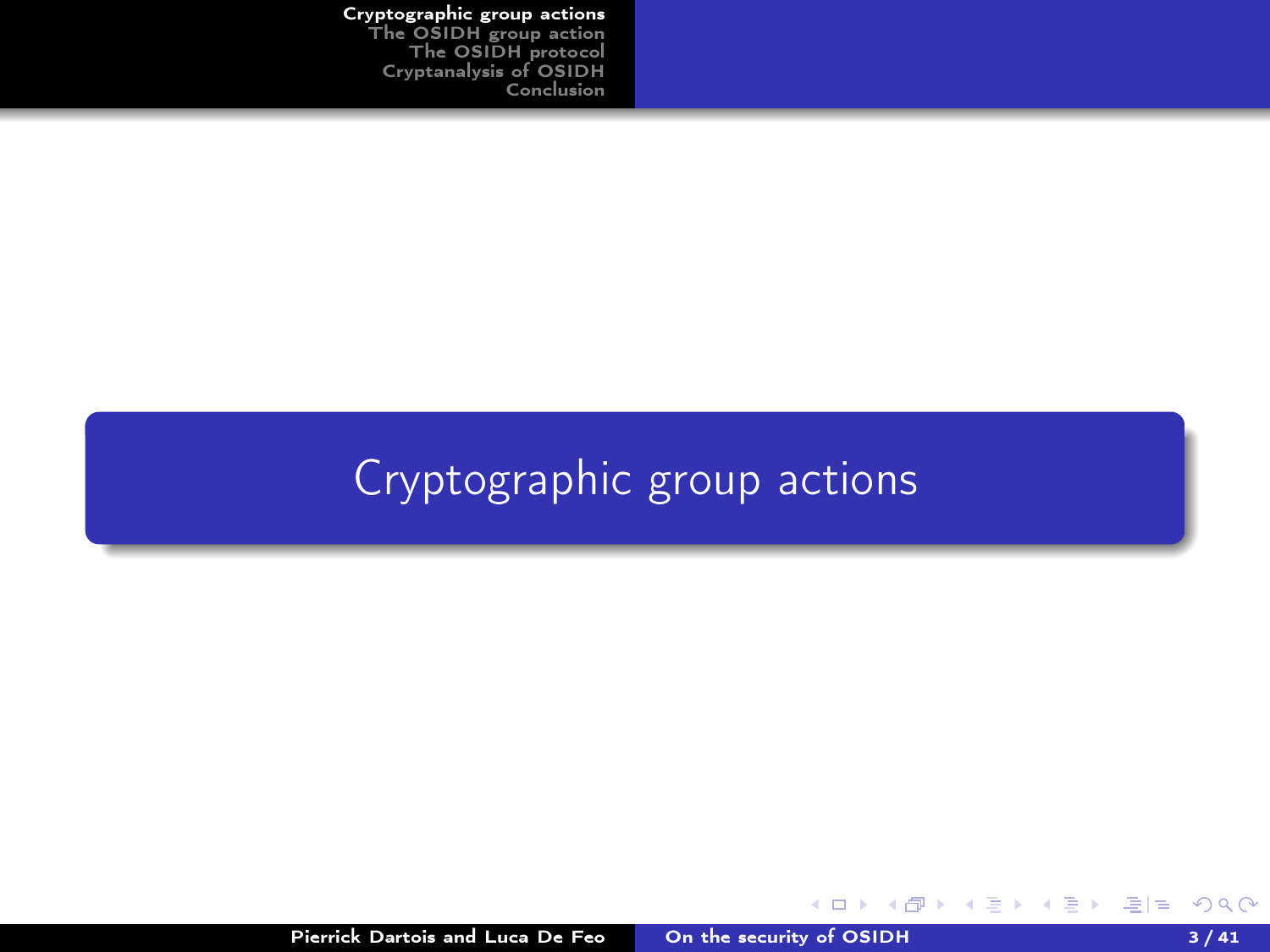## Cryptographic group action $1$

- G: an abelian group.
- X: a set  $(|X| = |G|)$ .

<sup>1</sup>Brassard and Yung (1991), Couveignes (2006).  $\leftarrow$   $\Box$ 듣▶ 토!ㅌ ⊙ Q ⊙ Pierrick Dartois and Luca De Feo [On the security of OSIDH](#page-0-0) 4/41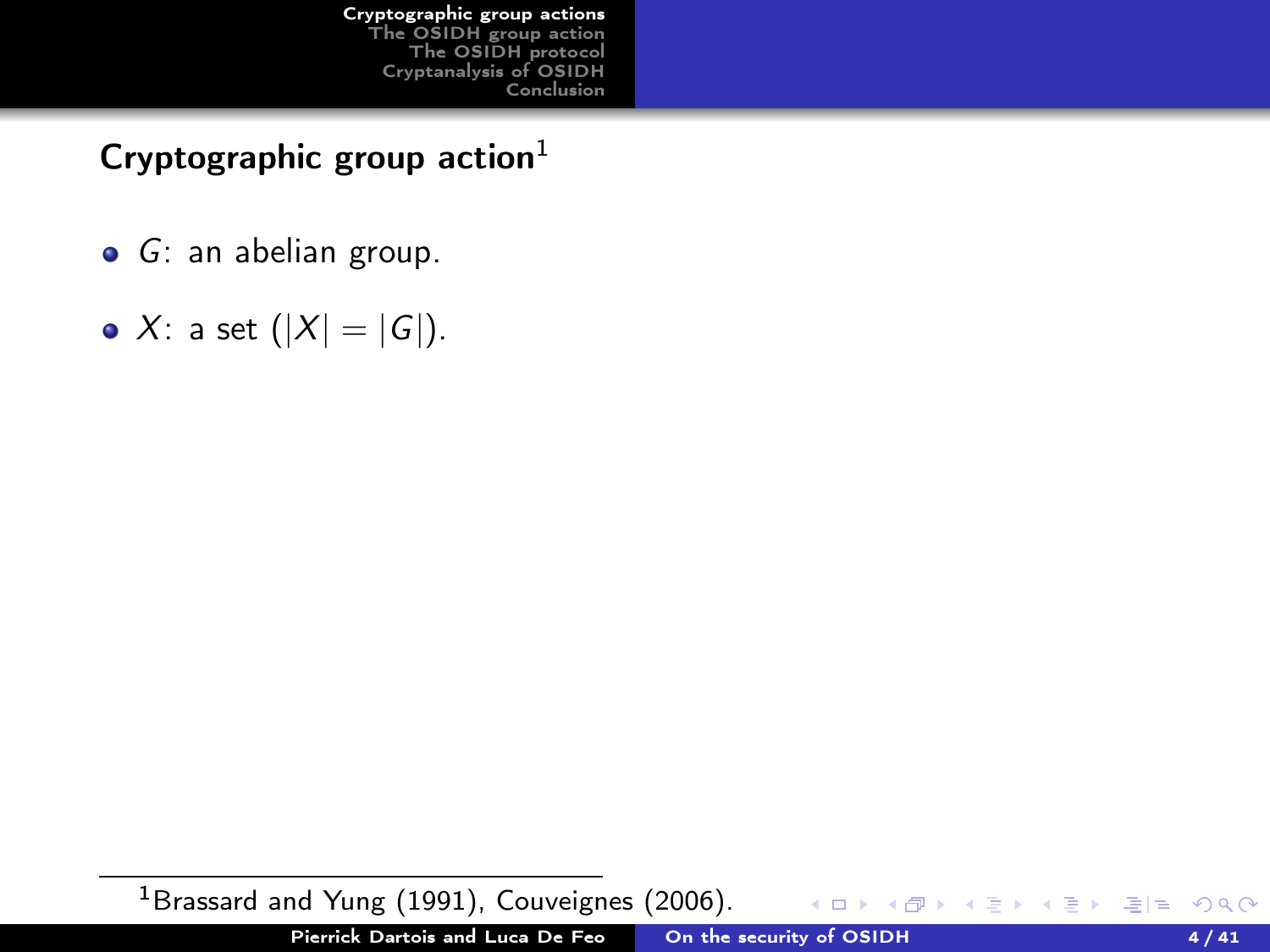## Cryptographic group action $1$

- G: an abelian group.
- X: a set  $(|X| = |G|)$ .
- $: G \times X \longrightarrow X$  a group action that is:
	- Transitive :  $\forall x, \in X$ ,  $G \cdot x = X$ .
	- Faithful :  $g \cdot x = x \Longrightarrow g = e$ .



<sup>1</sup>Brassard and Yung (1991), Couveignes (2006). K 등 X K 등 X 등 등 10 K 9 Q Q\* 4 00 16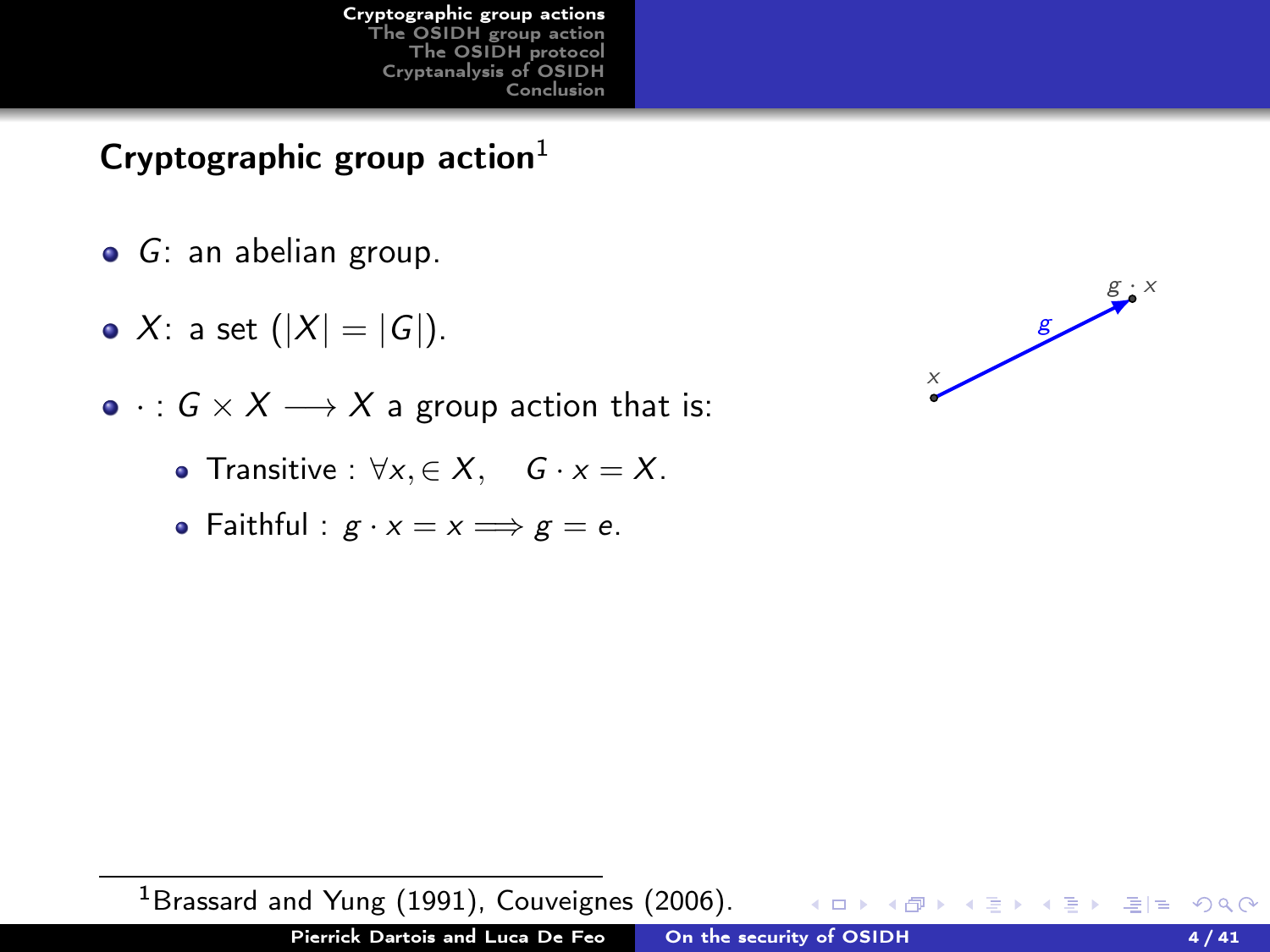## Cryptographic group action $1$

- G: an abelian group.
- X: a set  $(|X| = |G|)$ .
- $: G \times X \longrightarrow X$  a group action that is:
	- Transitive :  $\forall x, \in X$ ,  $G \cdot x = X$ .
	- Faithful :  $g \cdot x = x \Longrightarrow g = e$ .
- Easy to compute  $g \cdot x$ .



<sup>1</sup>Brassard and Yung (1991), Couveignes (2006). K 등 X K 등 X 등 등 10 K 9 Q Q\* 4 00 16 Pierrick Dartois and Luca De Feo [On the security of OSIDH](#page-0-0) 4/41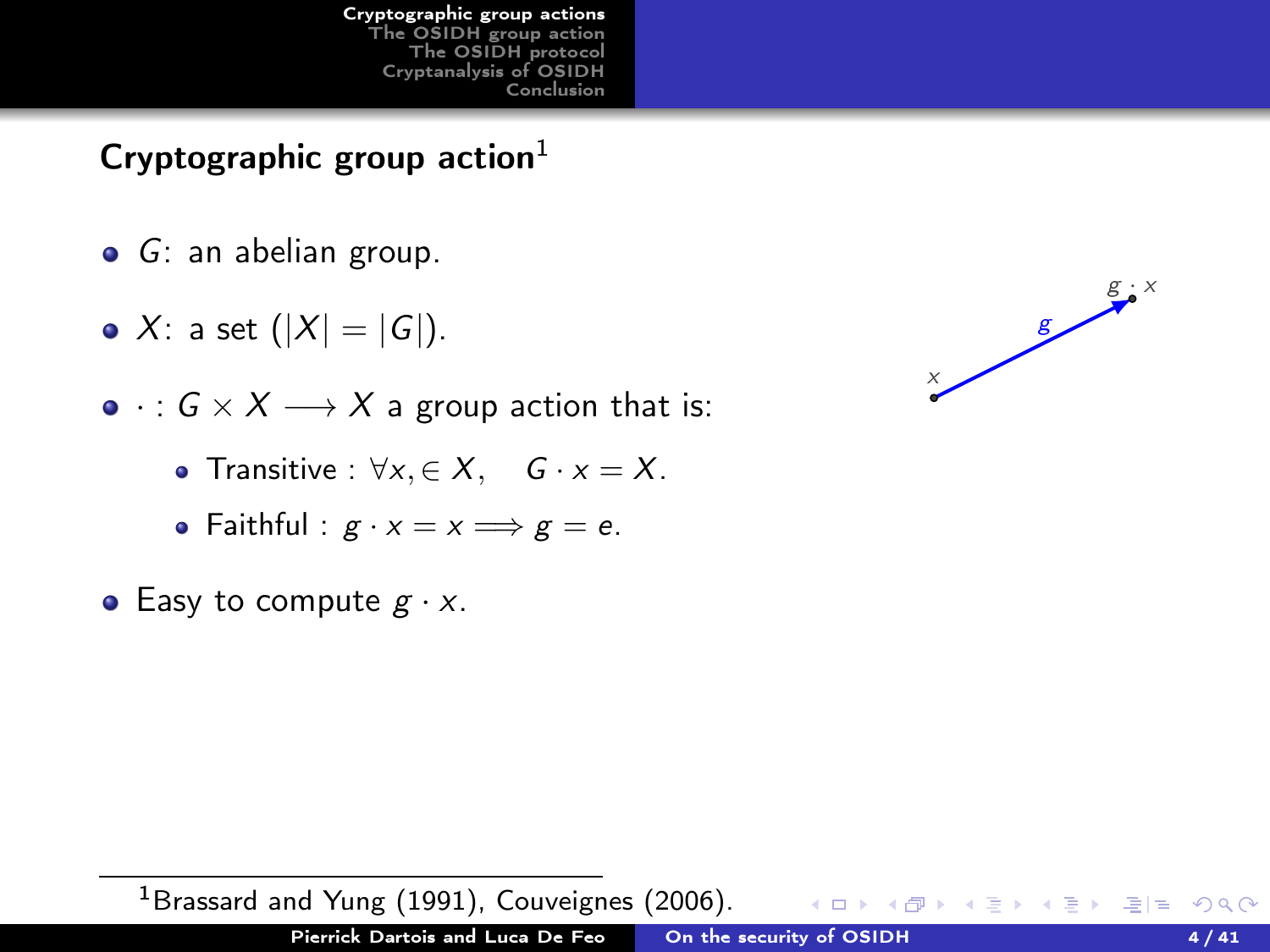## Cryptographic group action $1$

- G: an abelian group.
- X: a set  $(|X| = |G|)$ .
- $: G \times X \longrightarrow X$  a group action that is:
	- Transitive :  $\forall x, \in X$ ,  $G \cdot x = X$ .
	- Faithful :  $g \cdot x = x \Longrightarrow g = e$ .
- Easy to compute  $g \cdot x$ .
- One way group action:

$$
y = g \cdot x
$$
<sub>known</sub>

Finding  $g$  is hard.

<sup>1</sup>Brassard and Yung (1991), Couveignes (2006).

( □ ) ( n )



∢ 끝 ▶ ४ 끝 ▶ [ 꽃] 끝 19 여 0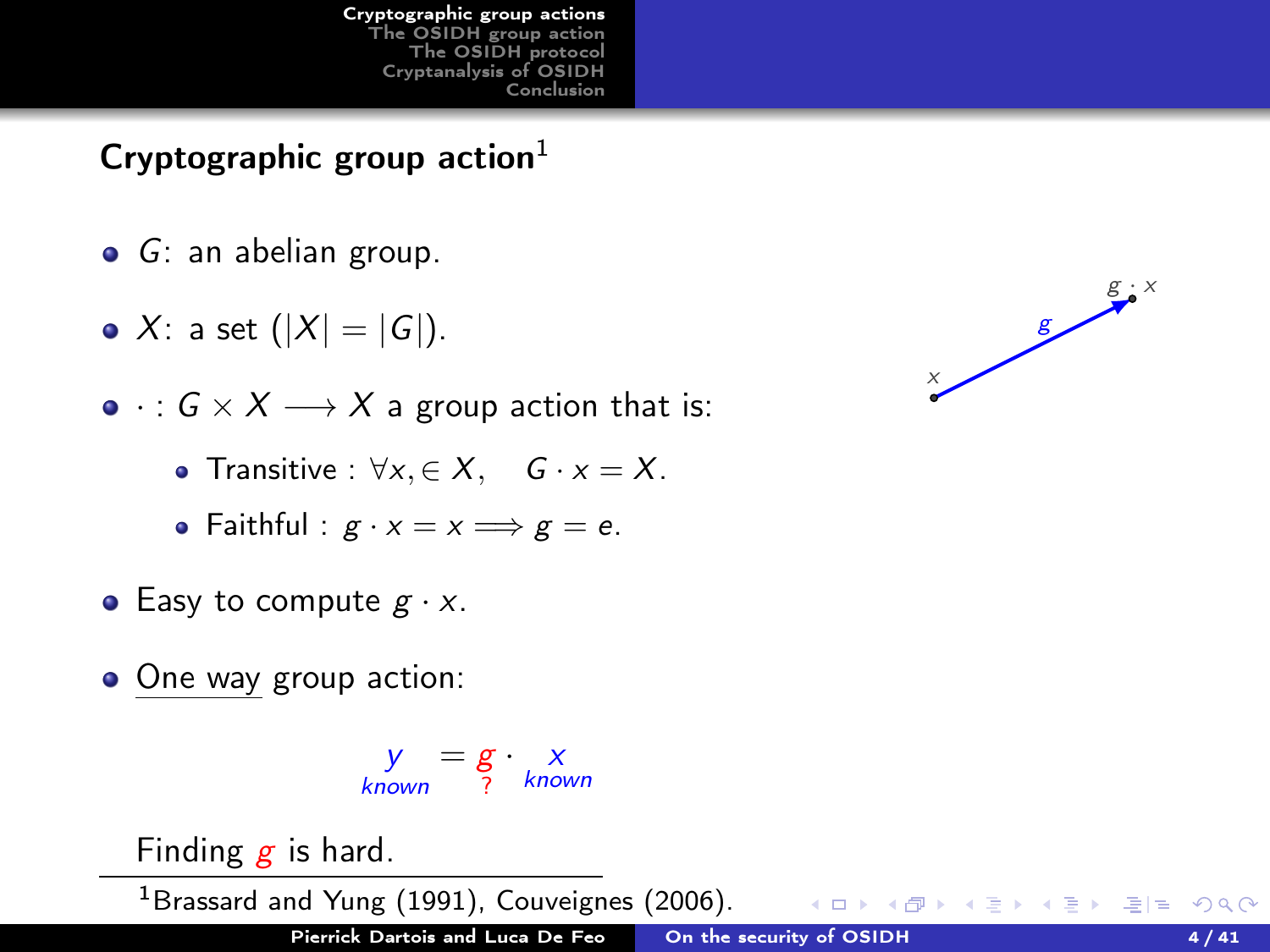#### Diffie-Hellman key exchange

- Public parameter:  $x_0 \in X$ .
- Alice's secret:  $g \in G$ .
- $\bullet$  Bob's secret:  $h \in G$ .

4 0 8

a

 $\alpha = 1$ 

∍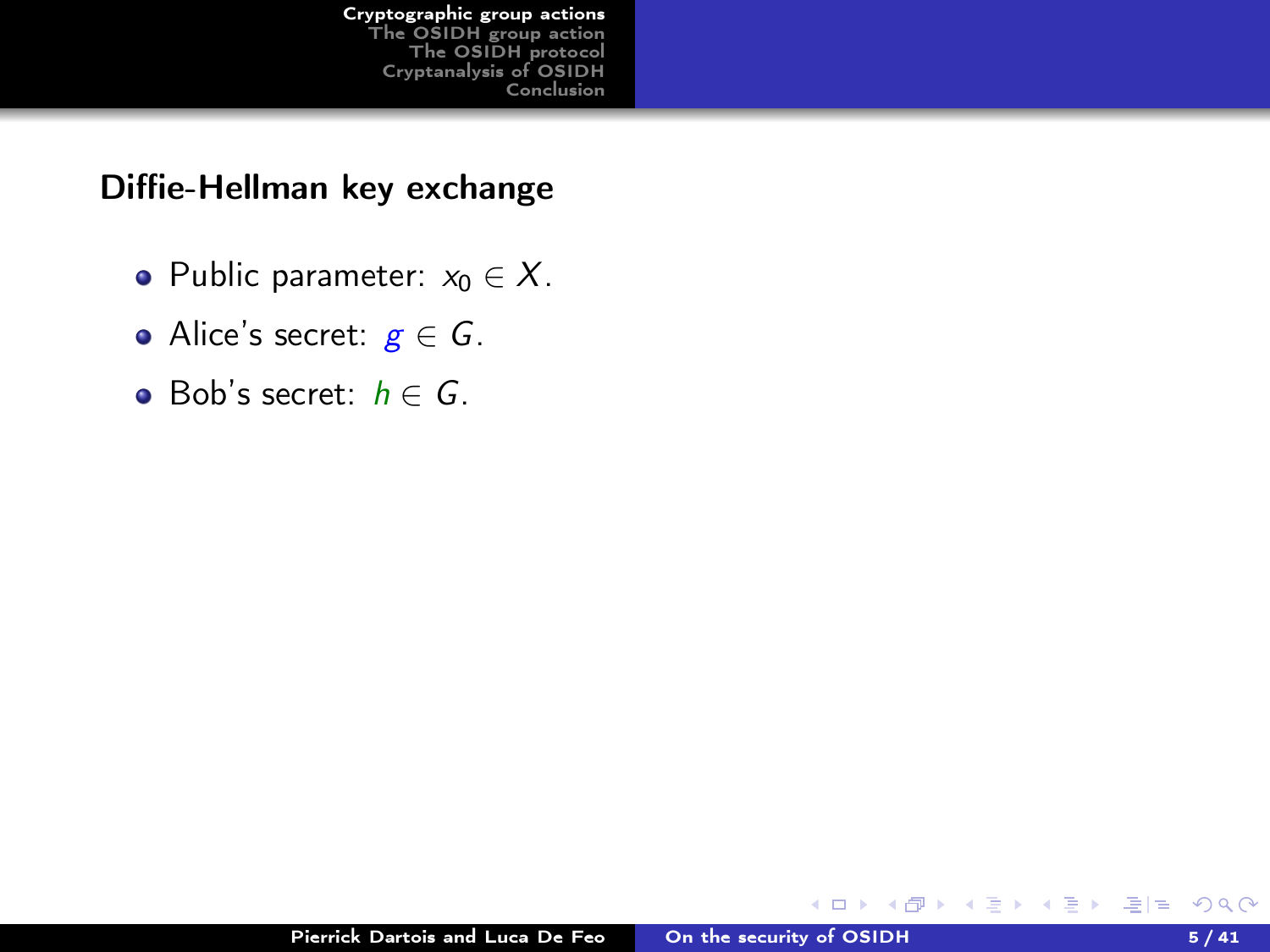#### <span id="page-8-0"></span>Diffie-Hellman key exchange

- Public parameter:  $x_0 \in X$ .
- Alice's secret:  $g \in G$ .
- **•** Bob's secret:  $h \in G$ .



Photo credits: Gallery Yopriceville and Michael Ochs.

4 0 8  $\leftarrow$  ∢ 끝 ▶ ४ 끝 ▶ [ 꽃] 끝 19 여 0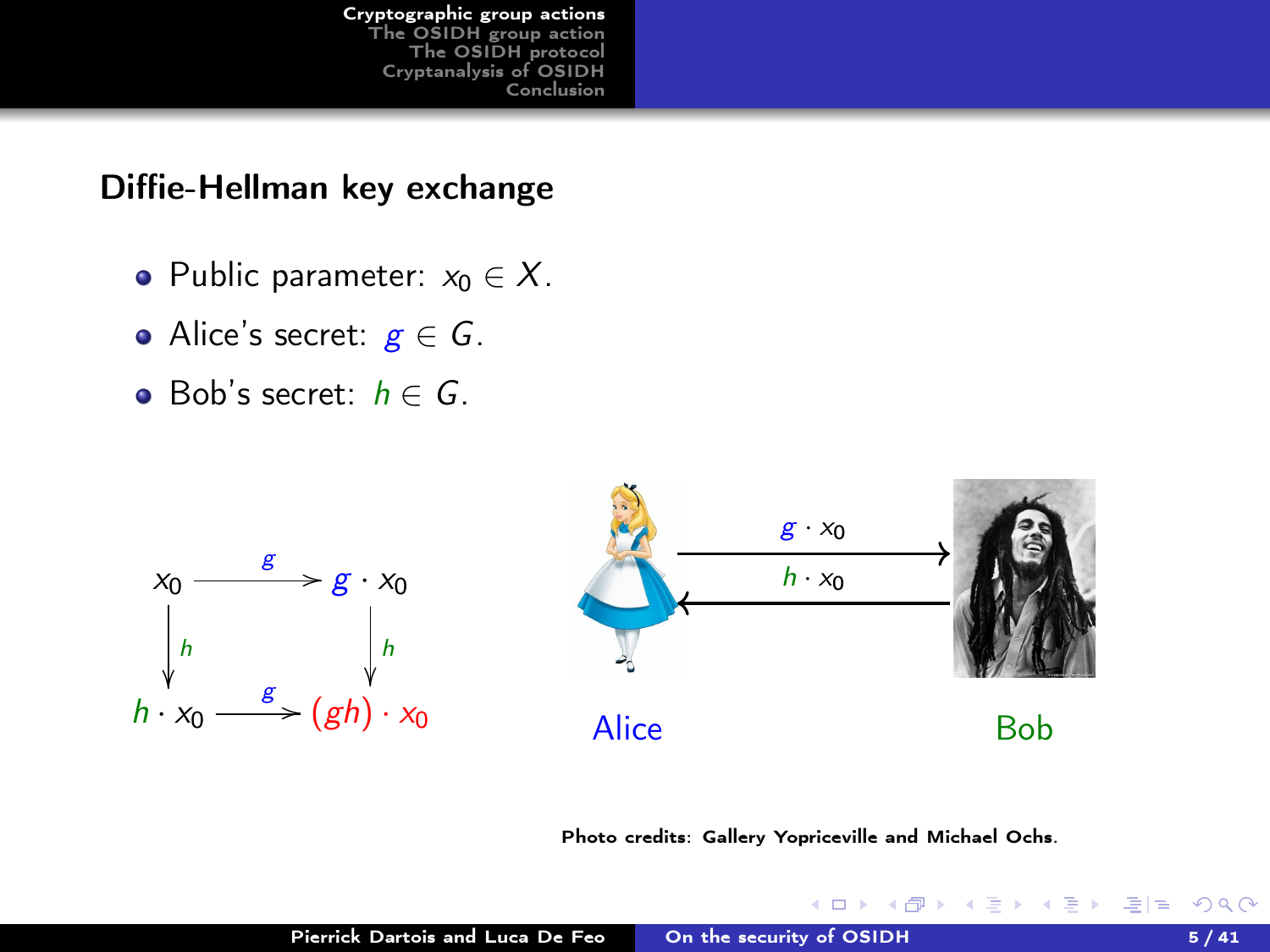<span id="page-9-0"></span>

| Cryptographic group actions | The group                                      |
|-----------------------------|------------------------------------------------|
| The OSIDH group action      | Elliptic curves, isogenies, endomorphism rings |
| The OSIDH protocol          | The space: oriented elliptic curves            |
| Cryptanalysis of OSIDH      | The group action                               |
| Conclusion                  | OSIDH and CSIDH                                |
|                             |                                                |

# [The OSIDH group action](#page-9-0)

4 0 3

K 등 K K 등 K (동)님 (9) Q (9)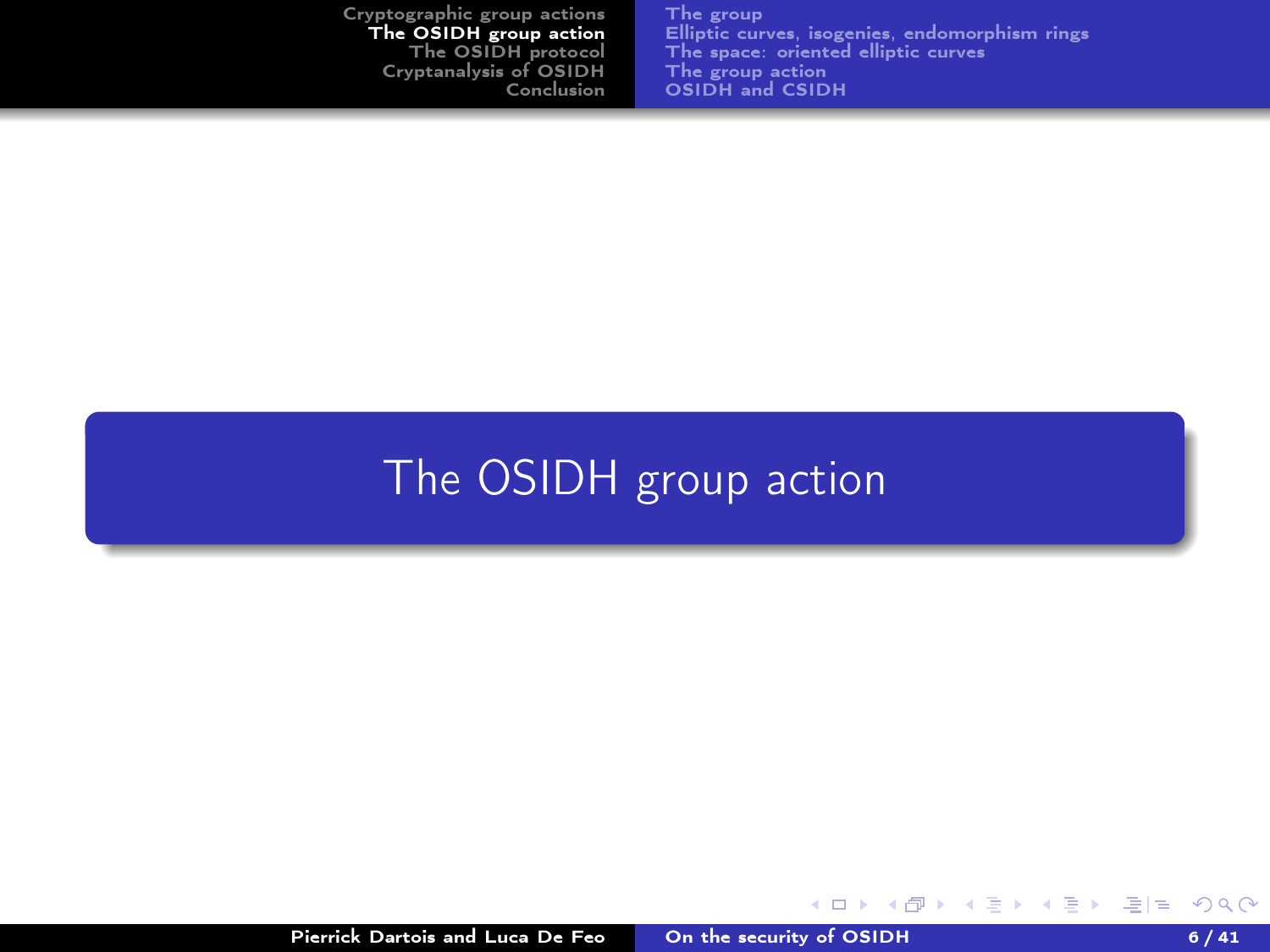#### [The group](#page-15-0)

[Elliptic curves, isogenies, endomorphism rings](#page-17-0) [The space: oriented elliptic curves](#page-22-0) [The group action](#page-26-0) [OSIDH and CSIDH](#page-28-0)

### <span id="page-10-0"></span>The ideal class group

K ロ ▶ K @ ▶ K 글 ▶ K 글 ▶ [로] = 19 Q Q ^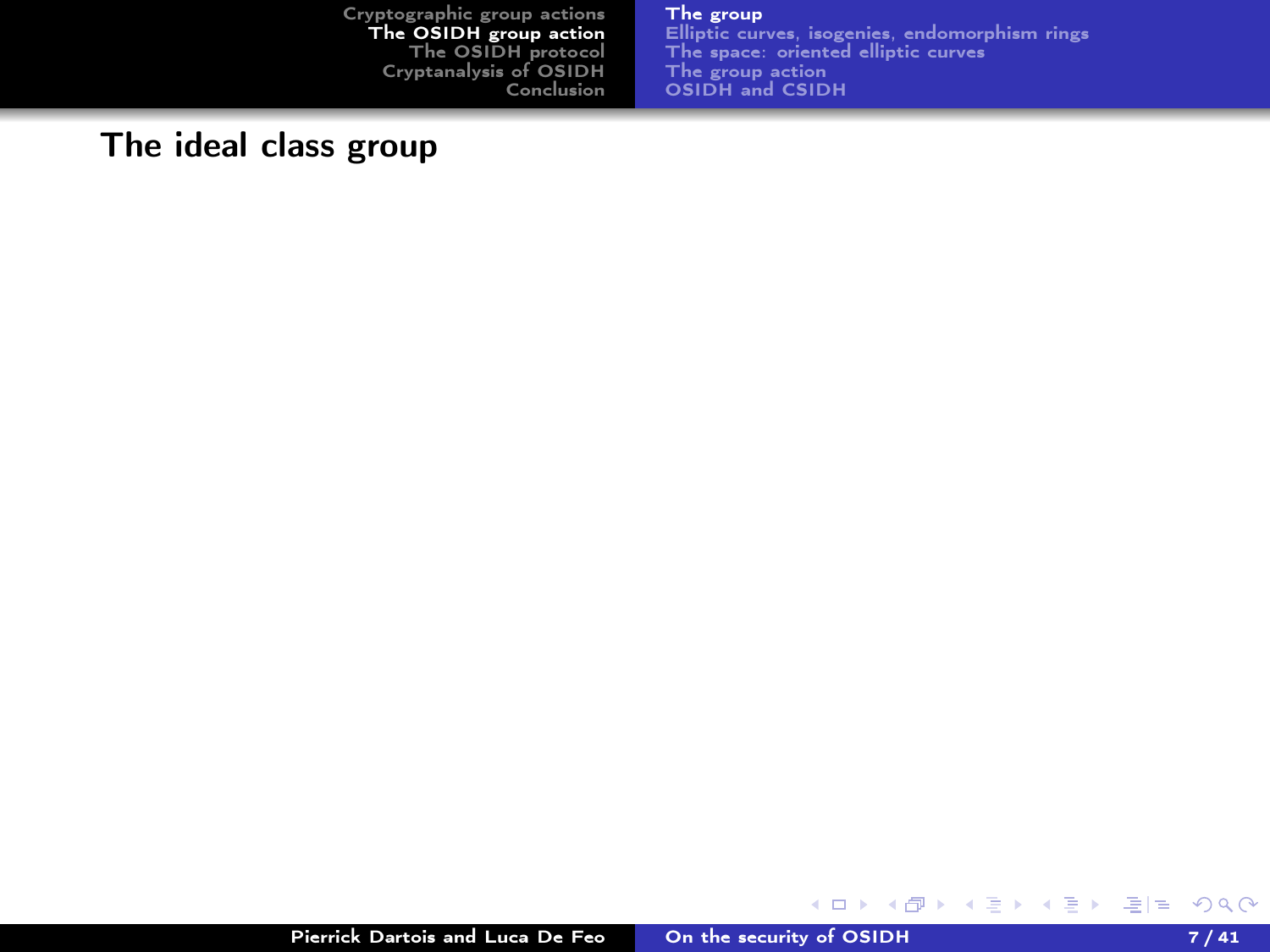#### The ideal class group

Quadratic imaginary field  $K:=\mathbb{Q}(\sqrt{-d}),\ d\in\mathbb{N}^*.$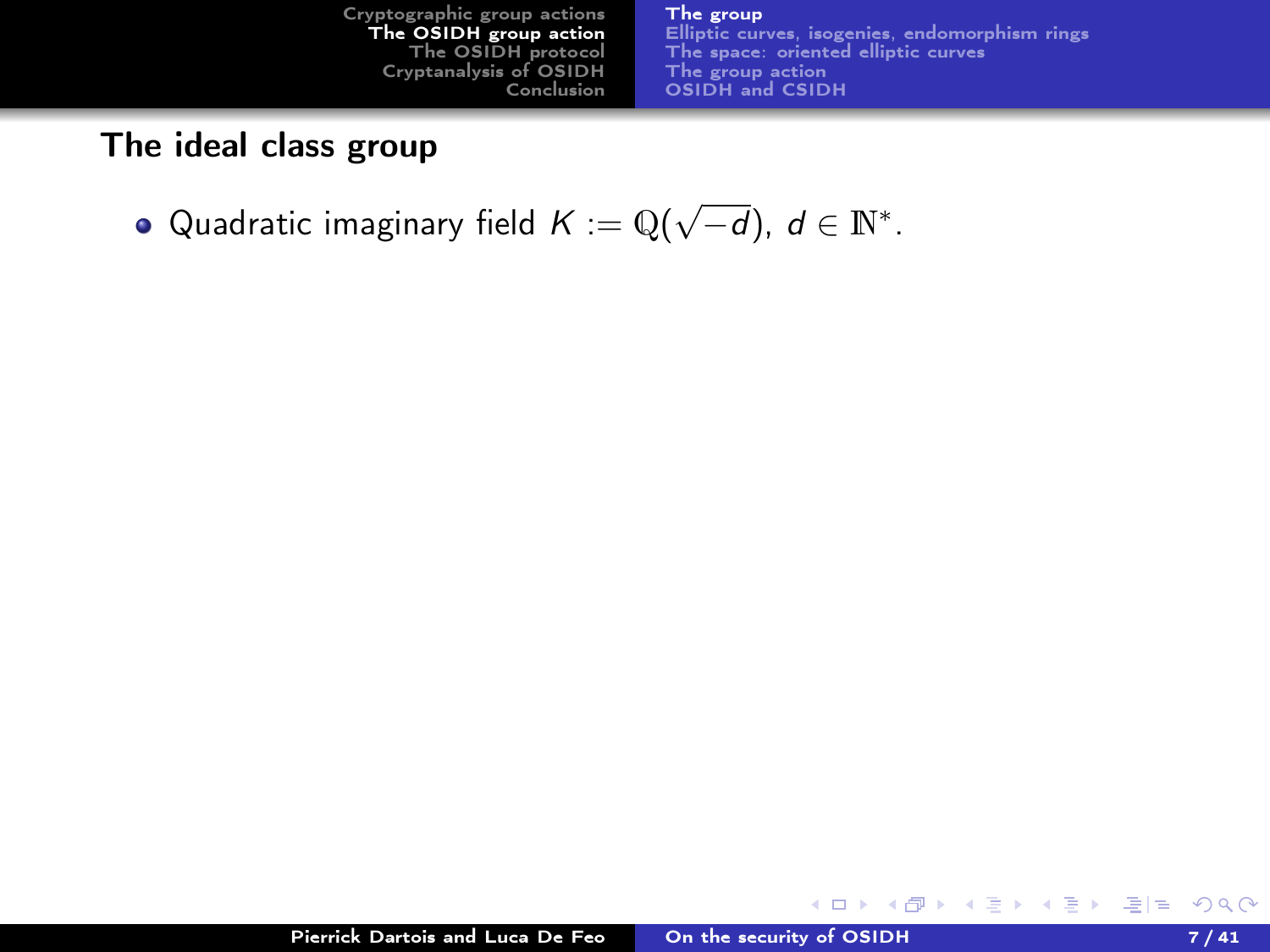#### The ideal class group

- Quadratic imaginary field  $K:=\mathbb{Q}(\sqrt{-d}),\ d\in\mathbb{N}^*.$
- An order  $\mathcal{O} \subseteq K$  is a subring and full-rank lattice.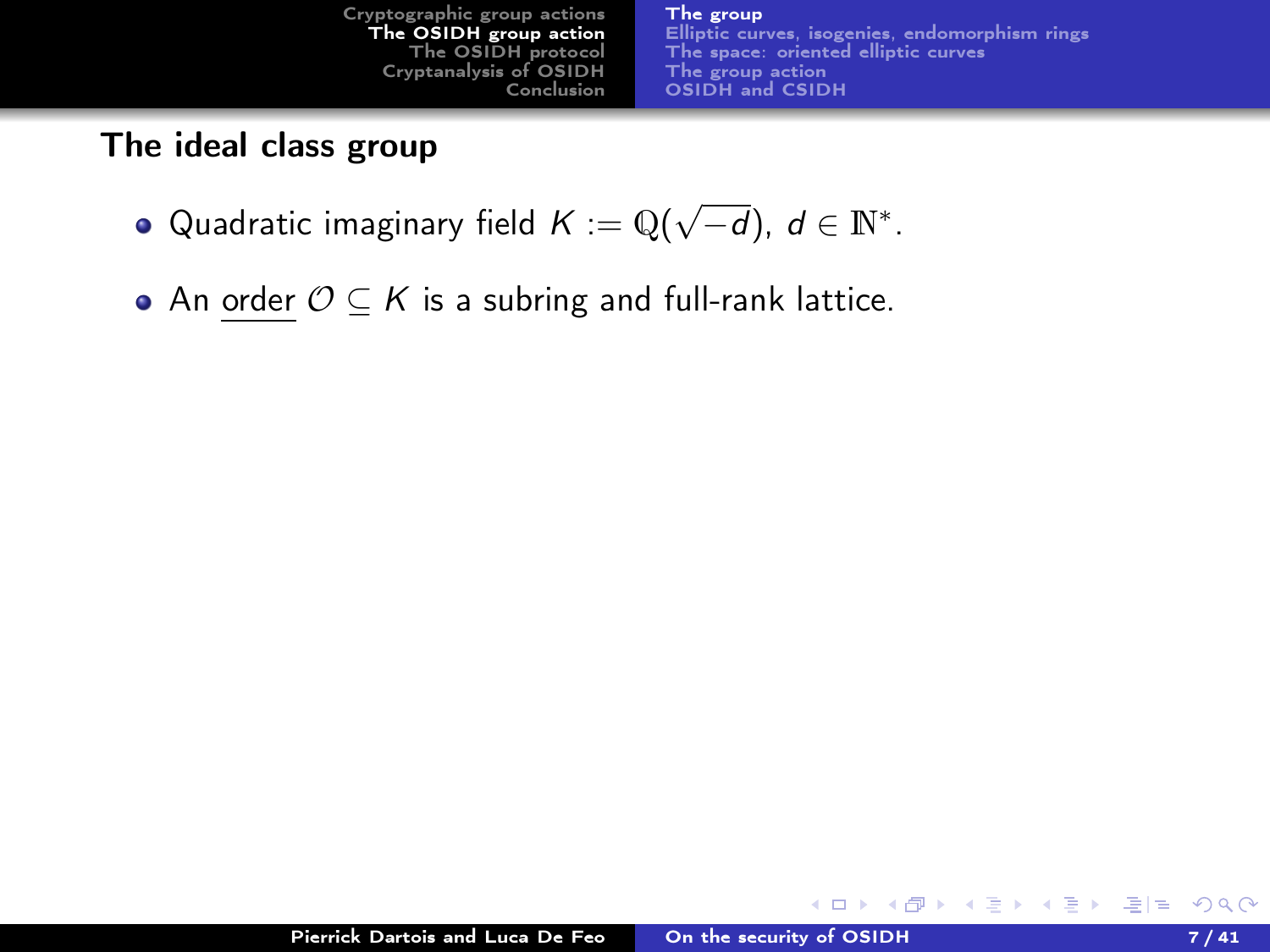#### The ideal class group

- Quadratic imaginary field  $K:=\mathbb{Q}(\sqrt{-d}),\ d\in\mathbb{N}^*.$
- An order  $O \subseteq K$  is a subring and full-rank lattice.
- An  $\mathcal{O}$ -ideal  $\mathfrak{a} \subset \mathcal{K}$  is a lattice s.t.  $\mathcal{O} \cdot \mathfrak{a} \subset \mathfrak{a}$ .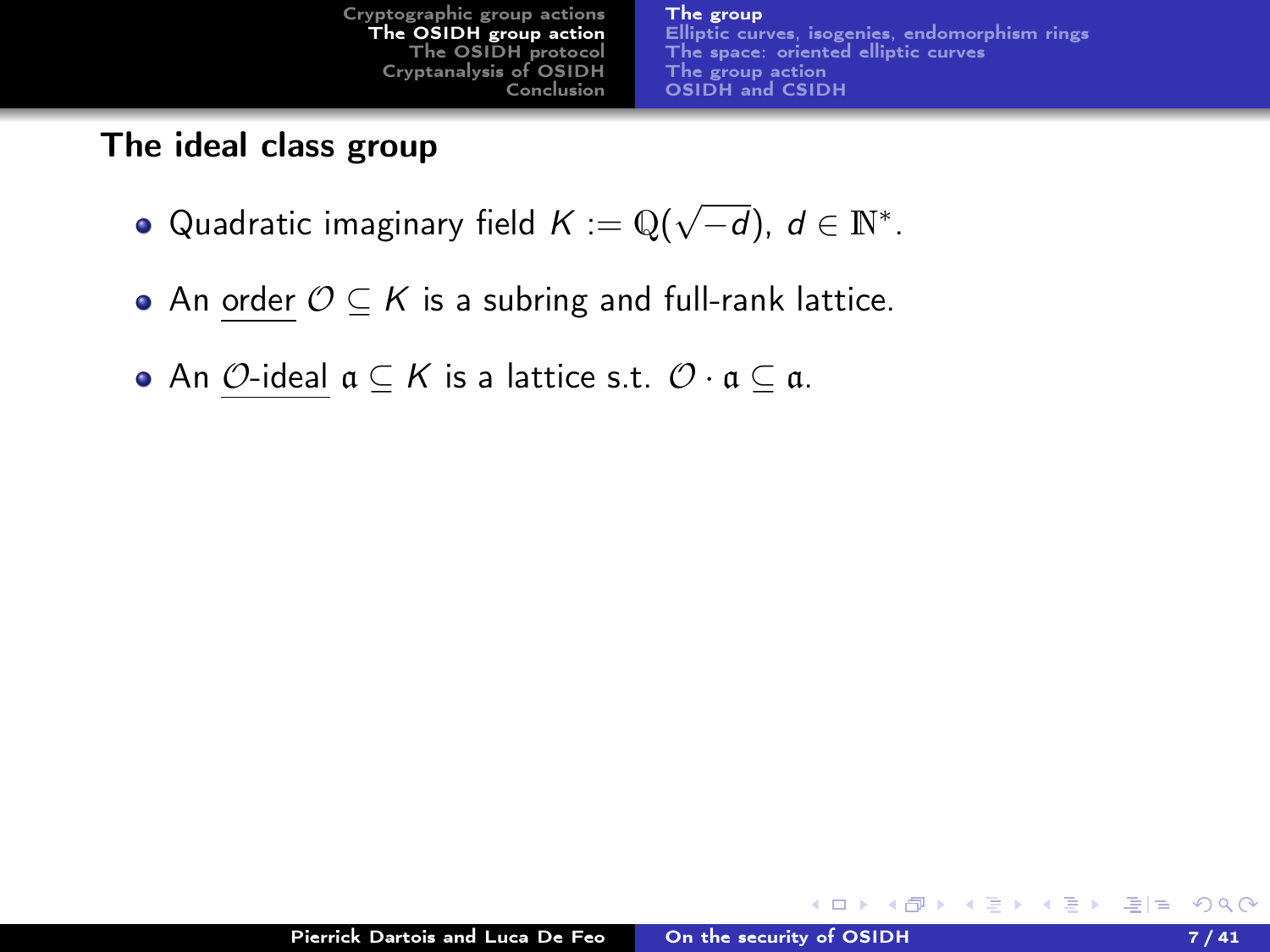#### The ideal class group

- Quadratic imaginary field  $K:=\mathbb{Q}(\sqrt{-d}),\ d\in\mathbb{N}^*.$
- An order  $O \subseteq K$  is a subring and full-rank lattice.
- An  $\mathcal{O}\text{-}$ ideal  $\mathfrak{a} \subseteq \mathcal{K}$  is a lattice s.t.  $\mathcal{O}\cdot \mathfrak{a} \subseteq \mathfrak{a}$ .
- **•** Group of invertible ideals:

$$
\mathit{I}(\mathcal{O}):=\{\mathfrak{a}\mid \exists \mathfrak{b},\quad \mathfrak{a}\cdot \mathfrak{b}=\mathcal{O}\}
$$

• Subgroup of principal ideals  $P(\mathcal{O}) \subset I(\mathcal{O})$ :

$$
P(\mathcal{O}) := \{ \alpha \cdot \mathcal{O} \mid \alpha \in \mathcal{K} \}
$$

**KERKER EE KARA** 

**K ロ ト K 何 ト**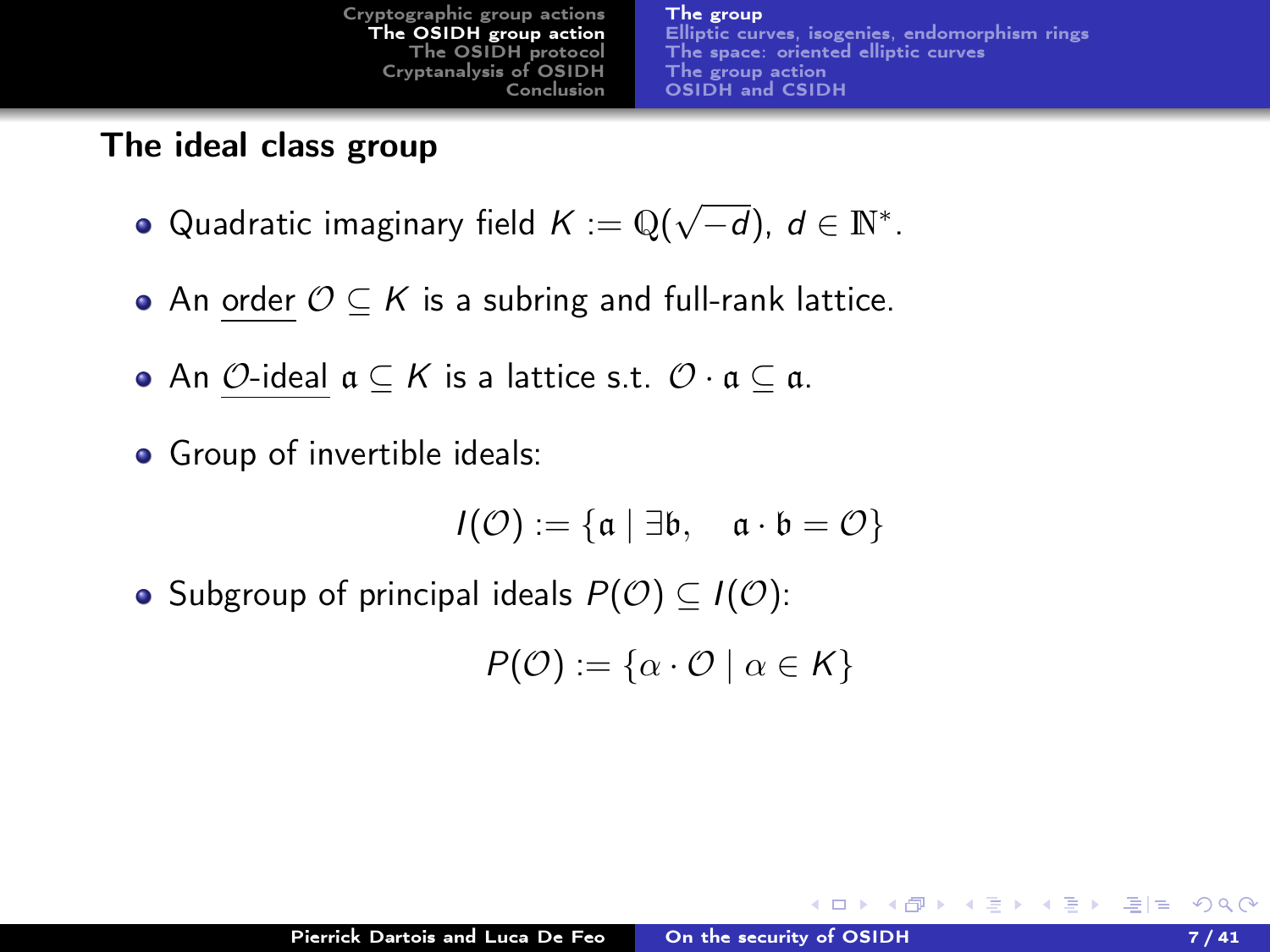### <span id="page-15-0"></span>The ideal class group

- Quadratic imaginary field  $K:=\mathbb{Q}(\sqrt{-d}),\ d\in\mathbb{N}^*.$
- An order  $O \subseteq K$  is a subring and full-rank lattice.
- An  $\mathcal{O}\text{-}$ ideal  $\mathfrak{a} \subseteq K$  is a lattice s.t.  $\mathcal{O}\cdot \mathfrak{a} \subseteq \mathfrak{a}$ .
- Group of invertible ideals:

$$
\mathit{I}(\mathcal{O}):=\{\mathfrak{a}\mid \exists \mathfrak{b},\quad \mathfrak{a}\cdot \mathfrak{b}=\mathcal{O}\}
$$

• Subgroup of principal ideals  $P(\mathcal{O}) \subset I(\mathcal{O})$ :

$$
P(\mathcal{O}) := \{ \alpha \cdot \mathcal{O} \mid \alpha \in \mathsf{K} \}
$$

• The ideal class group of  $\mathcal{O}$ :

$$
\mathsf{Cl}(\mathcal{O}):=I(\mathcal{O})/P(\mathcal{O})
$$

It is a finite abelian group.

K ロ K K R K K B X X B X B H B Y A Q C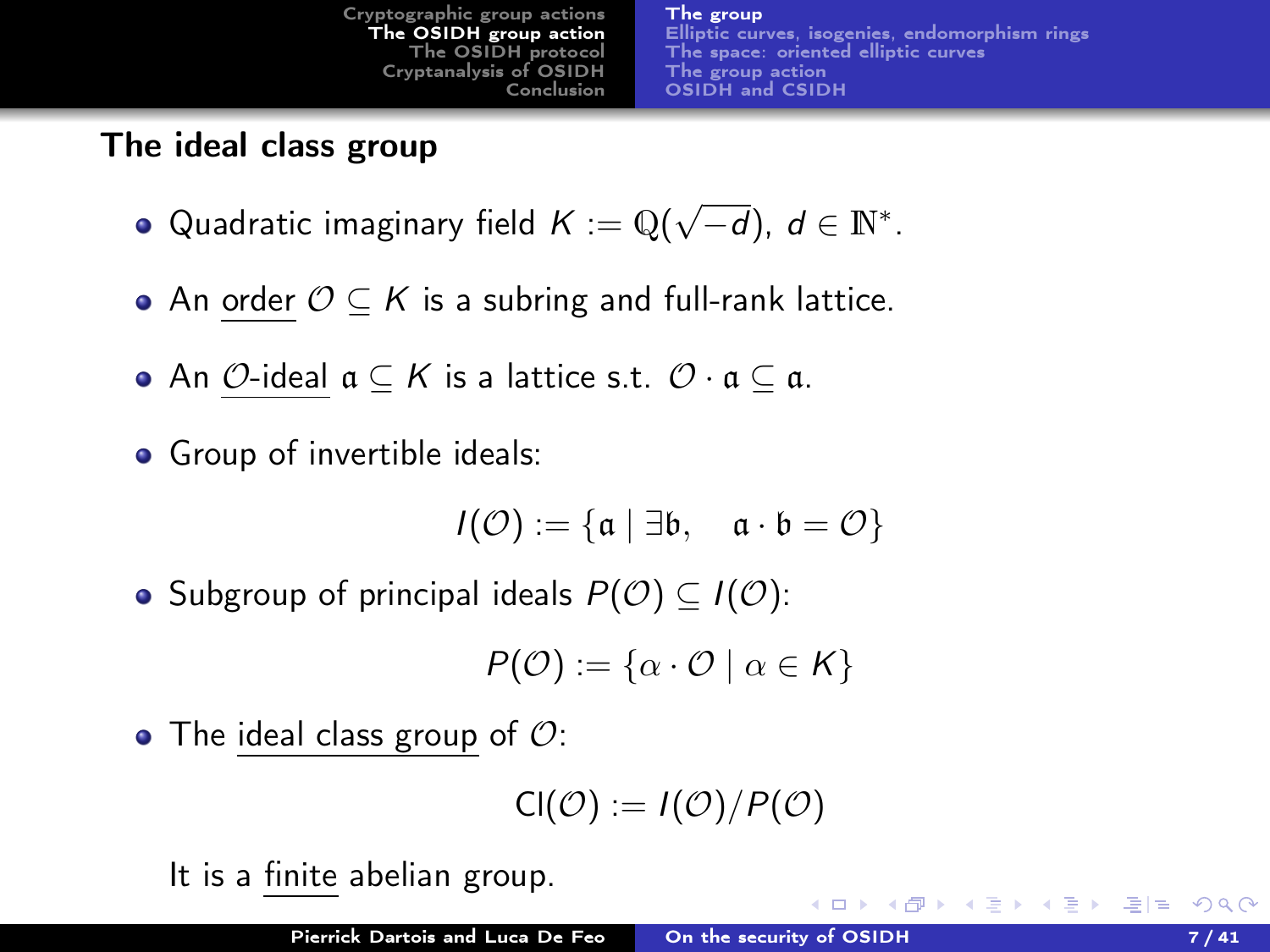#### [The group](#page-10-0)

[Elliptic curves, isogenies, endomorphism rings](#page-17-0) [The space: oriented elliptic curves](#page-22-0) [The group action](#page-26-0) [OSIDH and CSIDH](#page-28-0)

**K ロ ▶ K 何 ▶** 

化重新化重新

#### <span id="page-16-0"></span>Sketch of the cryptographic group action

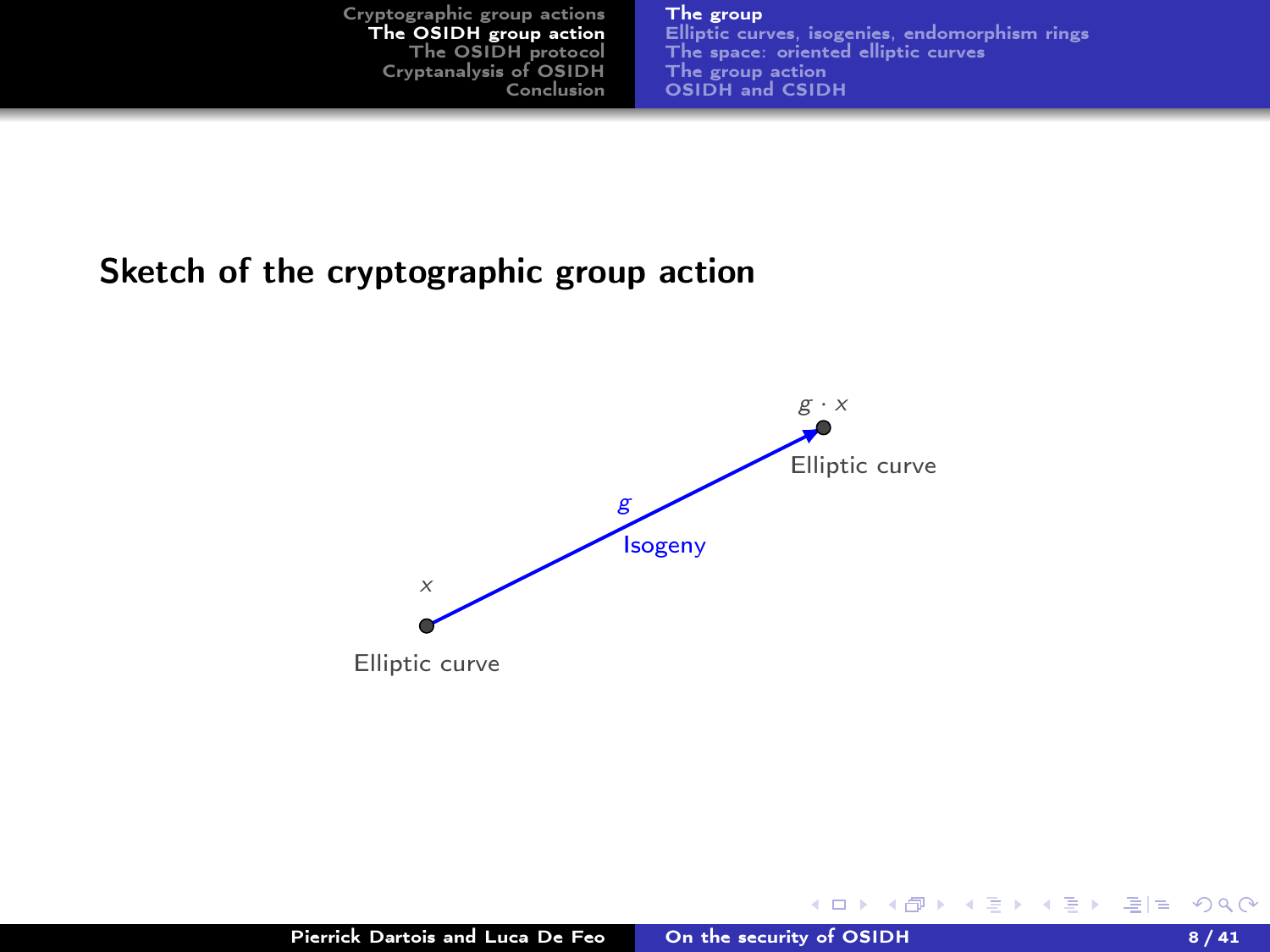#### <span id="page-17-0"></span>Elliptic curves

• An elliptic curve  $E/\mathbb{F}_q$  is defined by:

$$
y^2 = x^3 + ax + b
$$

with  $a, b \in \mathbb{F}_q$ .

 $\bullet$   $E(\overline{\mathbb{F}_q})$  is an abelian group.



化重新 化重新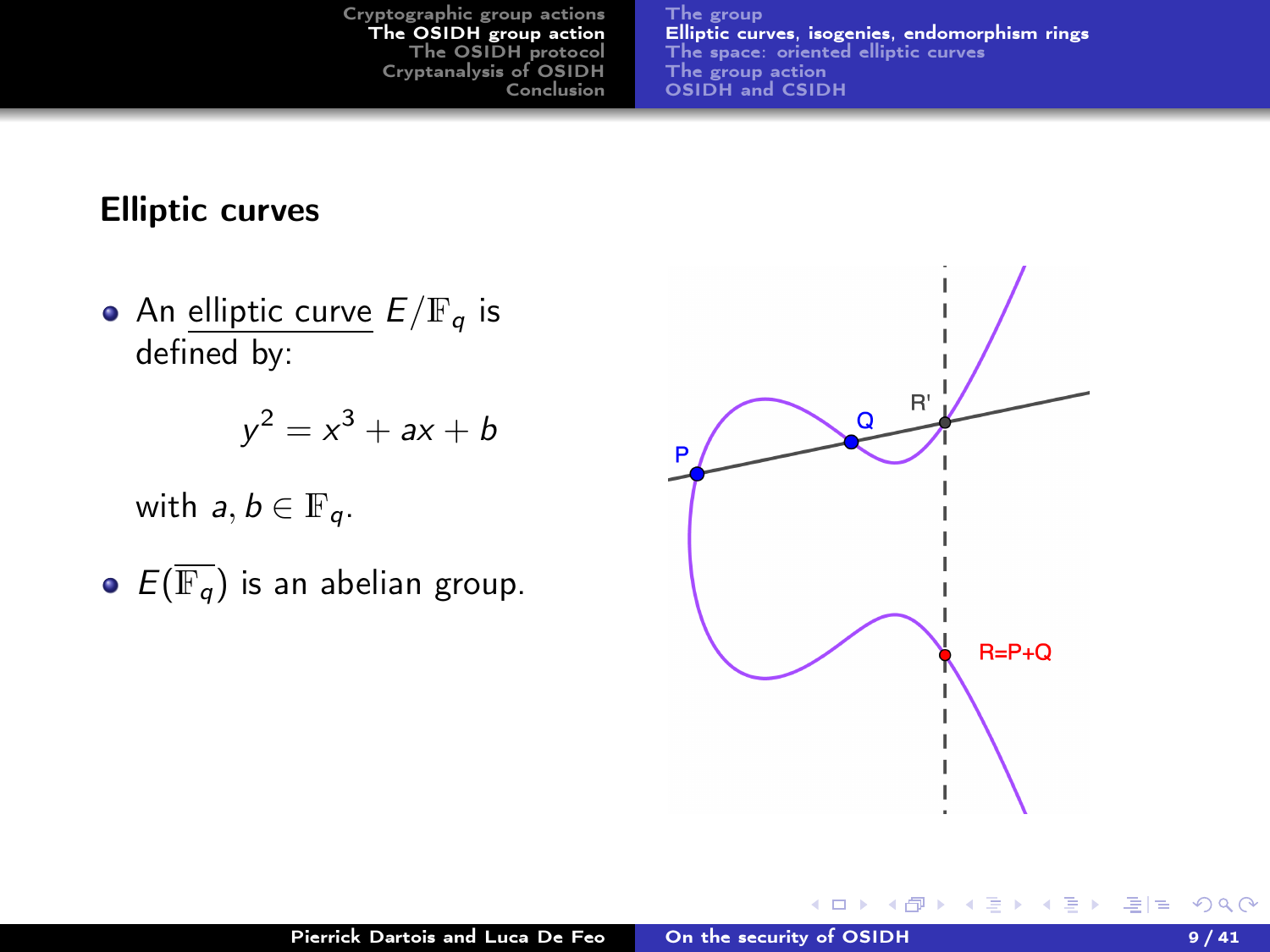#### <span id="page-18-0"></span>Isogenies

#### Definition

An isogeny  $\varphi : E \longrightarrow F$  is:

- A morphism of algebraic varieties (given by rational fractions).
- A group homomorphism:

$$
\forall P, Q \in E, \quad \varphi(P+Q) = \varphi(P) + \varphi(Q).
$$

Isogenies are surjective and have finite kernel.

化重新 化重新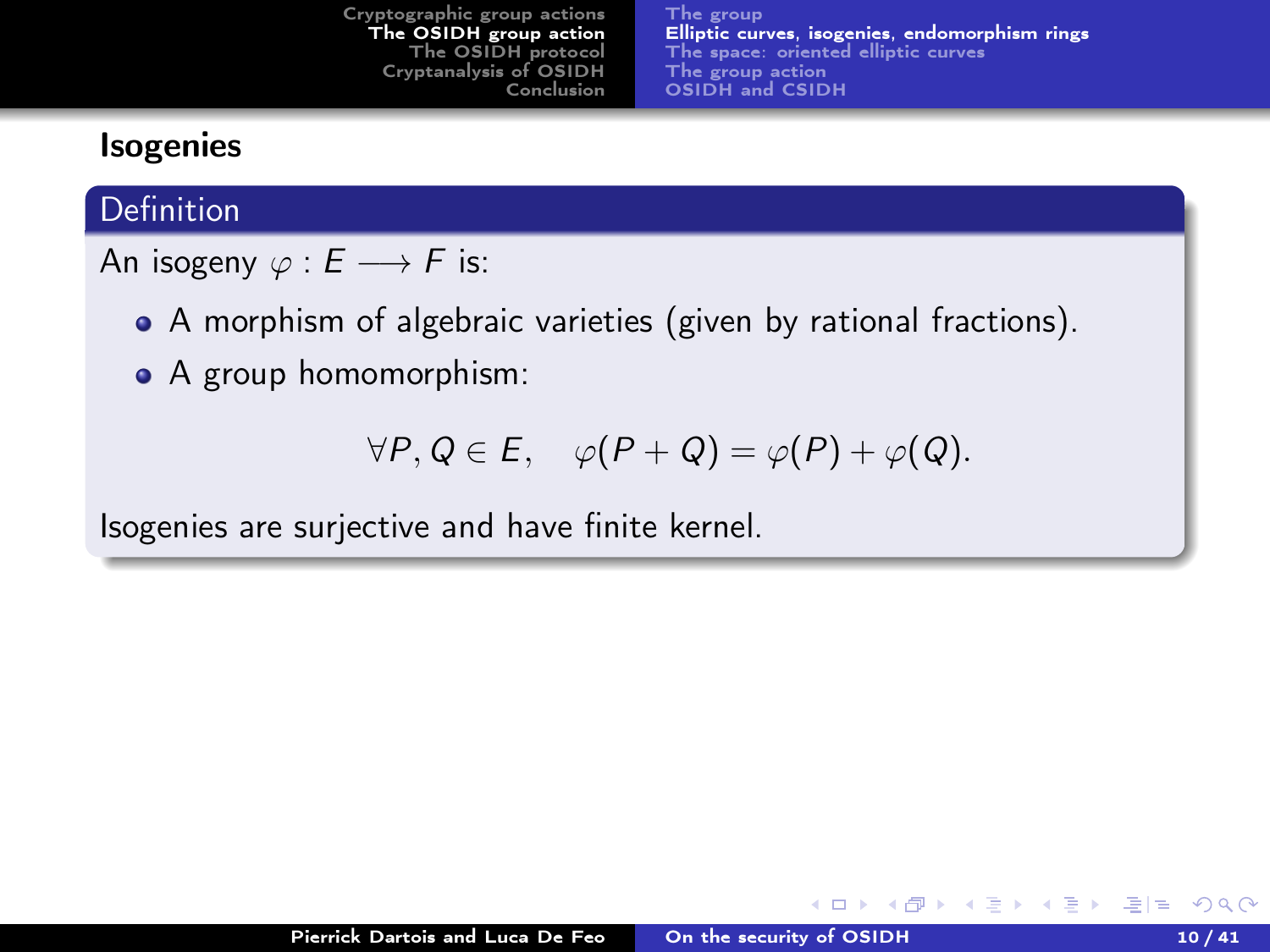### <span id="page-19-0"></span>Isogenies

#### Definition

An isogeny  $\varphi : E \longrightarrow F$  is:

- A morphism of algebraic varieties (given by rational fractions).
- A group homomorphism:

$$
\forall P, Q \in E, \quad \varphi(P+Q) = \varphi(P) + \varphi(Q).
$$

Isogenies are surjective and have finite kernel.

#### Examples:

**• The multiplication by**  $n \in \mathbb{N}$ :

$$
[n]: P \in E \longmapsto n \cdot P \in E
$$

**2** The Frobenius (if char( $k$ ) = p):

$$
\phi_p:(x,y)\in E\longmapsto (x^p,y^p)\in E^{(p)}
$$

with  $E^{(p)}: y^2 = x^3 + a^p x + b^p$  $E^{(p)}: y^2 = x^3 + a^p x + b^p$  $E^{(p)}: y^2 = x^3 + a^p x + b^p$  $E^{(p)}: y^2 = x^3 + a^p x + b^p$  $E^{(p)}: y^2 = x^3 + a^p x + b^p$  $E^{(p)}: y^2 = x^3 + a^p x + b^p$  $E^{(p)}: y^2 = x^3 + a^p x + b^p$  $E^{(p)}: y^2 = x^3 + a^p x + b^p$  $E^{(p)}: y^2 = x^3 + a^p x + b^p$  if  $E: y^2 = x^3 + a^2 + b$ [.](#page-21-0)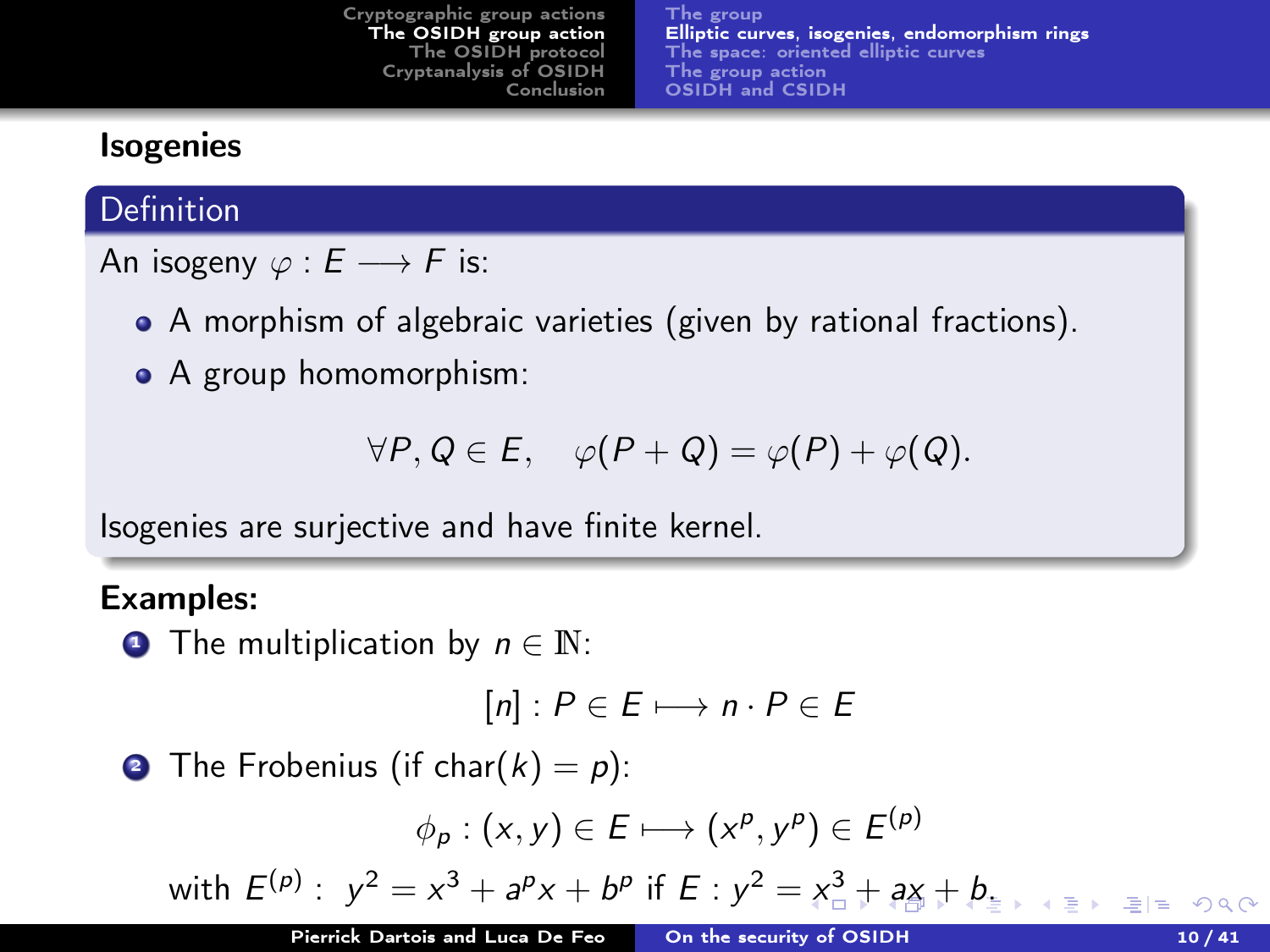[The group](#page-10-0) [Elliptic curves, isogenies, endomorphism rings](#page-17-0) [The space: oriented elliptic curves](#page-22-0) [The group action](#page-26-0) [OSIDH and CSIDH](#page-28-0)

#### <span id="page-20-0"></span>Endomorphism rings

Definition

End(E) = {isogenies  $E \longrightarrow E$ }

K ロ ▶ K @ ▶ K 글 ▶ K 글 ▶ [로] = 19 Q Q ^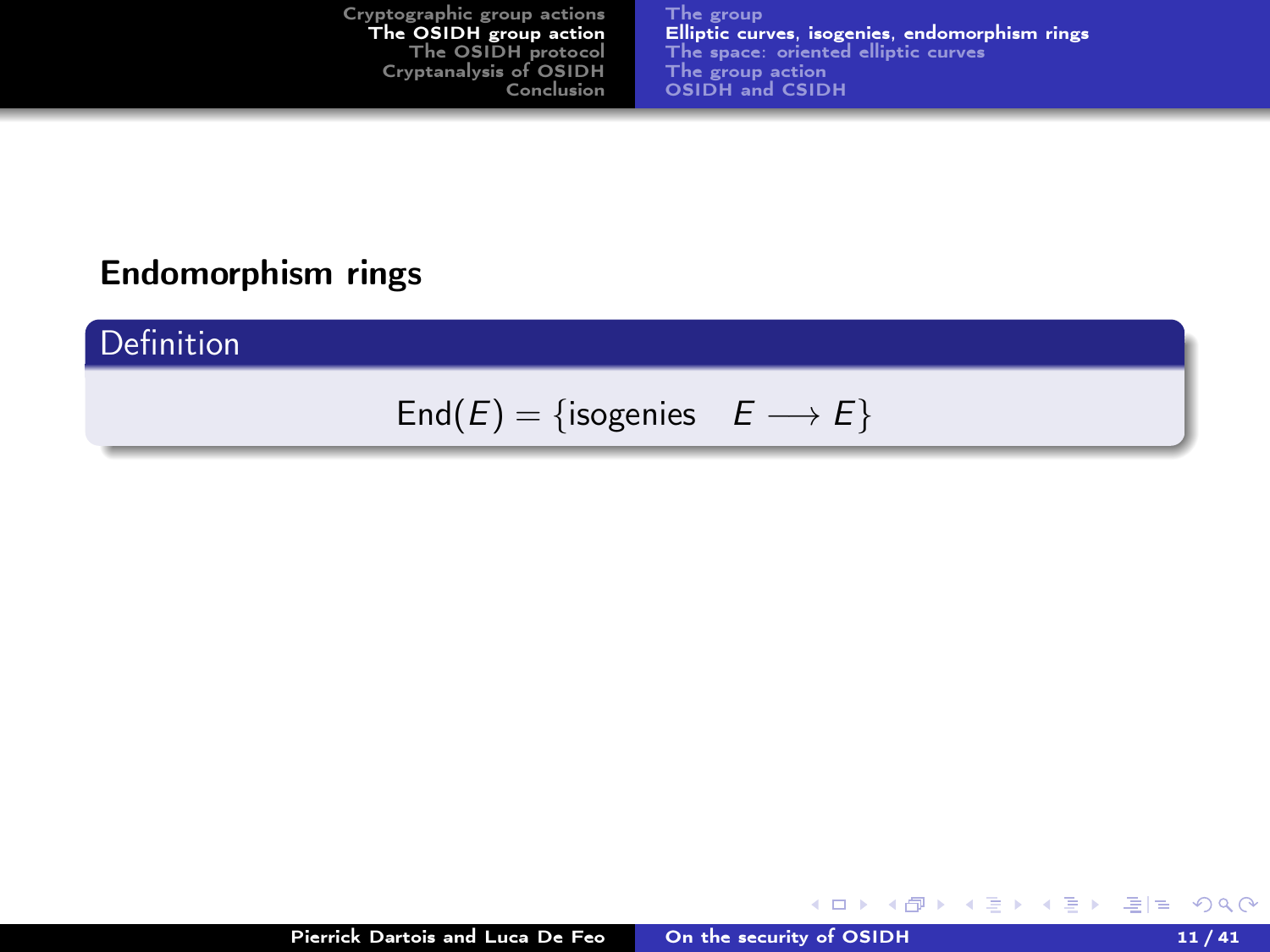#### <span id="page-21-0"></span>Endomorphism rings

Definition

$$
End(E) = {isogenies \tE \longrightarrow E}
$$

#### Theorem

- Let  $E/\mathbb{F}_q$ . Then  $\text{End}(E)$  is isomorphic to either:
	- **•** An order in a quadratic imaginary field (ordinary case).
	- <sup>2</sup> Or a maximal order in a quaternion algebra (supersingular case).

化重变 化重变性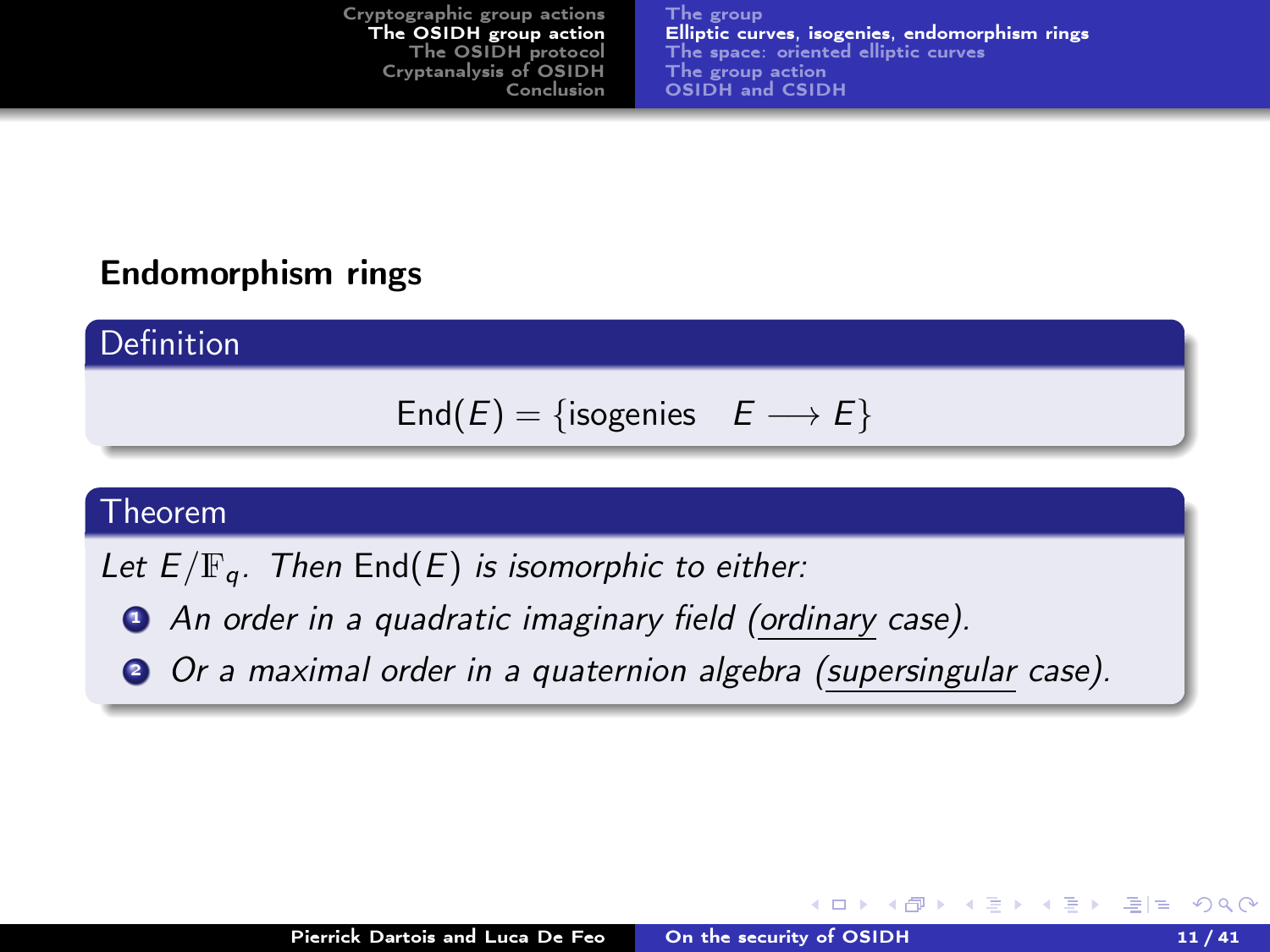[The group](#page-10-0) [Elliptic curves, isogenies, endomorphism rings](#page-17-0) [The space: oriented elliptic curves](#page-22-0) [The group action](#page-26-0) [OSIDH and CSIDH](#page-28-0)

#### <span id="page-22-0"></span>Oriented elliptic curves

- $\bullet$  K: quadratic imaginary field.
- $\bullet$   $\mathcal{O}$  order of K.
- $\bullet$   $E/\mathbb{F}_q$ : supersingular elliptic curve.

#### Definition (Colò and Kohel)

 $\bullet$  K-orientation of E:

 $\iota : K \hookrightarrow \mathsf{End}(E) \otimes_{\mathbb{Z}} \mathbb{Q}.$ 

 $\bullet$  *ι* is a (primitive)  $\mathcal{O}$ -orientation if

 $\iota(\mathcal{O}) = \mathsf{End}(E) \cap \iota(K).$ 

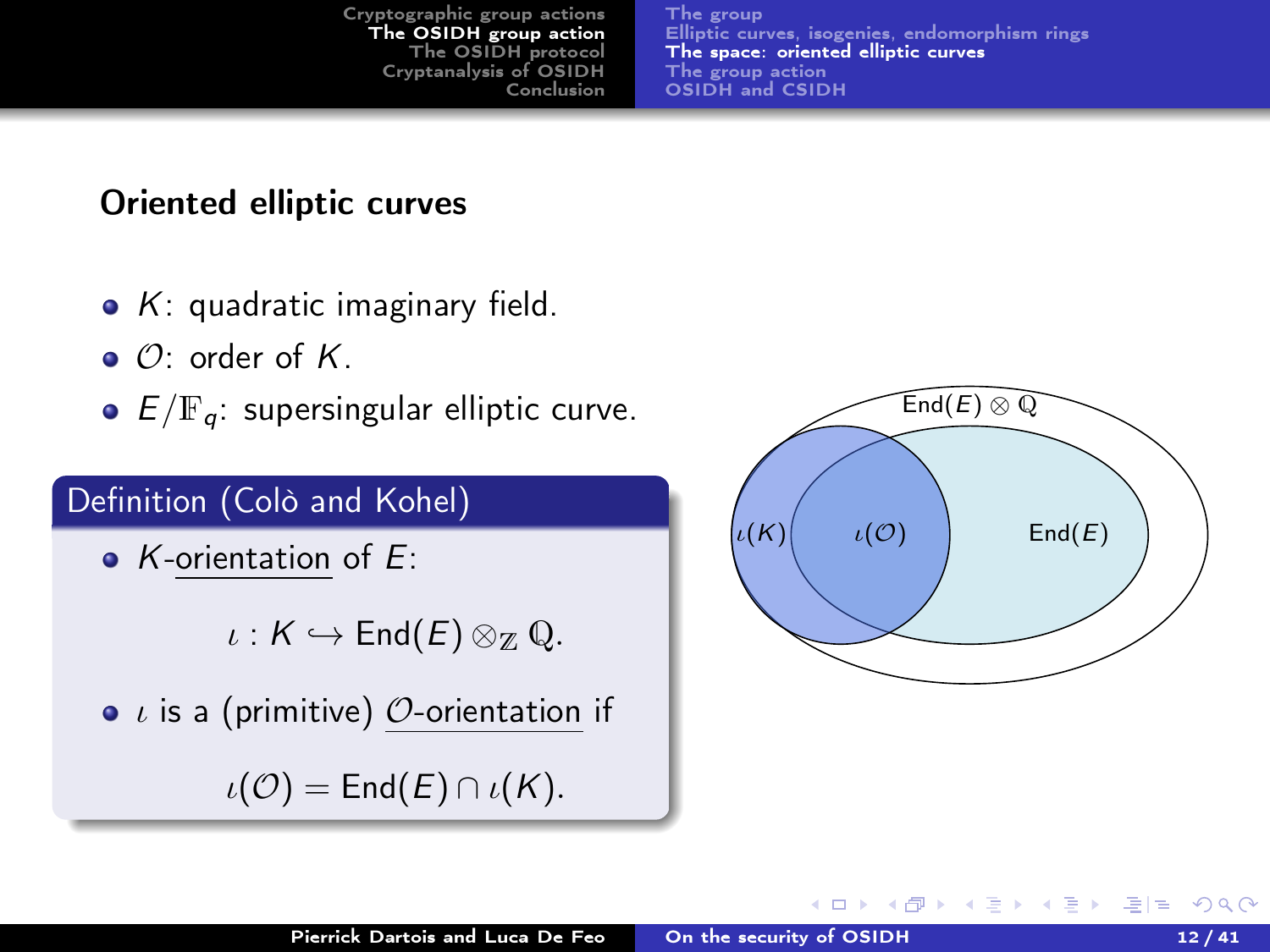#### <span id="page-23-0"></span>K-oriented isogenies

#### Definition (Colò and Kohel)

A K-oriented isogeny  $\varphi : (E, \iota_E) \longrightarrow (F, \iota_F)$  satisfies:

$$
\forall \alpha \in \mathcal{K}, \quad \iota_{\mathcal{F}}(\alpha) = \frac{1}{\deg(\varphi)} \varphi \circ \iota_{\mathcal{E}}(\alpha) \circ \widehat{\varphi}.
$$

where deg( $\varphi$ ) = # ker( $\varphi$ ) in most cases and  $\widehat{\varphi}$  is the dual isogeny.

K ロ K K @ K K 를 K K 를 K (를 H E K) Q (N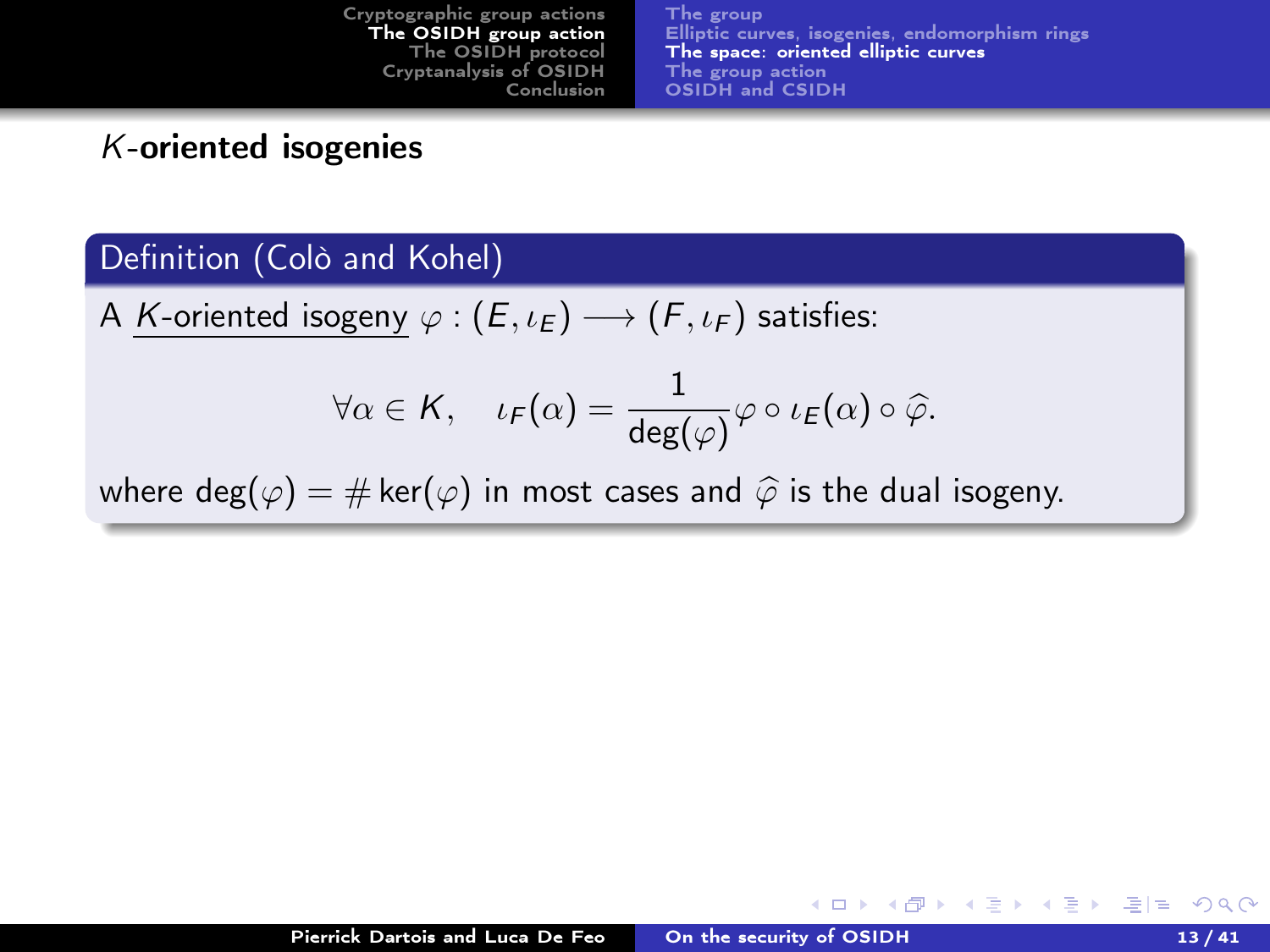#### K-oriented isogenies

#### Definition (Colò and Kohel)

A K-oriented isogeny  $\varphi : (E, \iota_E) \longrightarrow (F, \iota_F)$  satisfies:

$$
\forall \alpha \in \mathcal{K}, \quad \iota_{\mathcal{F}}(\alpha) = \frac{1}{\deg(\varphi)} \varphi \circ \iota_{\mathcal{E}}(\alpha) \circ \widehat{\varphi}.
$$

where deg( $\varphi$ ) = # ker( $\varphi$ ) in most cases and  $\widehat{\varphi}$  is the dual isogeny.

Let 
$$
\mathcal{O} := \iota_E^{-1}(\mathsf{End}(E))
$$
 and  $\mathcal{O}' := \iota_F^{-1}(\mathsf{End}(F))$ :

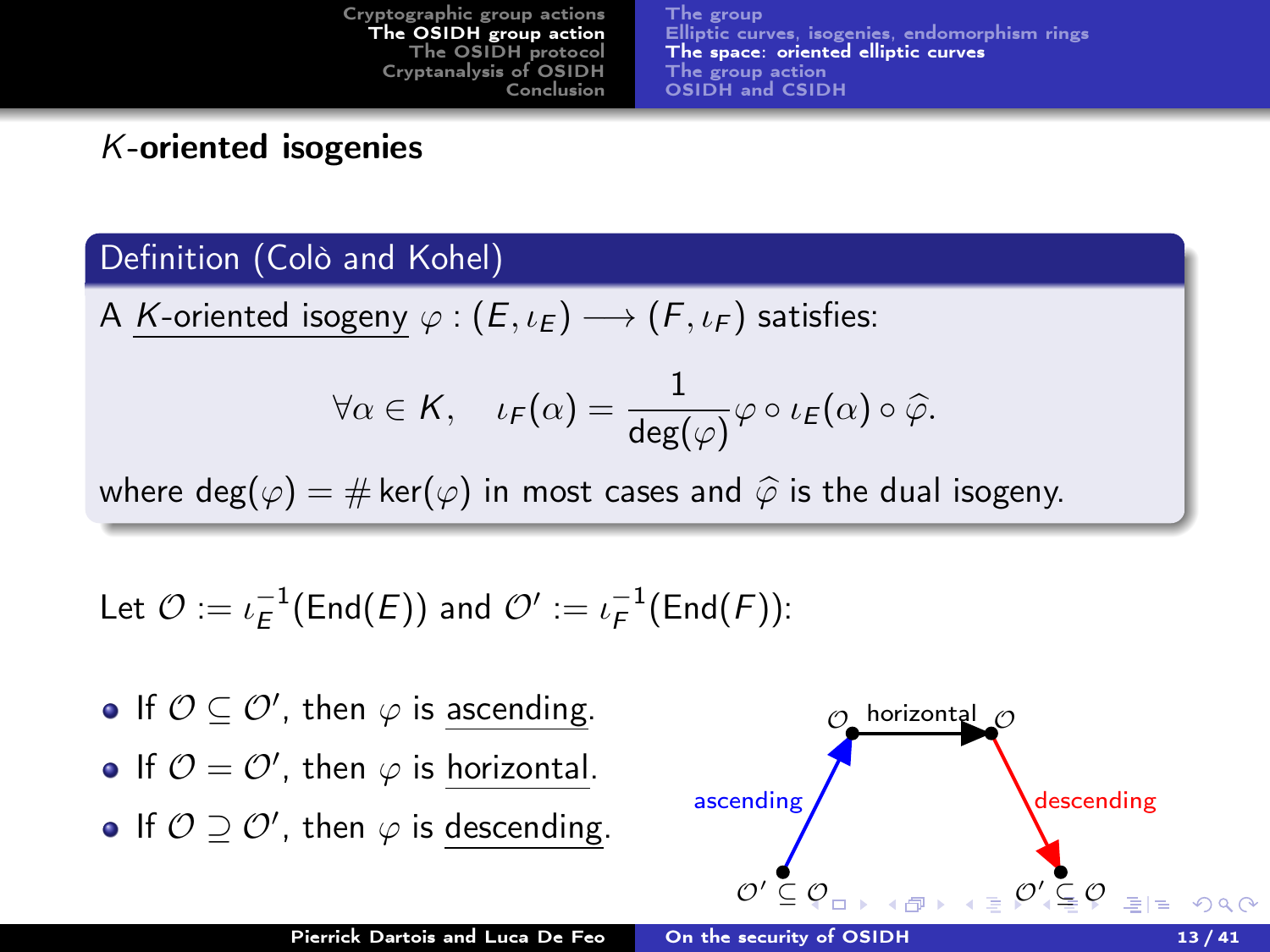#### <span id="page-25-0"></span>K-oriented supersingular  $\ell$ -isogeny graphs

**Example:**  $K = \mathbb{Q}(i)$ ,  $\ell = 2$ ,  $p = 79$ .

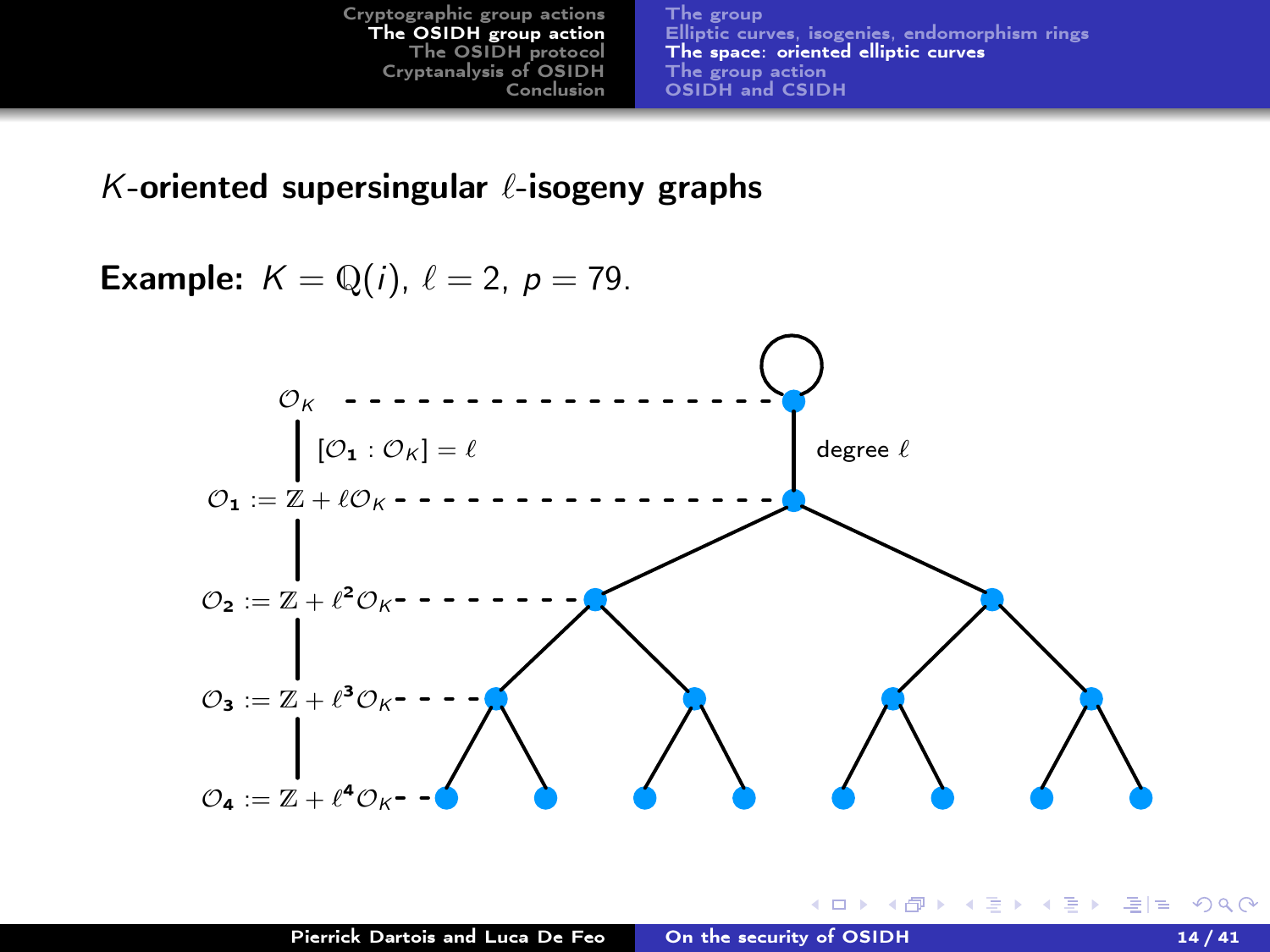### <span id="page-26-0"></span>Action of  $Cl(\mathcal{O})$  on the primitively  $\mathcal{O}$ -oriented elliptic curves

| Order $O$                                                          | Primitively O-oriented elliptic curves                                                       |  |
|--------------------------------------------------------------------|----------------------------------------------------------------------------------------------|--|
| $\mathcal{O}$ -ideal a $\subset \mathcal{O}$                       | Horizontal $K$ -oriented isogeny<br>$(E,\iota) \longrightarrow \mathfrak{a} \cdot (E,\iota)$ |  |
| Conjugate ideal $\overline{\mathfrak{a}} \equiv \mathfrak{a}^{-1}$ | Dual isogeny $\mathfrak{a} \cdot (E, \iota) \longrightarrow (E, \iota)$                      |  |
| Principal ideal                                                    | K-oriented endomorphism                                                                      |  |
| $a \equiv b$ in Cl(O)                                              | $a \cdot (E, \iota) \simeq b \cdot (E, \iota)$                                               |  |
| Ideal multiplication                                               | Composition of isogenies                                                                     |  |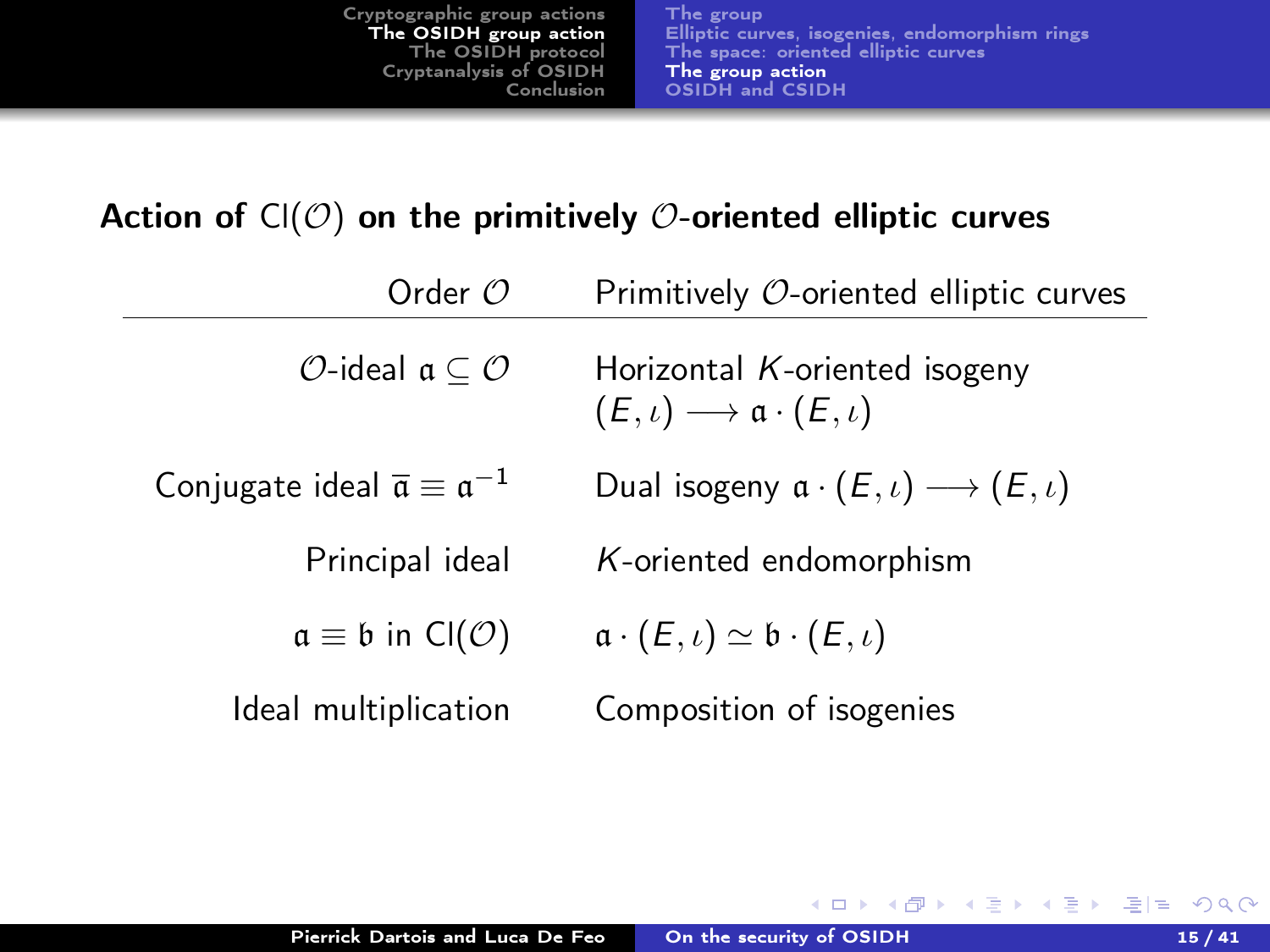#### <span id="page-27-0"></span>Action of  $CI(\mathcal{O})$  on the primitively  $\mathcal{O}$ -oriented elliptic curves

| Order $\mathcal O$                                                 | Primitively $\mathcal{O}$ -oriented elliptic curves                                          |  |
|--------------------------------------------------------------------|----------------------------------------------------------------------------------------------|--|
| $\mathcal{O}$ -ideal $\mathfrak{a} \subseteq \mathcal{O}$          | Horizontal $K$ -oriented isogeny<br>$(E,\iota) \longrightarrow \mathfrak{a} \cdot (E,\iota)$ |  |
| Conjugate ideal $\overline{\mathfrak{a}} \equiv \mathfrak{a}^{-1}$ | Dual isogeny $\mathfrak{a} \cdot (E, \iota) \longrightarrow (E, \iota)$                      |  |
| Principal ideal                                                    | K-oriented endomorphism                                                                      |  |
| $a \equiv b$ in Cl(O)                                              | $a \cdot (E, \iota) \simeq b \cdot (E, \iota)$                                               |  |
| Ideal multiplication                                               | Composition of isogenies                                                                     |  |

How do we compute this cryptographic group action?

 $\left\{ \begin{array}{ccc} 1 & 0 & 0 \\ 0 & 0 & 0 \end{array} \right\}$ 

化重变 化重变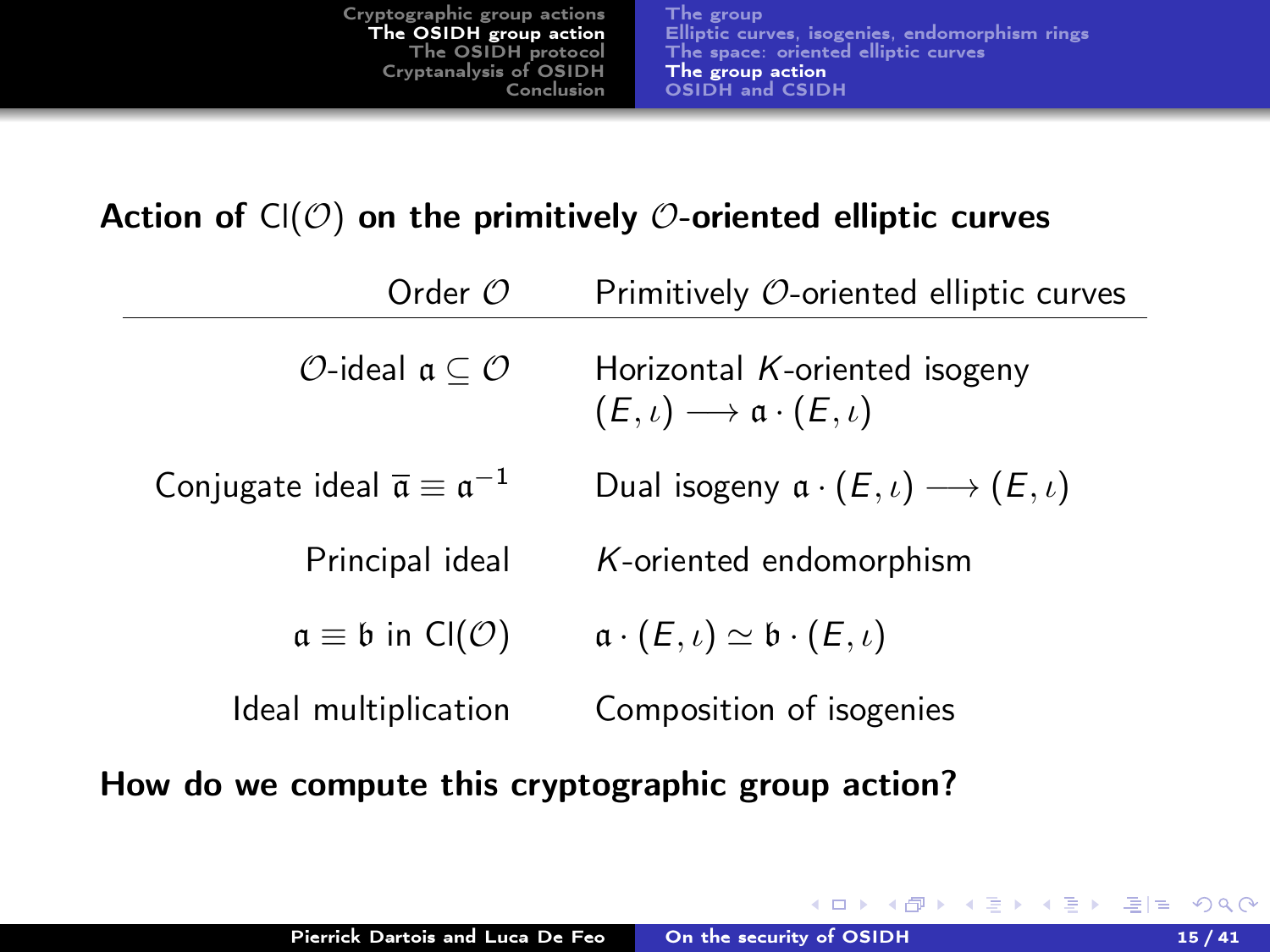<span id="page-28-0"></span>Computing the ideal class group action in OSIDH

Here  $\mathcal{O} = \mathcal{O}_n = \mathbb{Z} + \ell^n \mathcal{O}_K$ .



→ 手→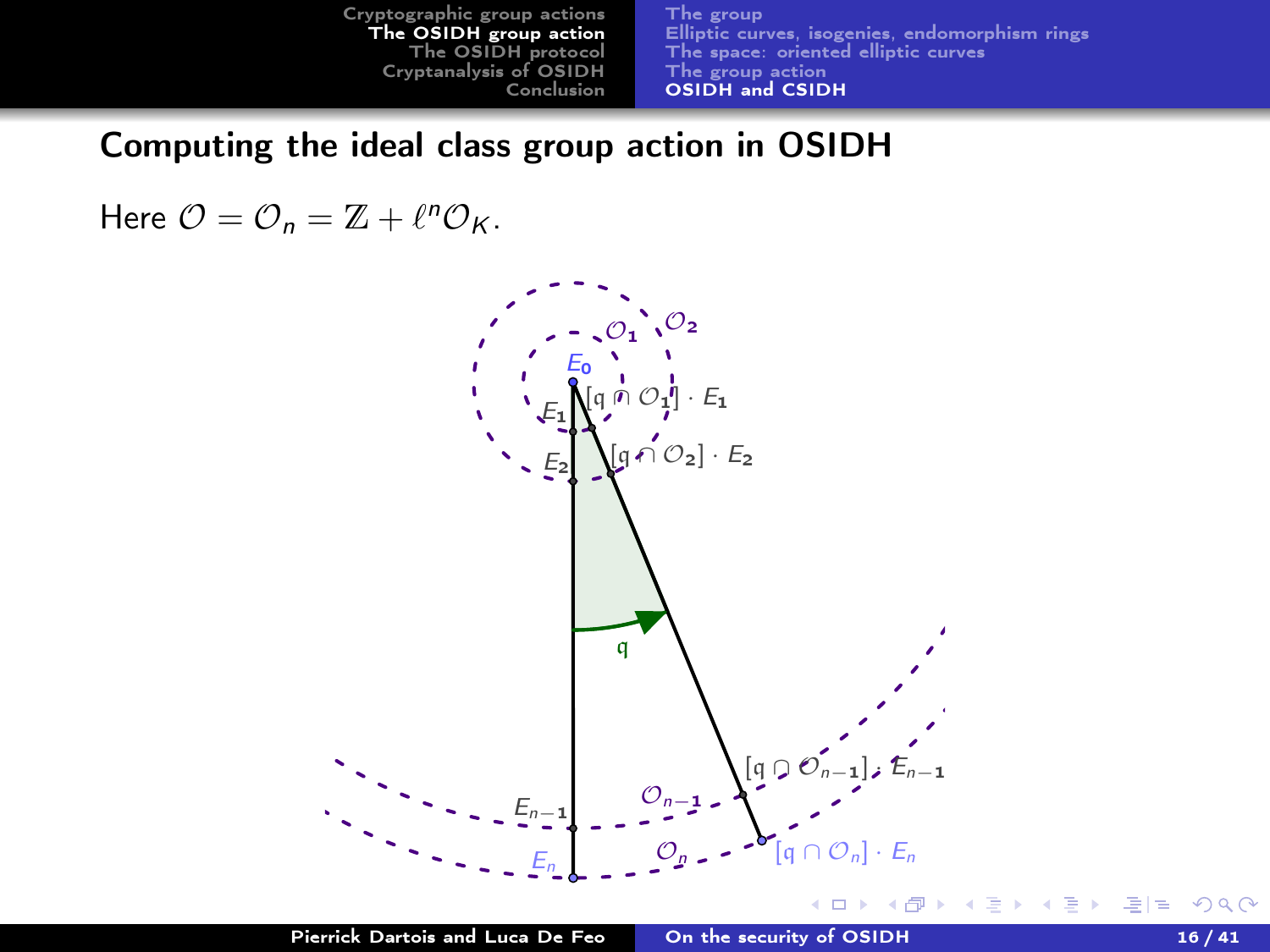| Cryptographic group actions | The group                                      |
|-----------------------------|------------------------------------------------|
| The OSIDH group action      | Elliptic curves, isogenies, endomorphism rings |
| The OSIDH protocol          | The space: oriented elliptic curves            |
| Cryptanalysis of OSIDH      | The group action                               |
| Conclusion                  | OSIDH and CSIDH                                |
|                             |                                                |

### Restricted cryptographic group action

- $\bullet$  q<sub>1</sub>,  $\cdots$ , q<sub>t</sub> primes of  $\mathcal{O}_K$  such that the  $[q_i \cap \mathcal{O}_n]$  generate Cl( $\mathcal{O}_n$ ).
- We know how to act by  $\mathfrak{q}_1,\cdots,\mathfrak{q}_t.$
- The, we can compute

$$
\left(\prod_{j=1}^t {\mathfrak{q}}_j^{e_j}\right)\cdot F_n.
$$

▶ 제품 ▶ 제품 ▶ [품]로 19 여0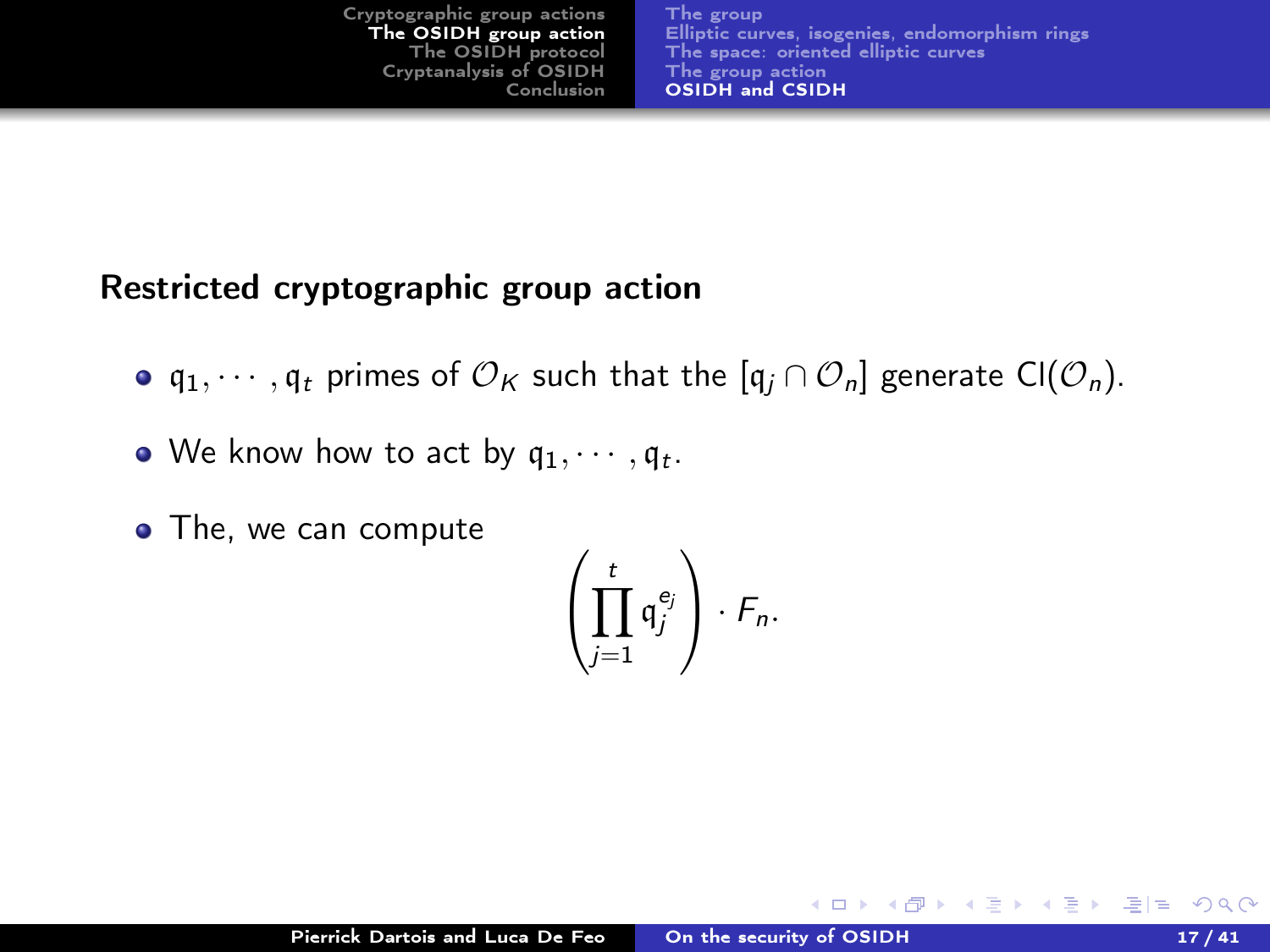

<span id="page-30-0"></span>What about CSIDH?

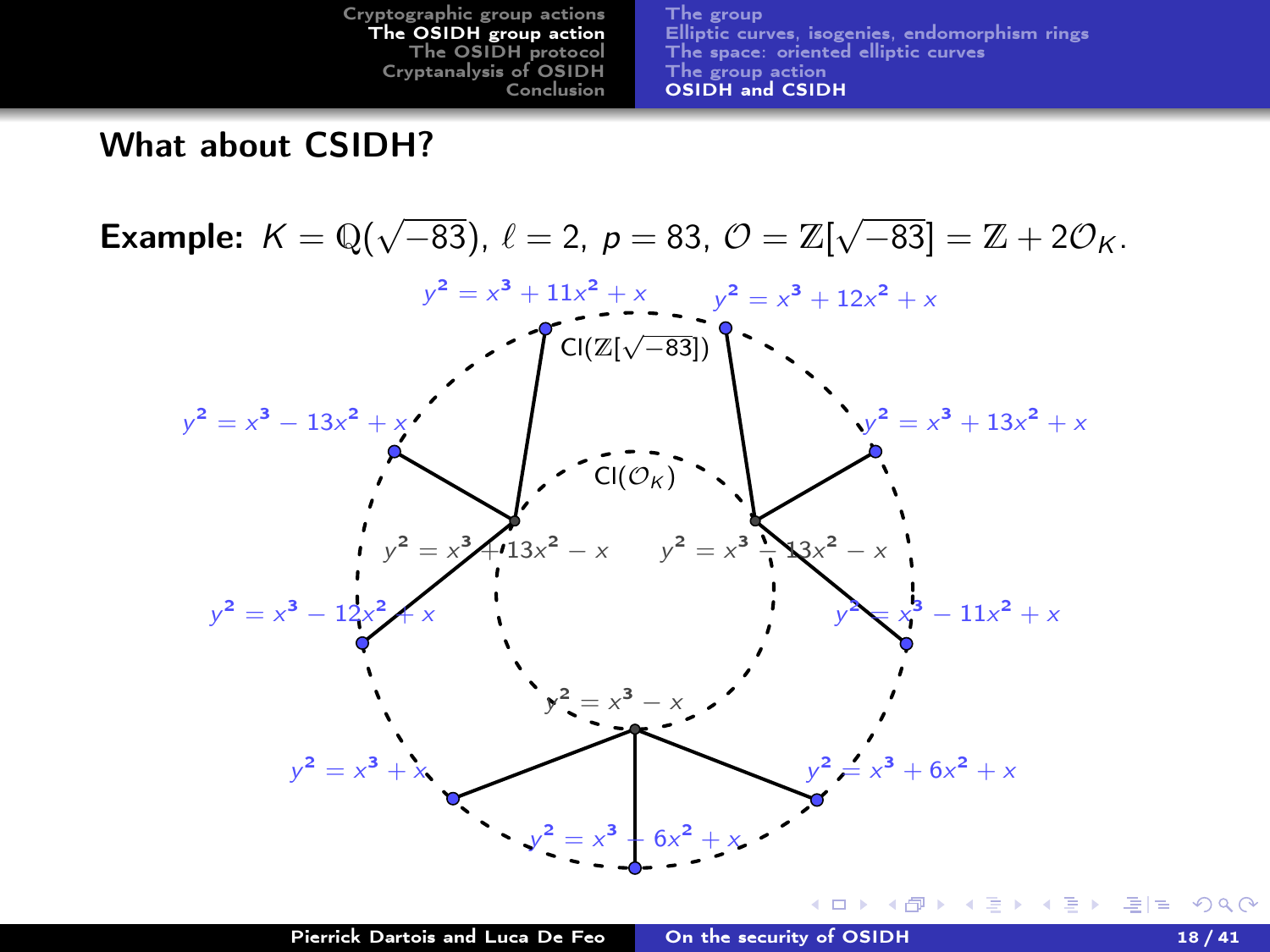[Straw man key exchange](#page-32-0) [Why is it broken?](#page-33-0) [The real OSIDH protocol](#page-34-0)

# <span id="page-31-0"></span>[The OSIDH protocol](#page-31-0)

K ロ ▶ K @ ▶ K 글 ▶ K 글 ▶ [로] = 19 Q Q ^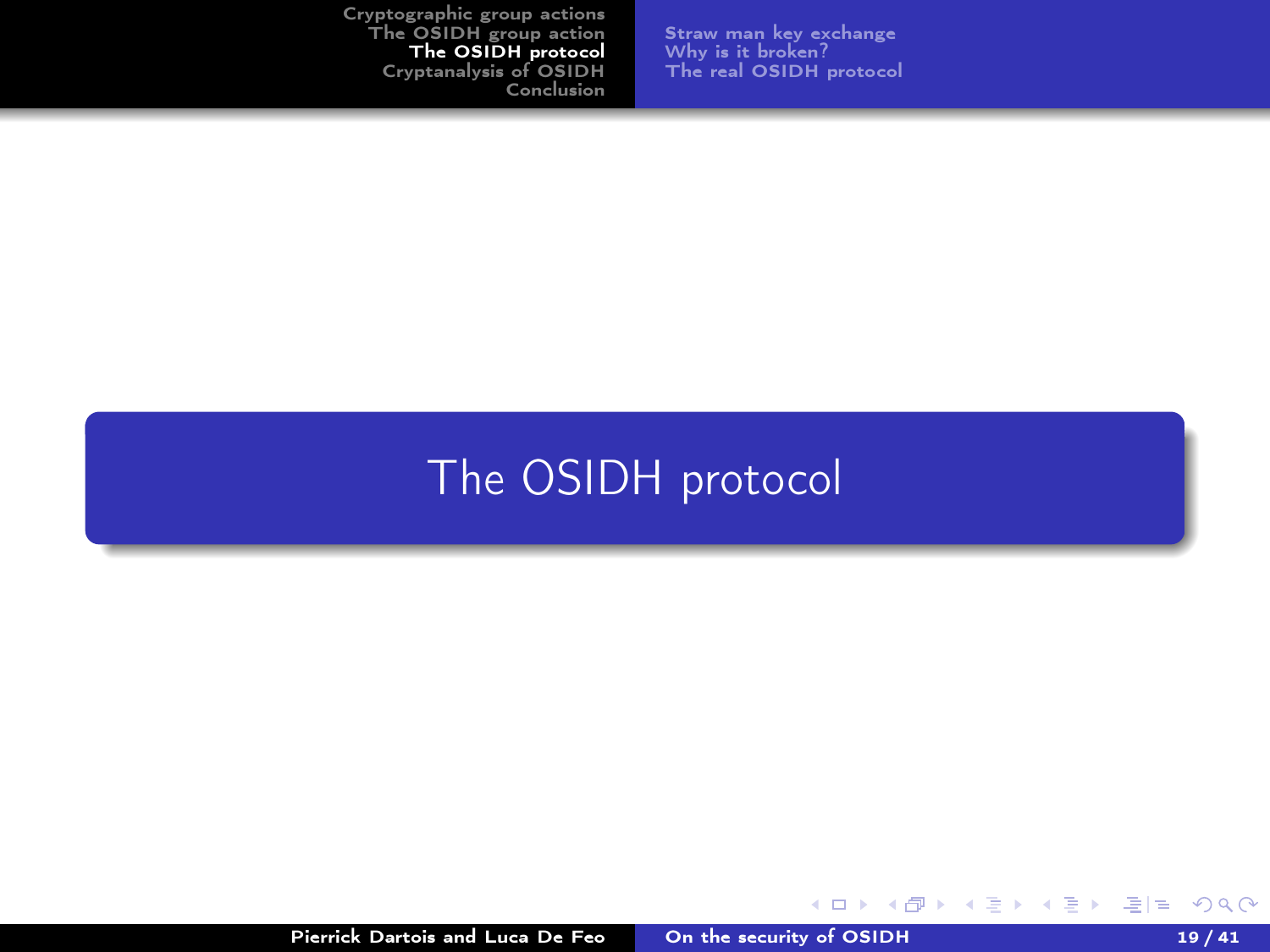[Straw man key exchange](#page-32-0) [Why is it broken?](#page-33-0) [The real OSIDH protocol](#page-34-0)

<span id="page-32-0"></span>Naive Diffie-Hellman-like key exchange:

#### Public parameters:

- $q_1, \dots, q_t$  primes of  $\mathcal{O}_K$  such that the  $[q_i \cap \mathcal{O}_n]$  generate Cl( $\mathcal{O}_n$ ).
- $\bullet$  ( $E_i$ )<sub>0</sub><*i*<*n* a public descending  $\ell$ -isogeny chain.



Figure: Naive protocol.

 $-1$   $-1$ 

KAP → K 트 → K 트 → 트 트 → 이익(^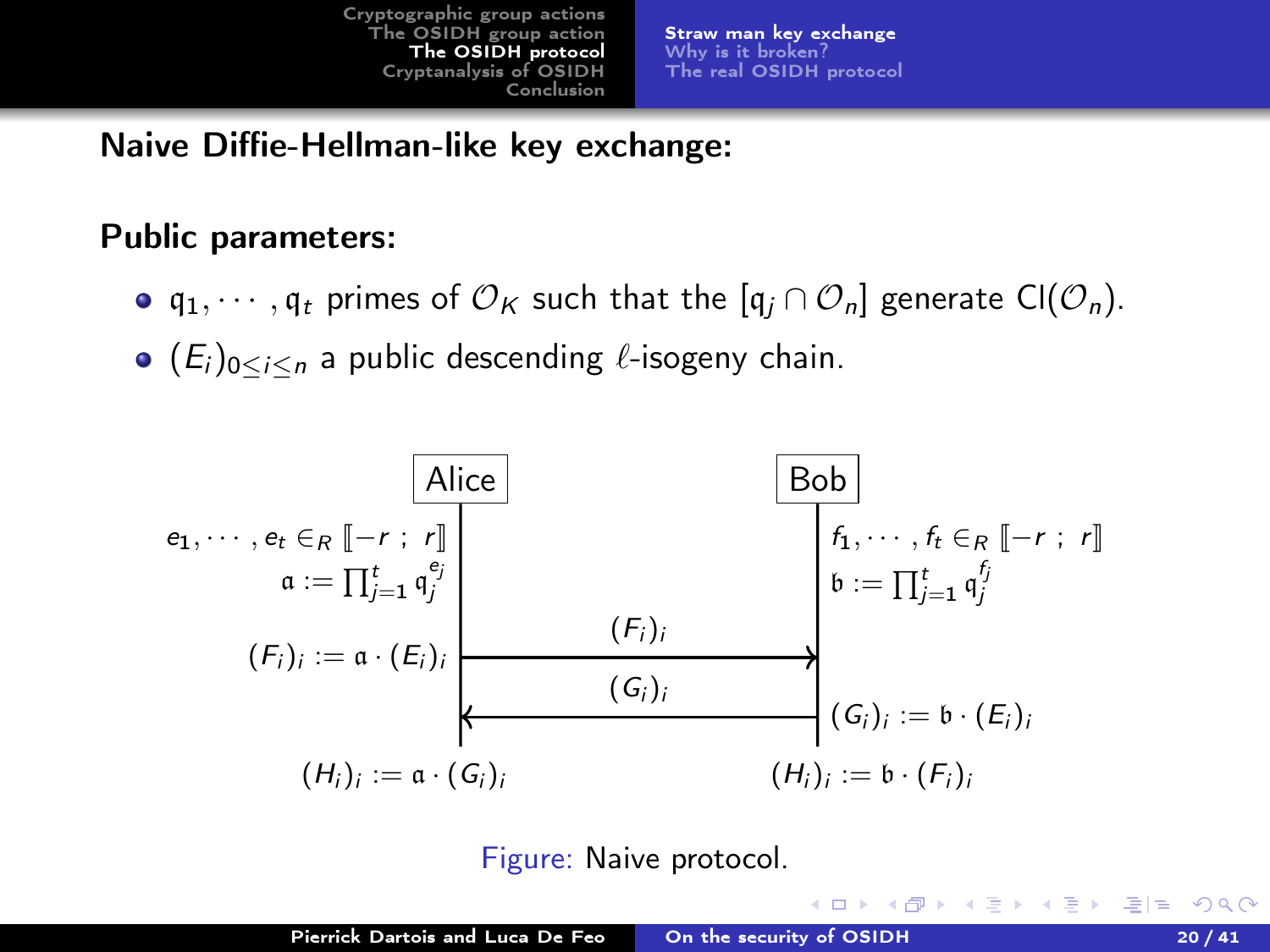[Straw man key exchange](#page-32-0) [Why is it broken?](#page-33-0) [The real OSIDH protocol](#page-34-0)

<span id="page-33-0"></span>Attack on the straw man key exchange (Colò and Kohel)

**Goal:** Find  $a_n \subseteq \mathcal{O}_n$  s.t.  $[a_n] \cdot E_n = F_n$ .

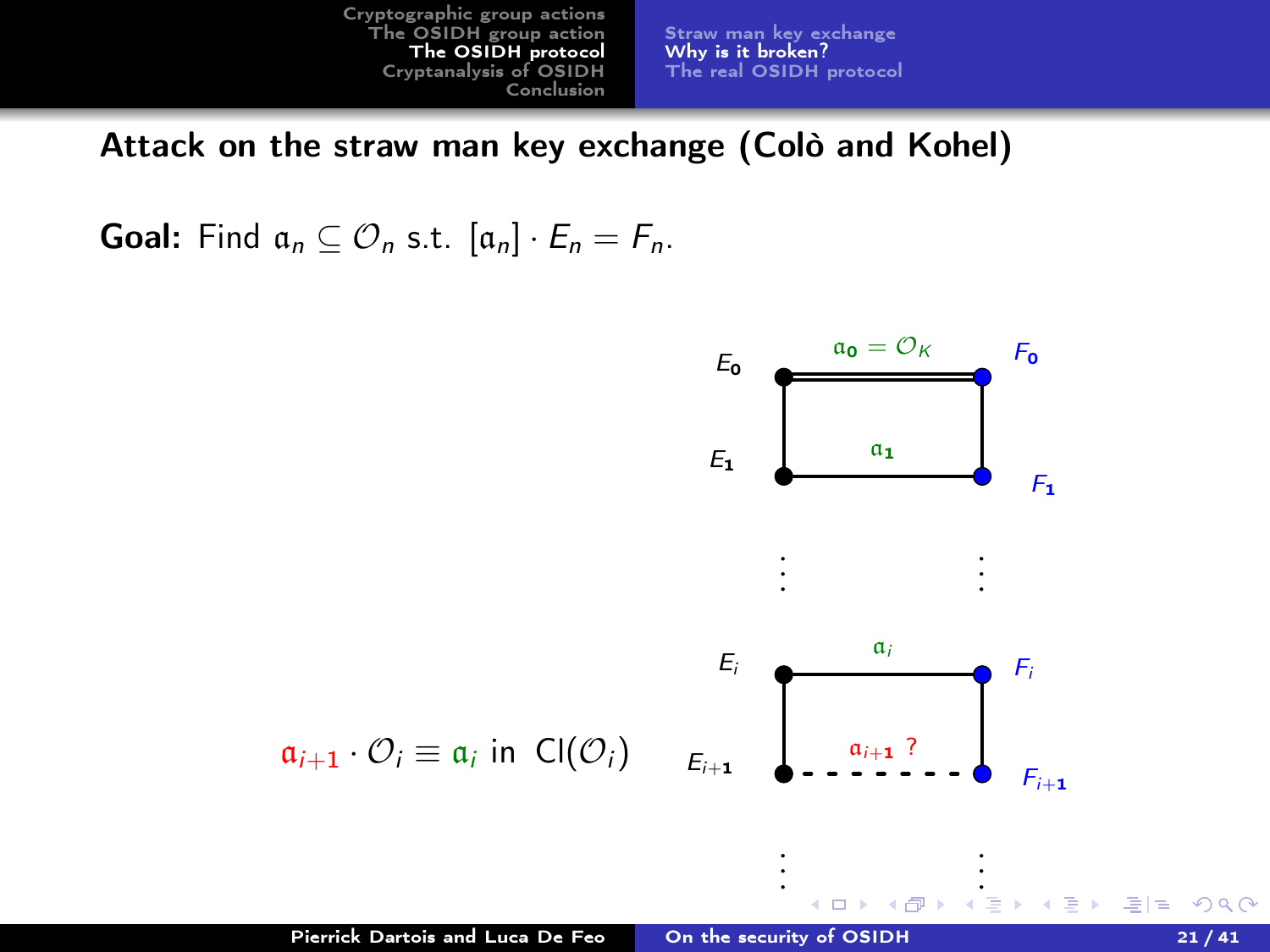[Straw man key exchange](#page-32-0) [Why is it broken?](#page-33-0) [The real OSIDH protocol](#page-35-0)

**K ロ ト K 何 ト** 

化重变 化重变性

#### <span id="page-34-0"></span>Trick of the real OSIDH protocol:

• Keep the chain  $(F_i)_{0 \leq i \leq n} := \mathfrak{a} \cdot (E_i)_{0 \leq i \leq n}$  secret, only  $F_n$  matters.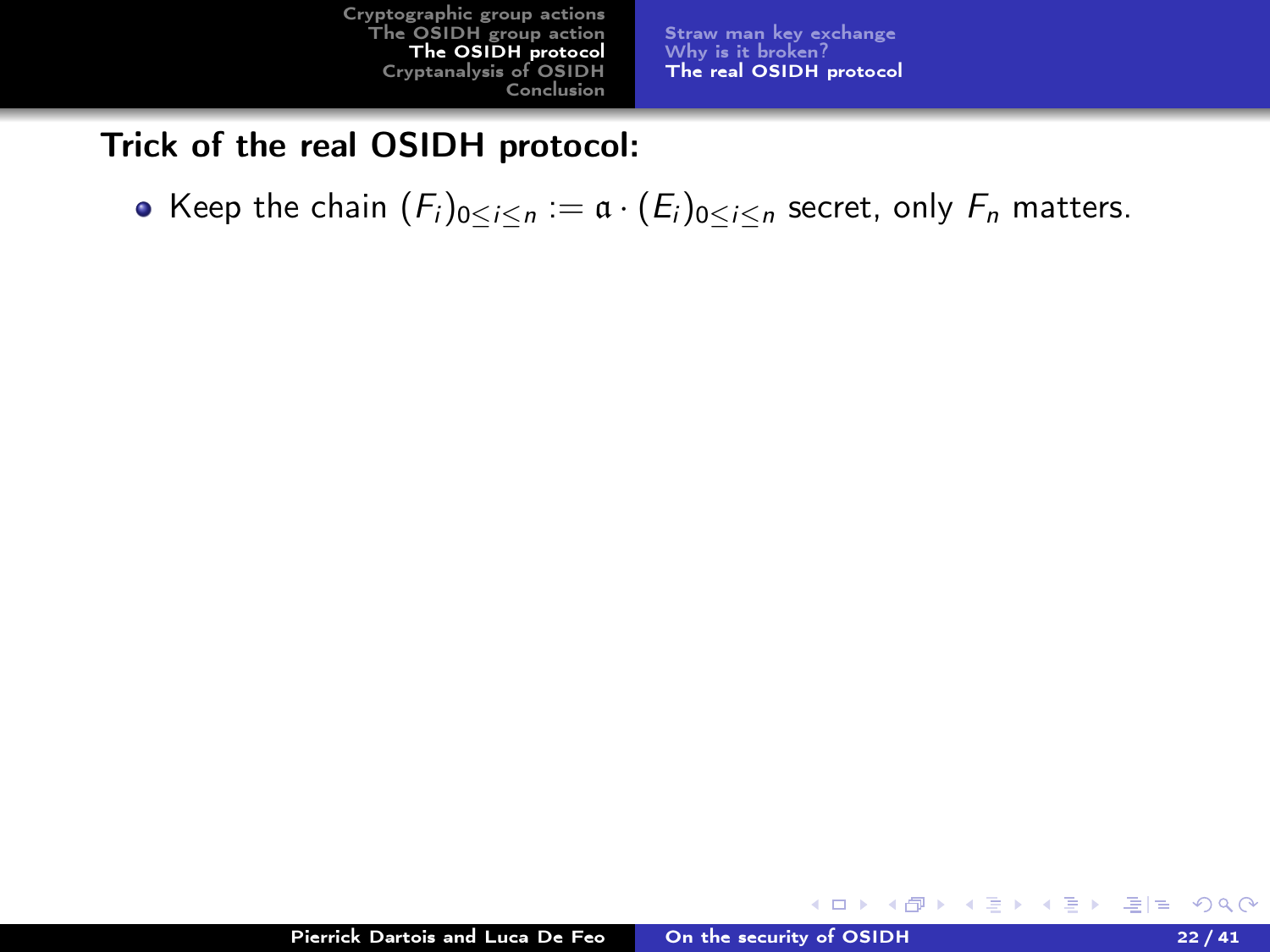[Straw man key exchange](#page-32-0) [Why is it broken?](#page-33-0) [The real OSIDH protocol](#page-34-0)

 $\leftarrow$   $\Box$ 

## <span id="page-35-0"></span>Trick of the real OSIDH protocol:

- Keep the chain  $(F_i)_{0 \leq i \leq n} := \mathfrak{a} \cdot (E_i)_{0 \leq i \leq n}$  secret, only  $F_n$  matters.
- Some additional data may be useful:  $(\mathfrak{q}^k_j \cdot F_n)_{\substack{1 \leq j \leq t \\ -r \leq k \leq r}}$ .



K@ ▶ K 경 K 경 K 경 제 경 9 Q Q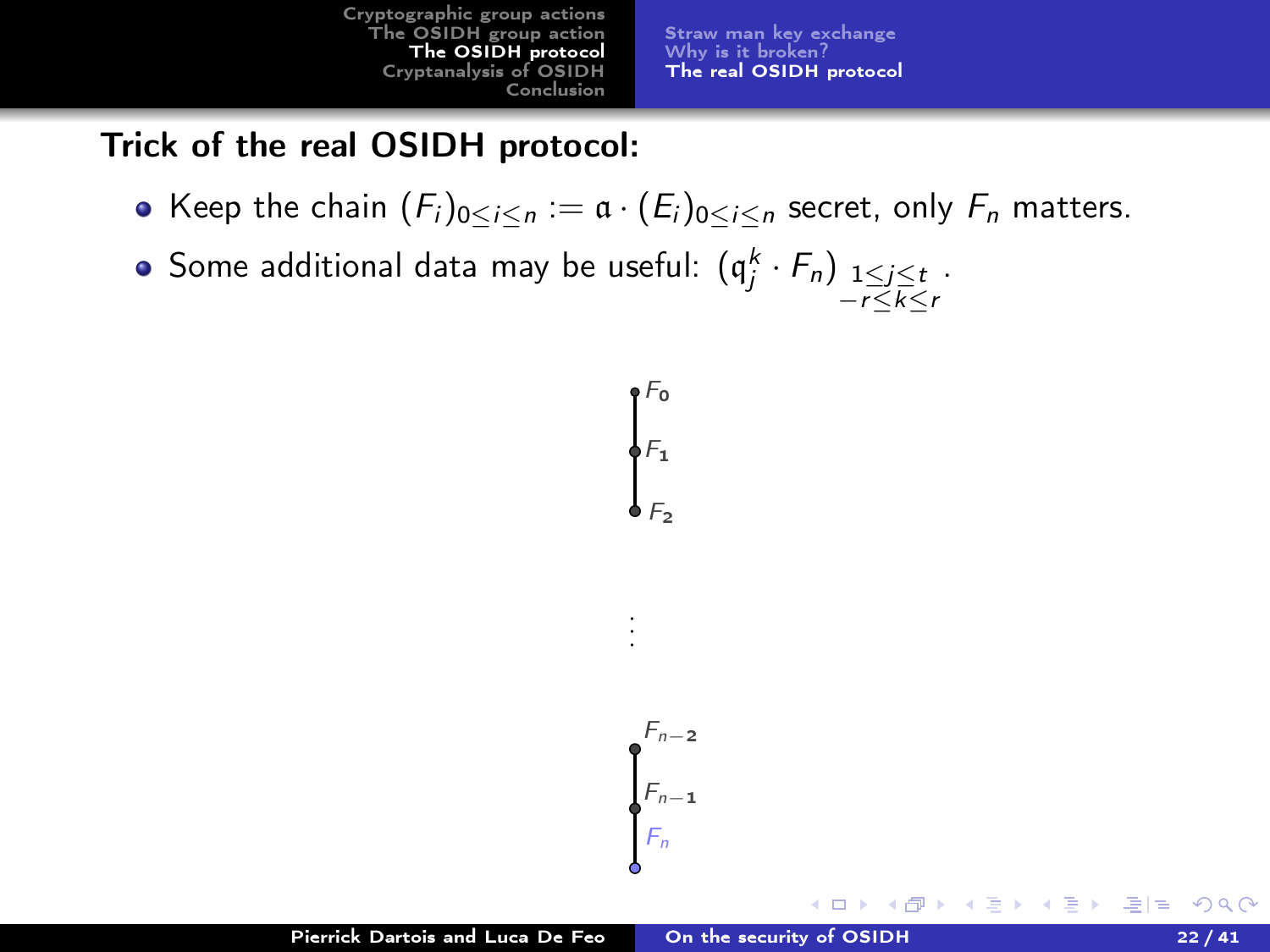[Straw man key exchange](#page-32-0) [Why is it broken?](#page-33-0) [The real OSIDH protocol](#page-34-0)

#### Trick of the real OSIDH protocol:

- Keep the chain  $(F_i)_{0 \leq i \leq n} := \mathfrak{a} \cdot (E_i)_{0 \leq i \leq n}$  secret, only  $F_n$  matters.
- Some additional data may be useful:  $(\mathfrak{q}^k_j \cdot F_n)_{\substack{1 \leq j \leq t \\ -r \leq k \leq r}}$ .

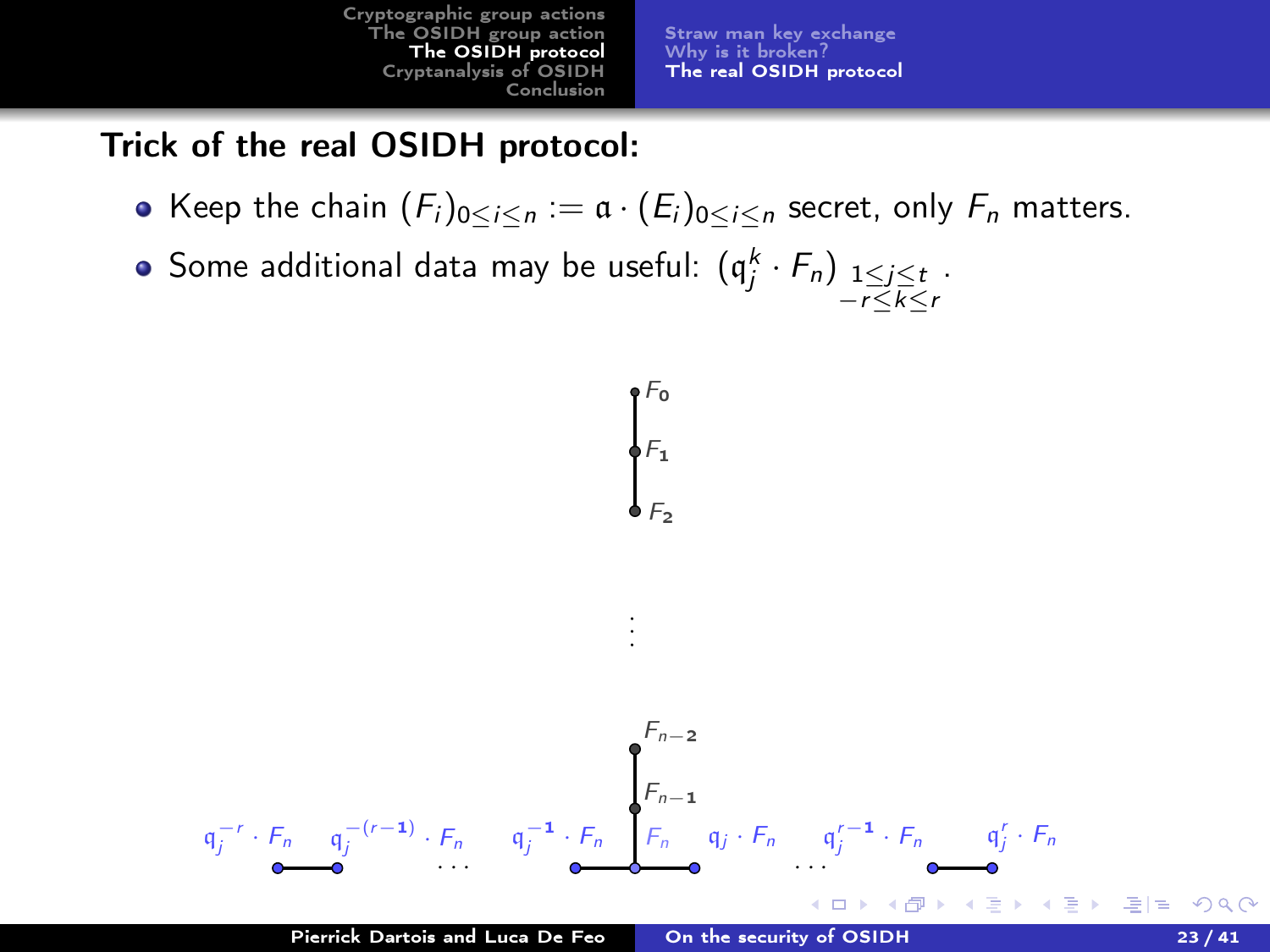[Straw man key exchange](#page-32-0) [Why is it broken?](#page-33-0) [The real OSIDH protocol](#page-34-0)

### Trick of the real OSIDH protocol:

- Keep the chain  $(F_i)_{0 \leq i \leq n} := \mathfrak{a} \cdot (E_i)_{0 \leq i \leq n}$  secret, only  $F_n$  matters.
- Some additional data may be useful:  $(\mathfrak{q}^k_j \cdot F_n)_{\substack{1 \leq j \leq t \\ -r \leq k \leq r}}$ .

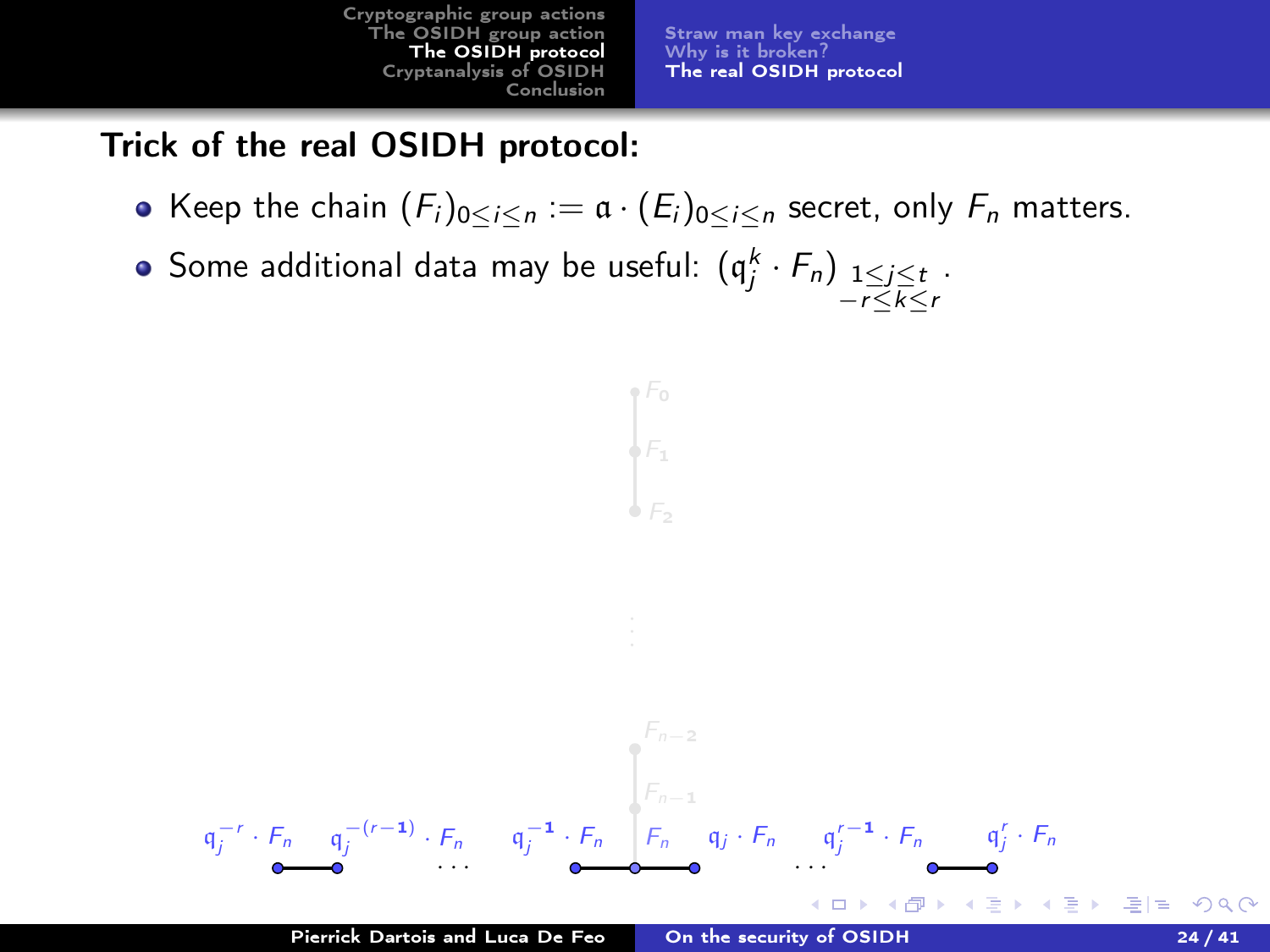[Sketch of our attack](#page-39-0) [Implementation](#page-52-0) [Countermeasures](#page-54-0)

# <span id="page-38-0"></span>[Cryptanalysis of OSIDH](#page-38-0)

K ロ ▶ K @ ▶ K 글 ▶ K 글 ▶ [로] = 19 Q Q ^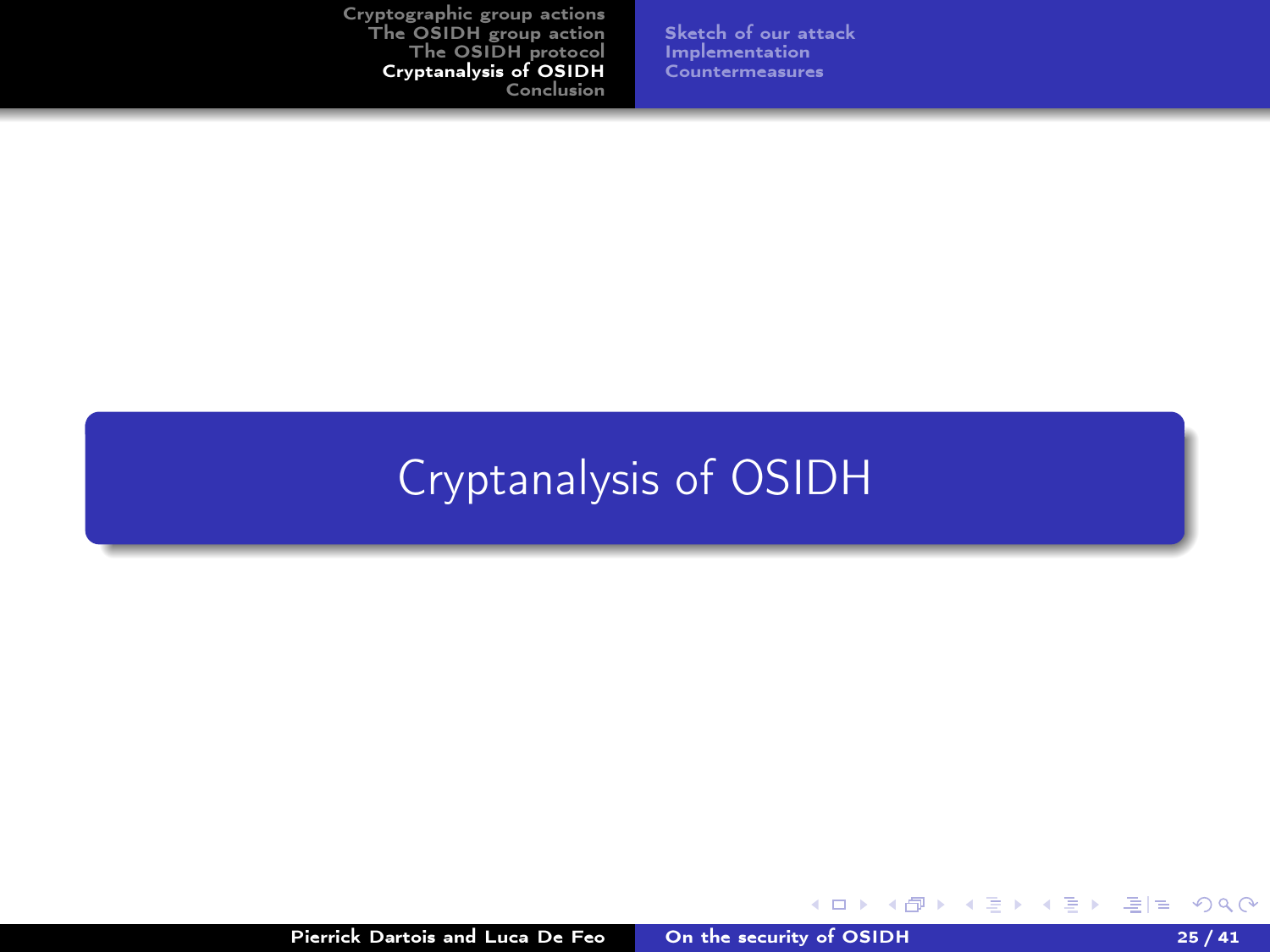[Sketch of our attack](#page-41-0) [Implementation](#page-52-0) [Countermeasures](#page-54-0)

<span id="page-39-0"></span>Idea (Onuki, 2020): Use the chains:

$$
\mathfrak{q}_j^{-r} \cdot F_n \longrightarrow \cdots \longrightarrow \mathfrak{q}_j^r \cdot F_n \quad (1 \leq j \leq t)
$$

to find a cycle.

 $\mathcal{A} \ \overline{\mathcal{B}} \ \rightarrow \ \ \mathcal{A} \ \overline{\mathcal{B}} \ \rightarrow \ \mathcal{A}$ 

**K ロ ト K 何 ト**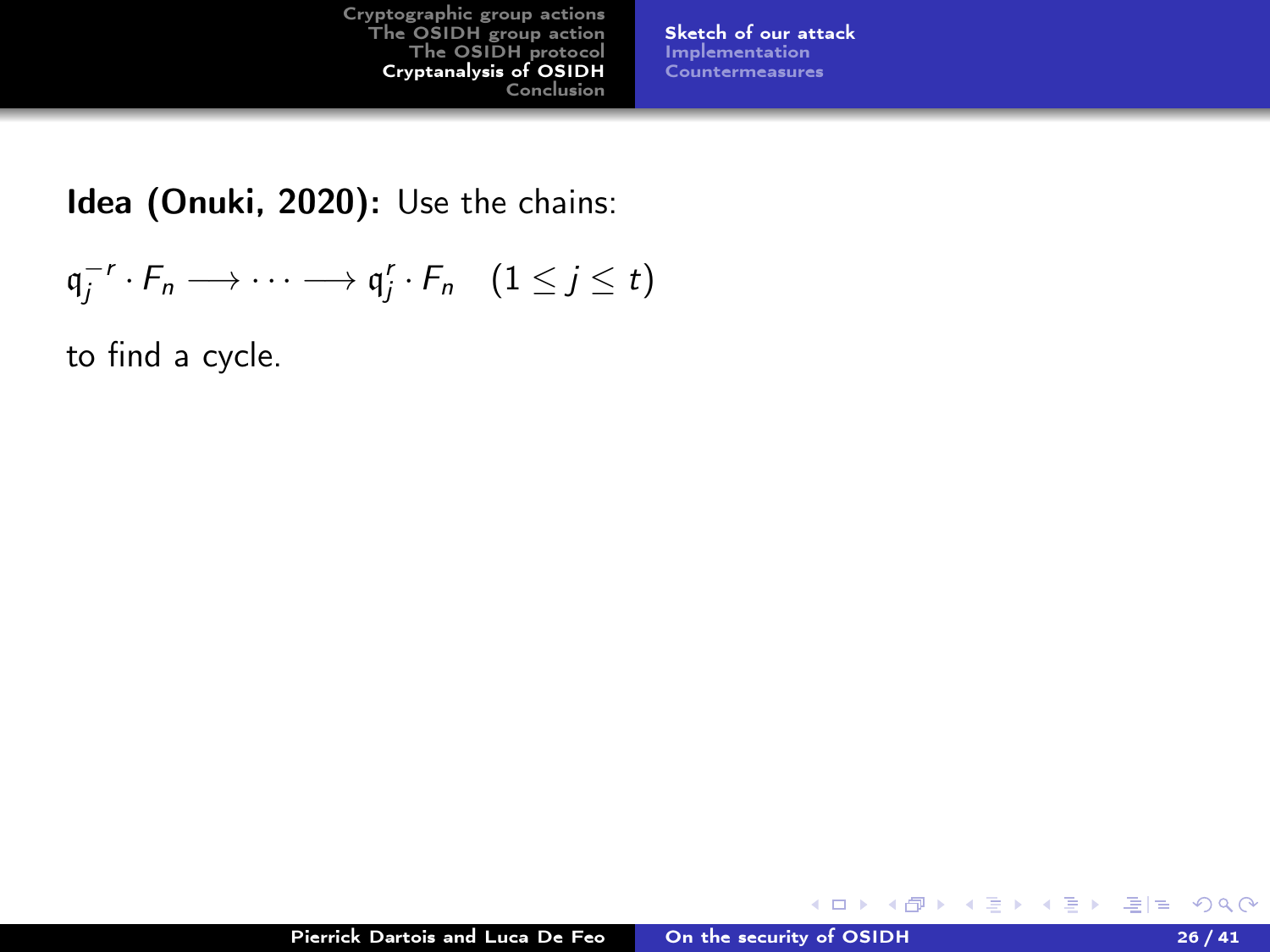[Sketch of our attack](#page-41-0) [Implementation](#page-52-0) [Countermeasures](#page-54-0)

Idea (Onuki, 2020): Use the chains:

$$
\mathfrak{q}_j^{-r} \cdot F_n \longrightarrow \cdots \longrightarrow \mathfrak{q}_j^r \cdot F_n \quad (1 \leq j \leq t)
$$

to find a cycle.

• Compute  $\mathfrak{b} \cdot F_n$  with:

$$
\mathfrak{b}:=\prod_{j=1}^t\mathfrak{q}_j^{e_j}\quad (|e_j|\leq 2r)
$$

a principal ideal.

4. 0. 8. ∢ 母 イヨメ イヨメ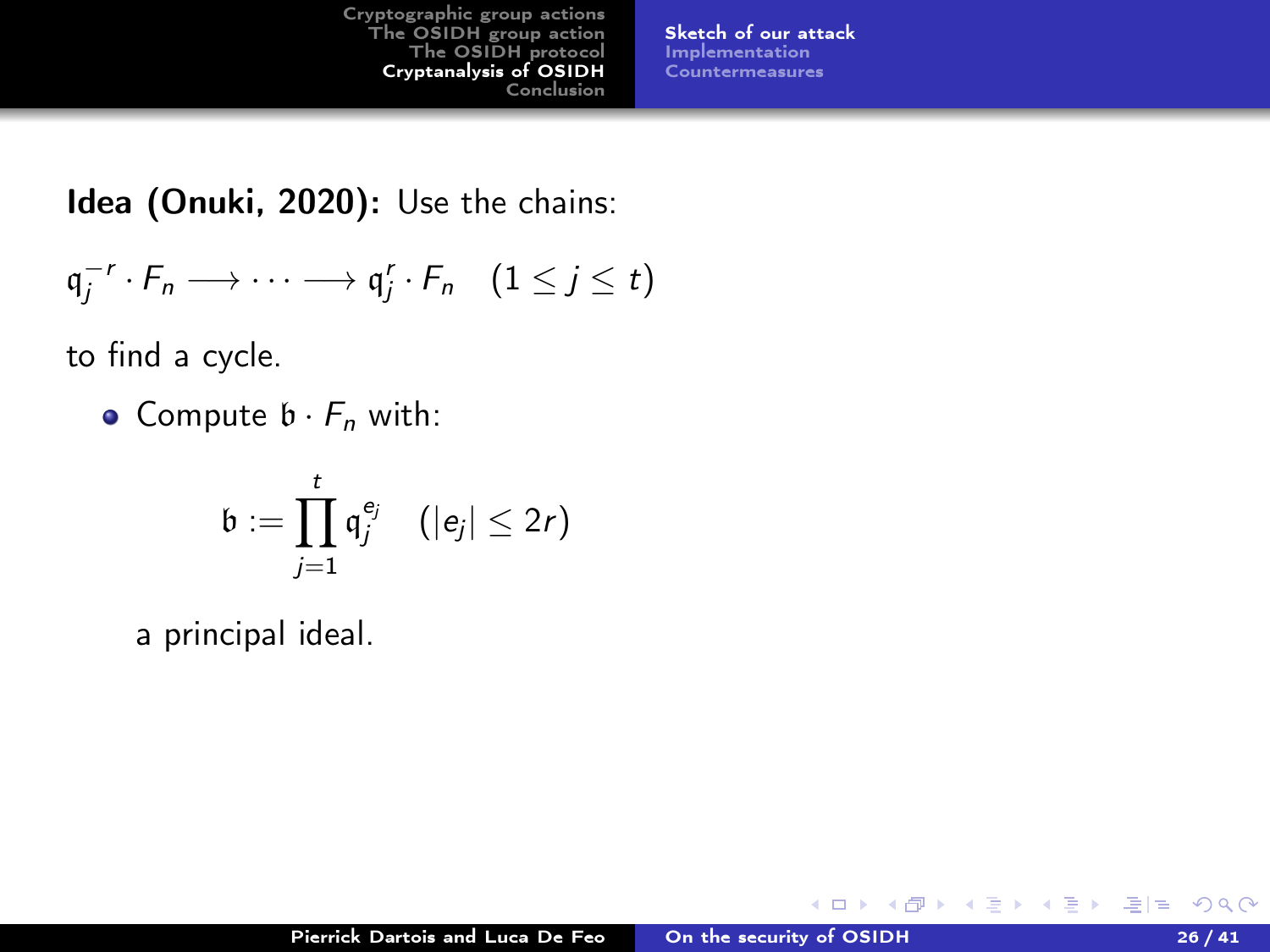[Sketch of our attack](#page-39-0) [Implementation](#page-52-0) [Countermeasures](#page-54-0)

<span id="page-41-0"></span>Idea (Onuki, 2020): Use the chains:

$$
\mathfrak{q}_j^{-r} \cdot F_n \longrightarrow \cdots \longrightarrow \mathfrak{q}_j^r \cdot F_n \quad (1 \leq j \leq t)
$$

to find a cycle.

• Compute  $\mathfrak{b} \cdot F_n$  with:

$$
\mathfrak{b}:=\prod_{j=1}^t\mathfrak{q}_j^{e_j}\quad (|e_j|\leq 2r)
$$

a principal ideal.

• It gives an endomorphism:

$$
F_n \longrightarrow \mathfrak{b} \cdot F_n = F_n.
$$



Figure: Cycle in the orbit of  $Cl(O_n)$ .

メ御き メミメ メミメ

重目 のへぐ

4 D F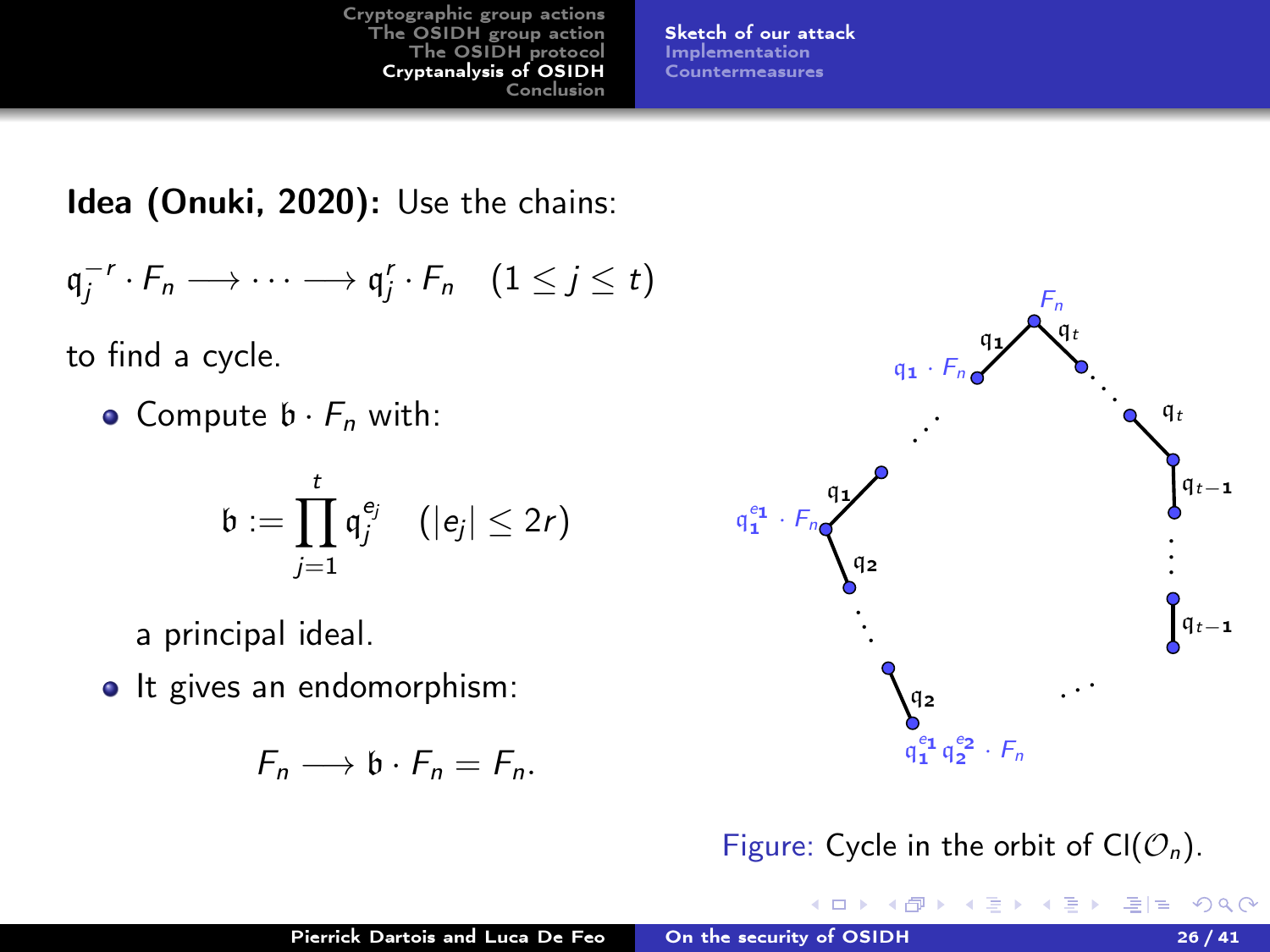[Sketch of our attack](#page-39-0) [Implementation](#page-52-0) [Countermeasures](#page-54-0)

### What can we do with an endomorphism?

#### Notations:

- $\iota'_n$ : the orientation of  $F_n$ .
- $\iota'_n(\beta)$ : the endomorphism we found.
- $\bullet \ \mathcal{O}_n := \mathbb{Z}[\alpha].$

$$
\bullet \ \beta := a + b\alpha \ (b \wedge \ell = 1).
$$

#### Lemma

$$
\ker(\iota'_n(b\alpha)) \cap F_n[\ell] = \ker(\hat{\varphi}_n : F_n \longrightarrow F_{n-1})
$$

K ロ K K R K K B X X B X B H B Y A Q C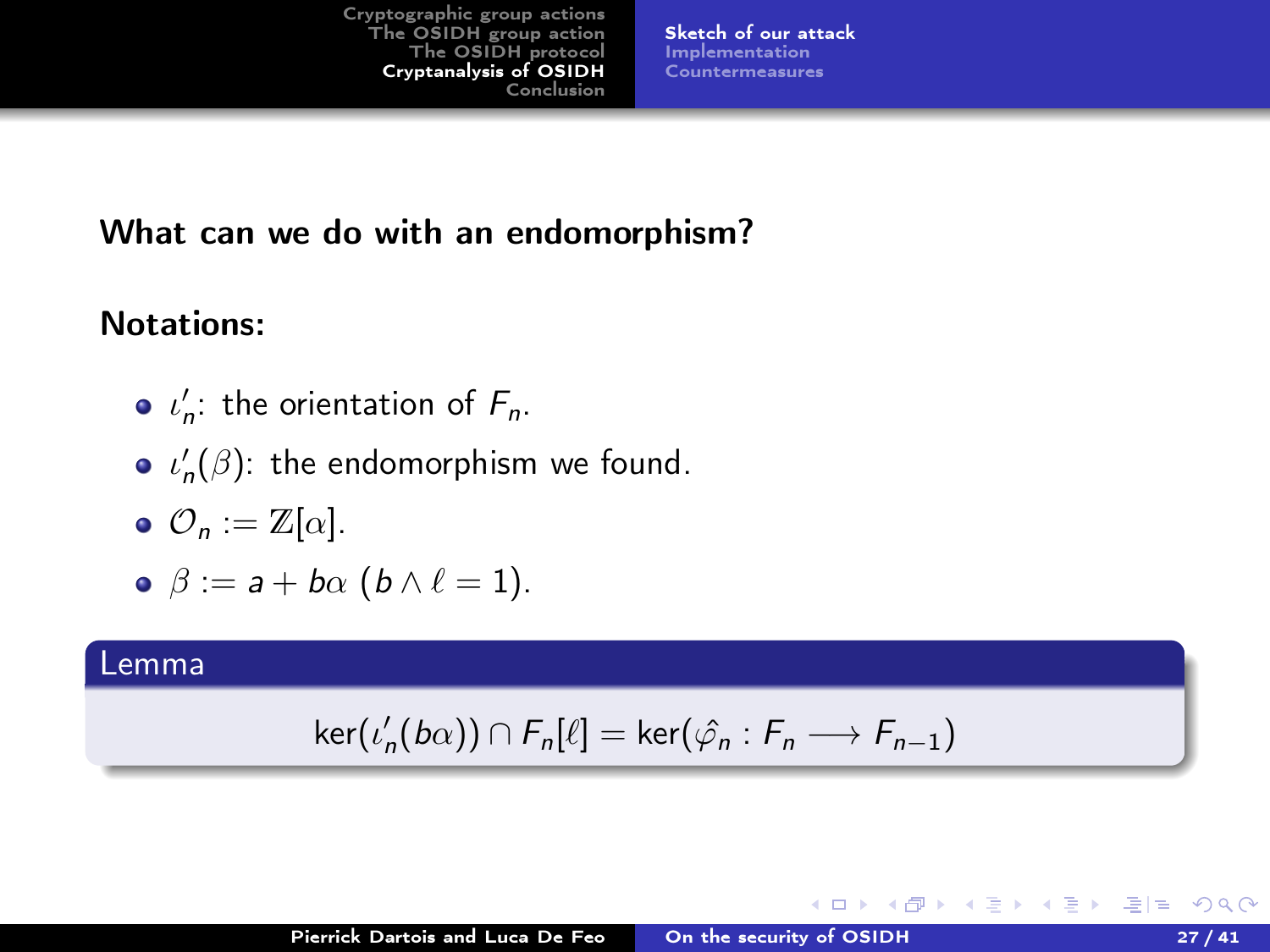[Sketch of our attack](#page-39-0) [Implementation](#page-52-0) [Countermeasures](#page-54-0)

#### Chain recovery



 $\circ$  F<sub>0</sub>  $\overline{F_1}$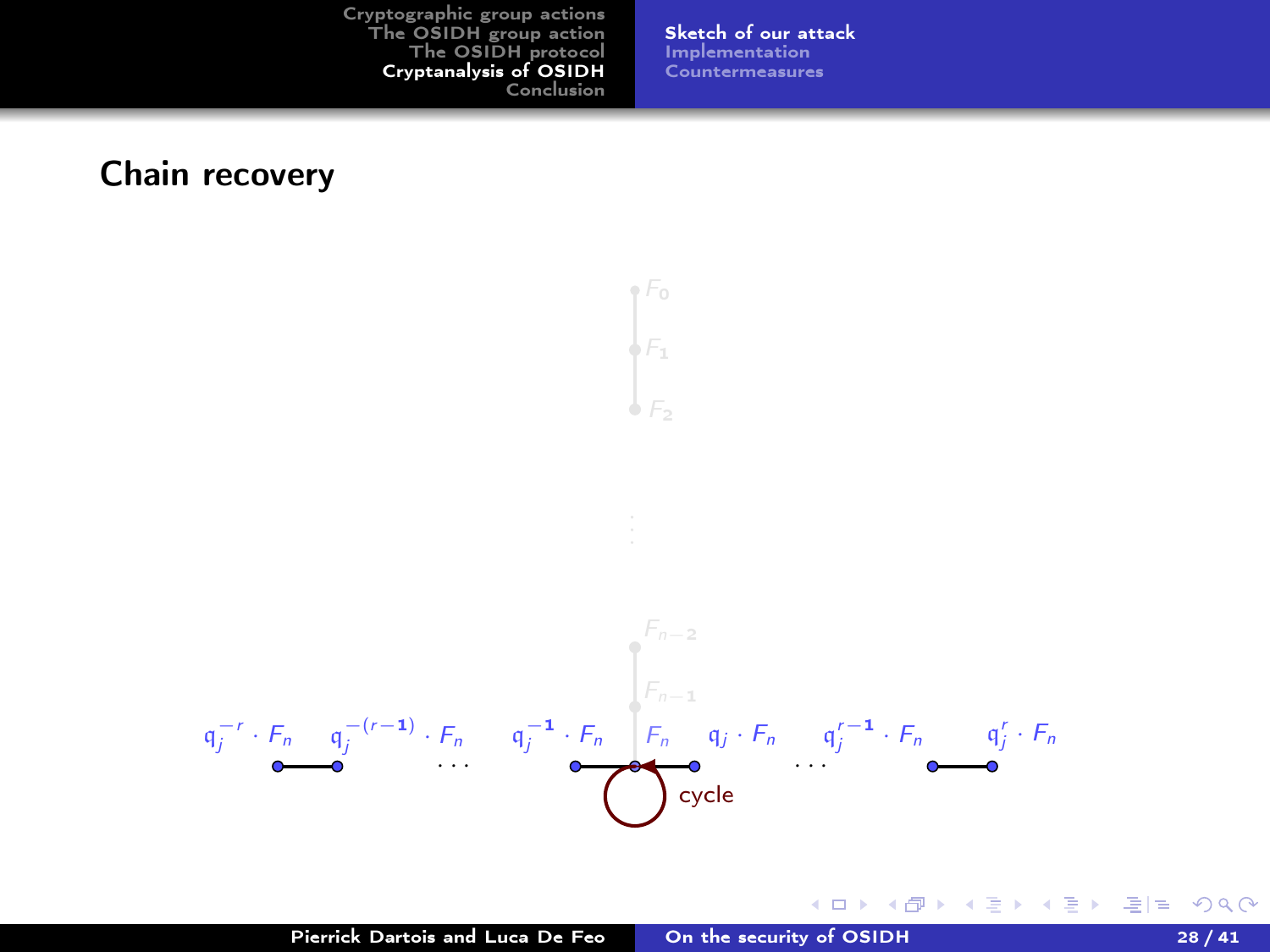[Sketch of our attack](#page-39-0) [Implementation](#page-52-0) [Countermeasures](#page-54-0)

#### Chain recovery



 $\circ$  F<sub>0</sub>  $\overline{F_1}$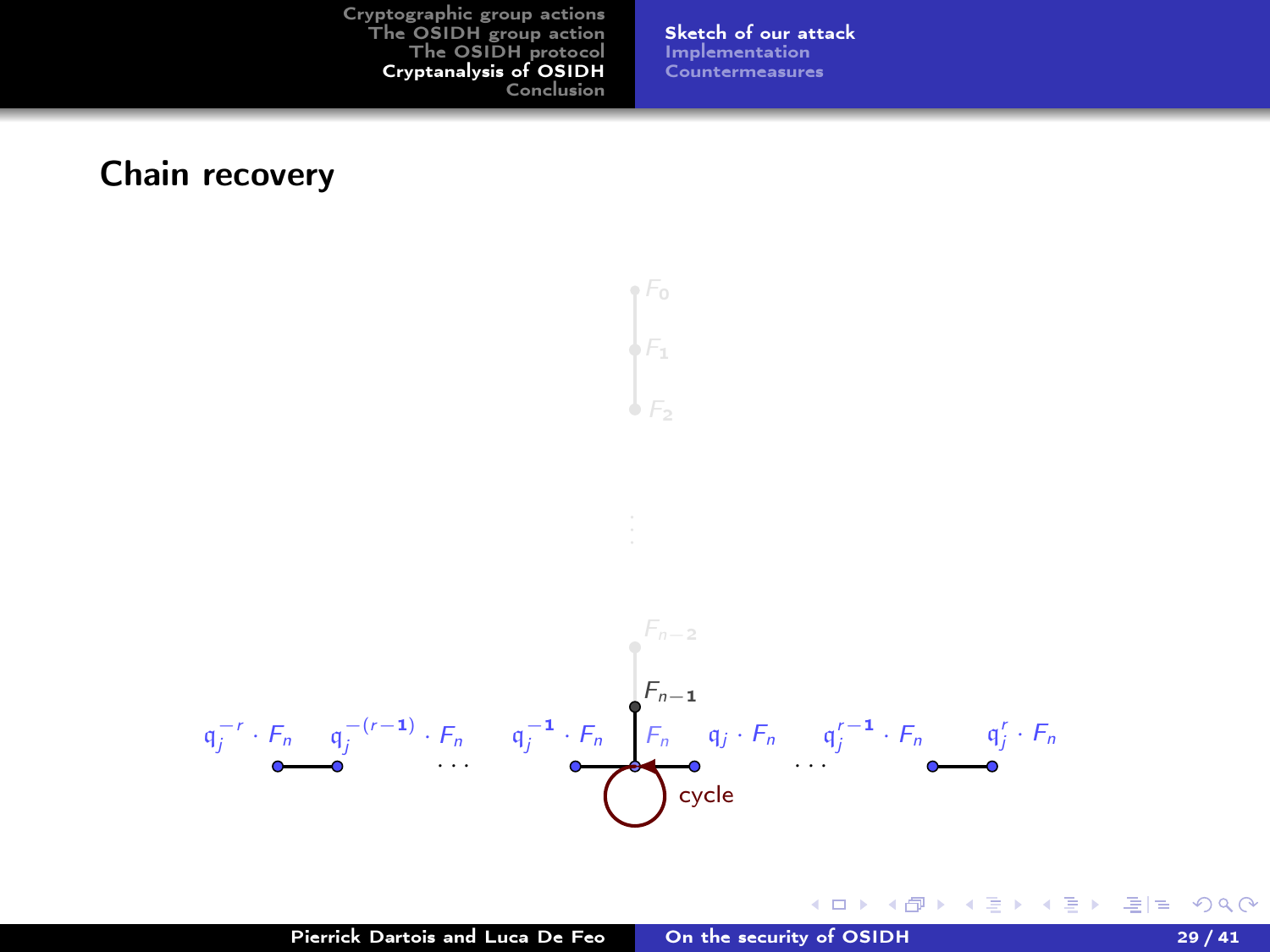[Sketch of our attack](#page-39-0) [Implementation](#page-52-0) [Countermeasures](#page-54-0)

#### Chain recovery



 $\circ$  F<sub>0</sub>  $\overline{F_1}$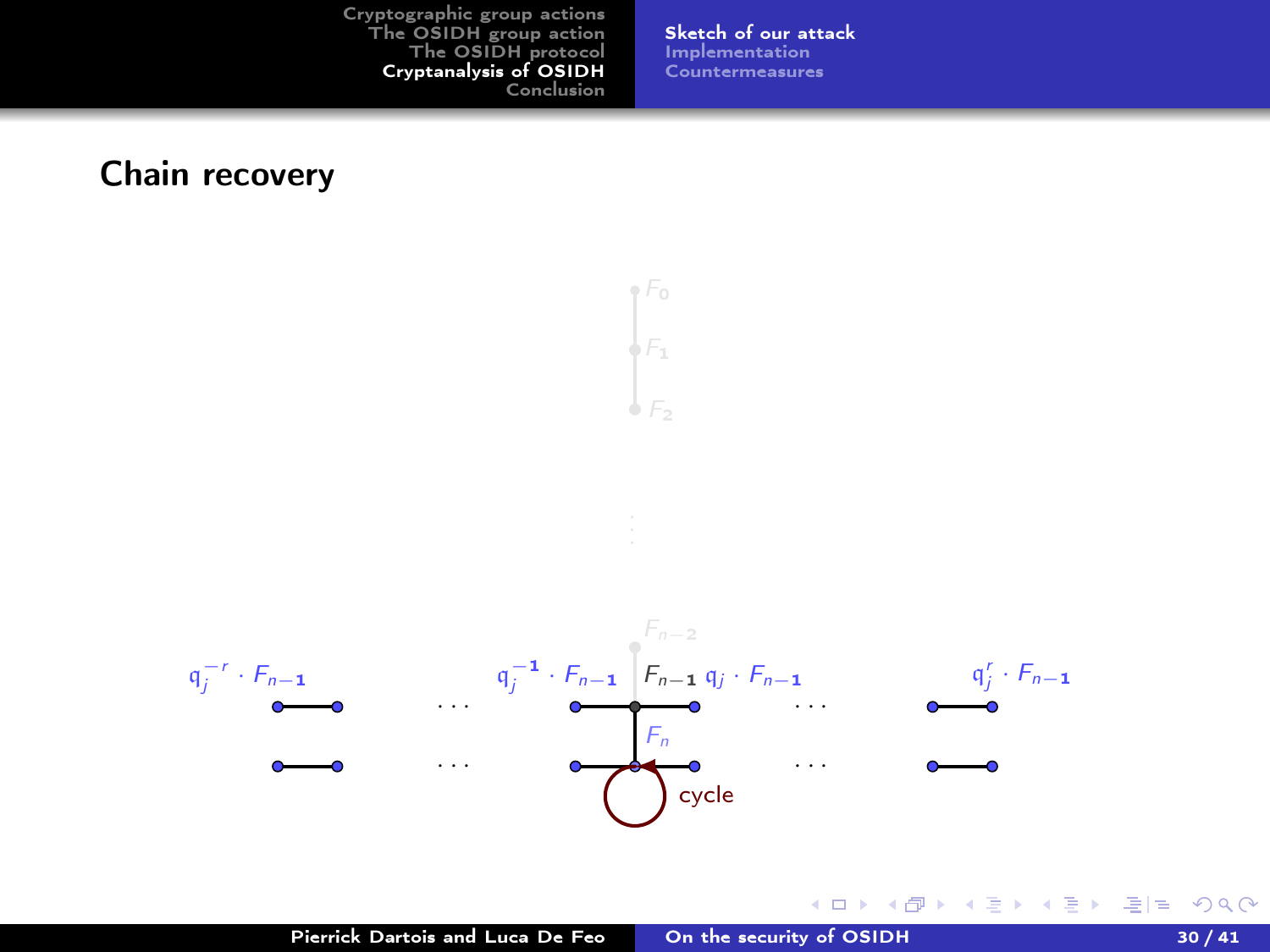[Sketch of our attack](#page-39-0) [Implementation](#page-52-0) [Countermeasures](#page-54-0)

#### Chain recovery



 $\circ$  F<sub>0</sub>  $\overline{F_1}$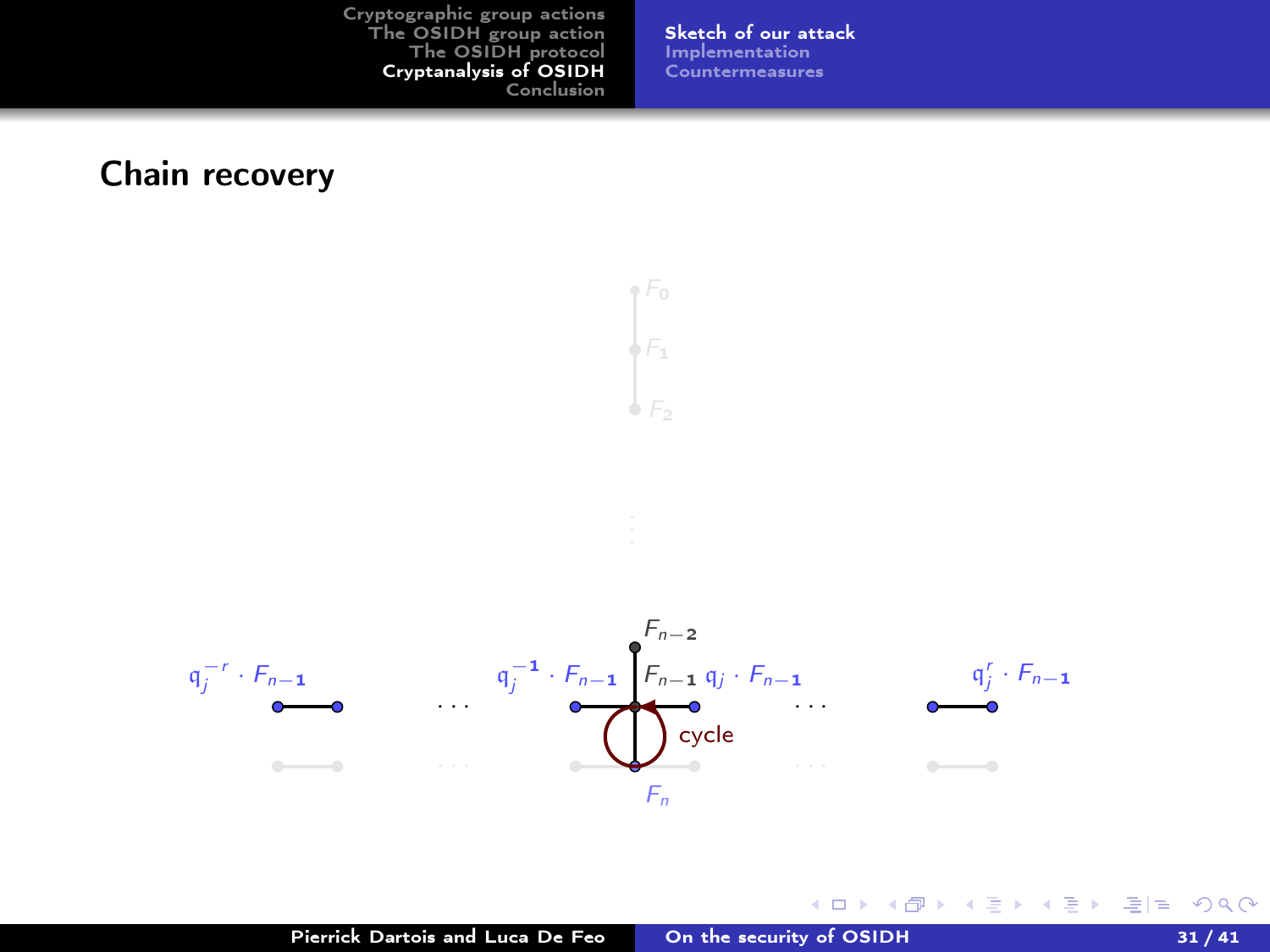[Sketch of our attack](#page-39-0) [Implementation](#page-52-0) [Countermeasures](#page-54-0)

#### Chain recovery

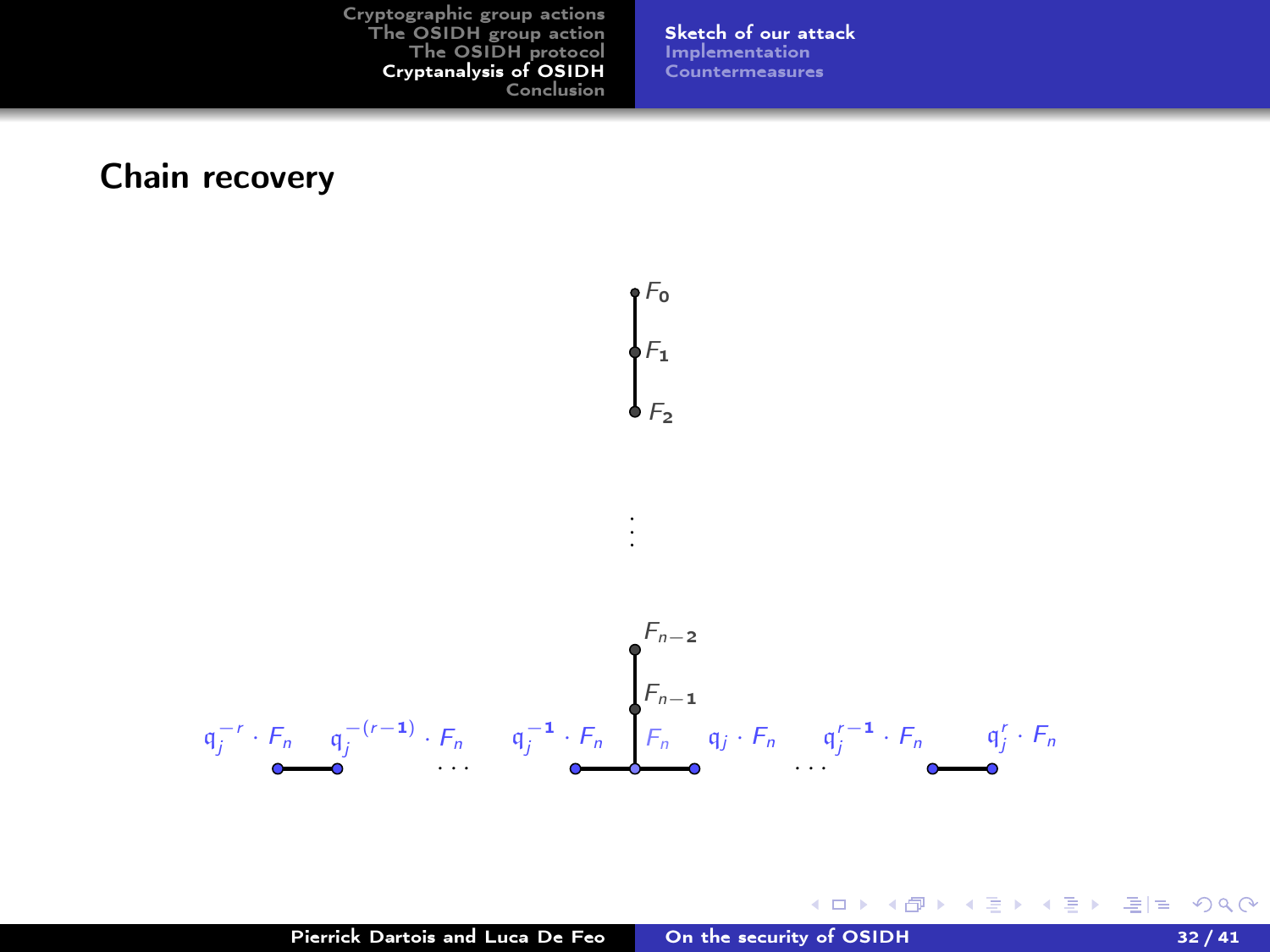[Sketch of our attack](#page-39-0) [Implementation](#page-52-0) [Countermeasures](#page-54-0)

#### Our main contribution: how to find cycles?

- Onuki's approach: Find b principal by exhaustive search (costly) and compute  $\mathfrak{b} \cdot F_n$  (costly).<sup>2</sup>
- **Our approach:** Look for a shot vector in:

$$
L := \left\{ (e_1, \cdots, e_t) \in \mathbb{Z}^t \; \middle| \; \prod_{j=1}^t [q_j \cap \mathcal{O}_n]^{e_j} = [1] \quad \text{in} \quad Cl(\mathcal{O}_n) \right\}
$$

to get  $\mathfrak{b} := \prod_{j=1}^t (\mathfrak{q}_j \cap \mathcal{O}_n)^{e_j}$  principal.

<sup>2</sup>Here  $\mathfrak b$  is not necessarily a product of the  $\mathfrak q_j$ .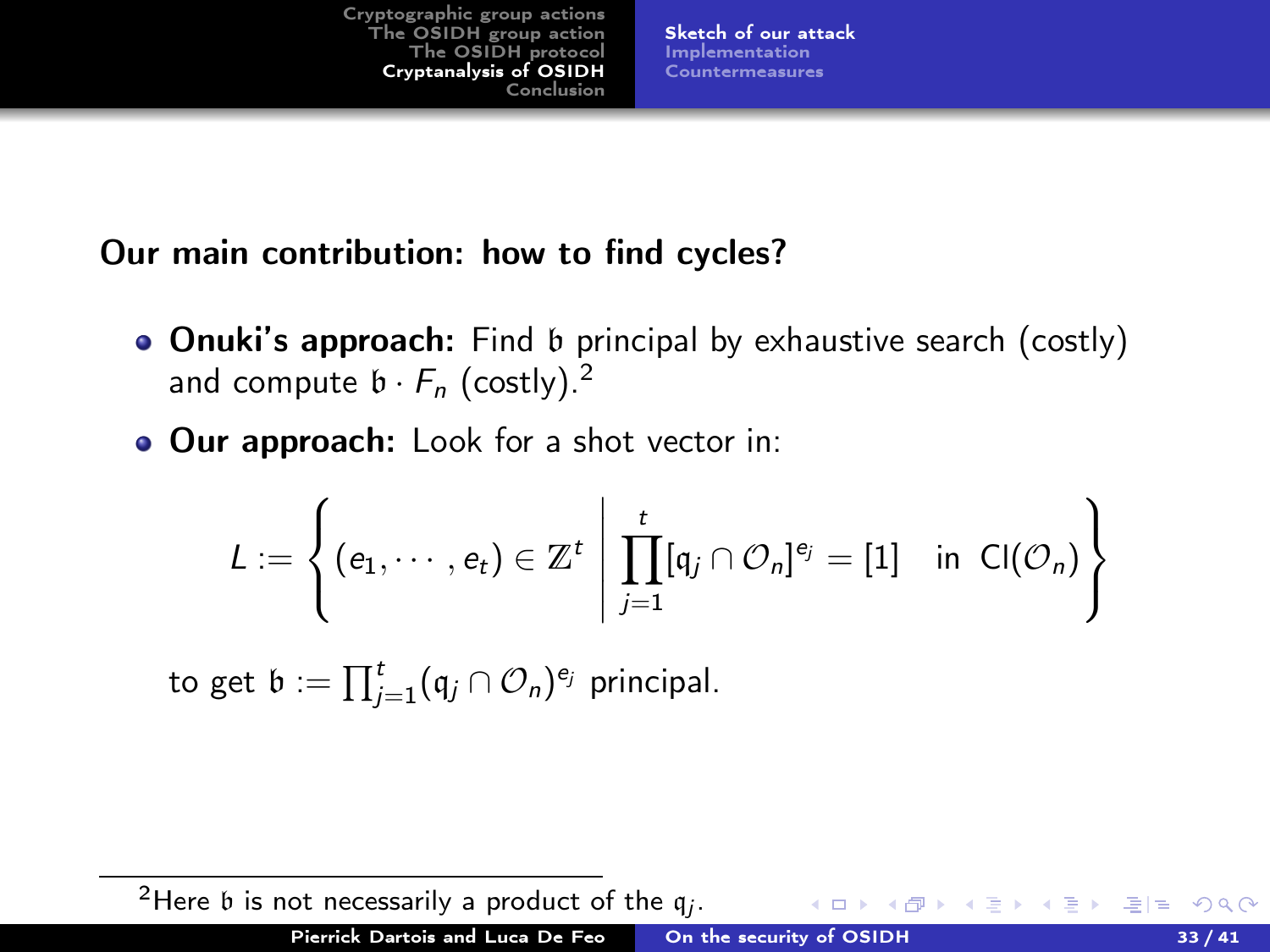[Sketch of our attack](#page-39-0) [Implementation](#page-52-0) [Countermeasures](#page-54-0)

#### Complexity of the attack:

• The expensive step: find a short vector in the lattice

$$
L := \left\{ (e_1, \cdots, e_t) \in \mathbb{Z}^t \; \middle| \; \prod_{j=1}^t [q_j \cap \mathcal{O}_n]^{e_j} = [1] \quad \text{in} \ \mathsf{Cl}(\mathcal{O}_n) \right\}.
$$

**Example:** For  $t = 74$  (Colò and Kohel), lattice reduction takes 0.5 s with BKZ.

4 0 8

 $\rightarrow$   $\equiv$   $\rightarrow$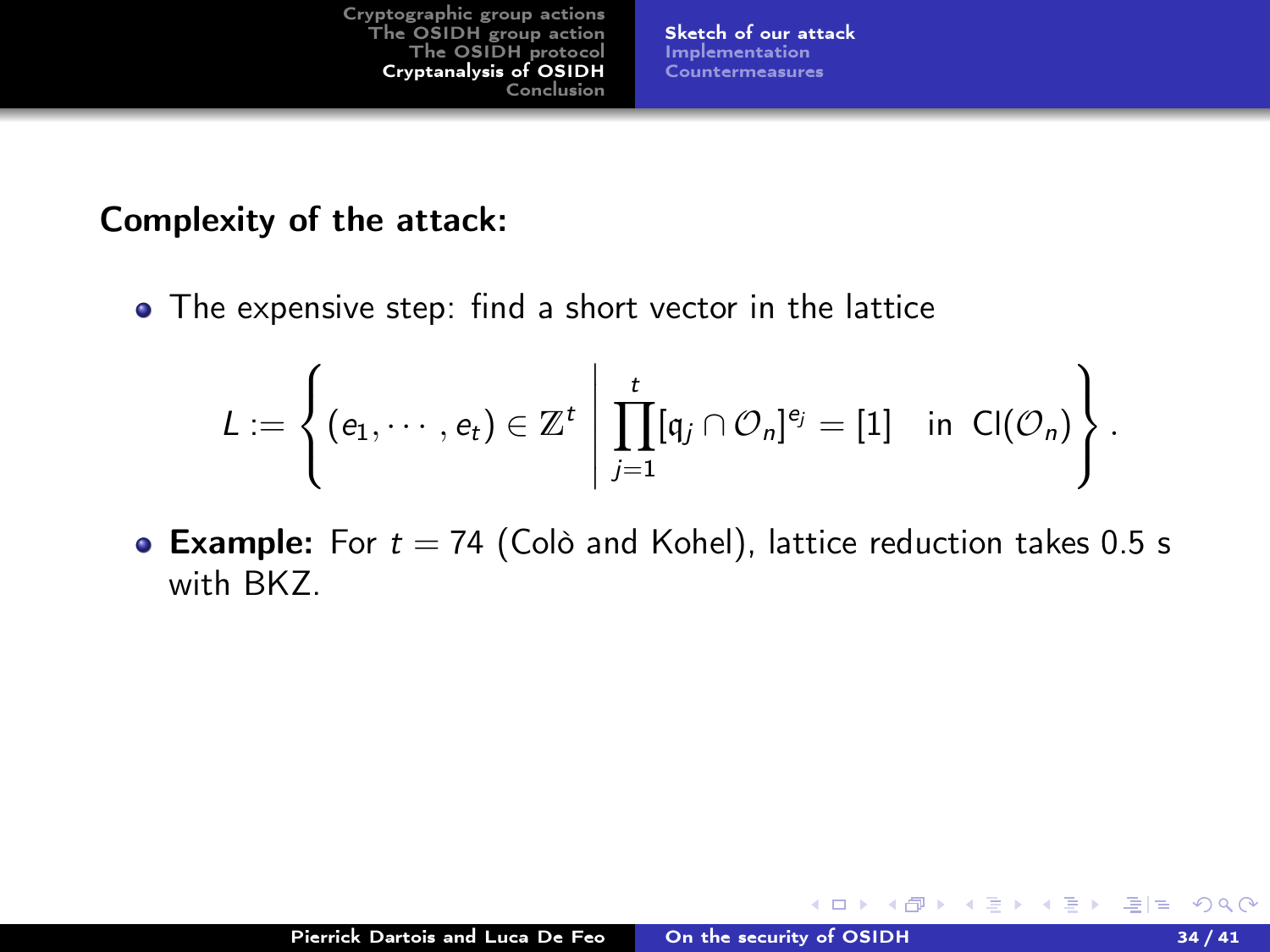[Sketch of our attack](#page-39-0) [Implementation](#page-52-0) [Countermeasures](#page-54-0)

#### Complexity of the attack:

• The expensive step: find a short vector in the lattice

$$
L := \left\{ (e_1, \cdots, e_t) \in \mathbb{Z}^t \; \middle| \; \prod_{j=1}^t [q_j \cap \mathcal{O}_n]^{e_j} = [1] \quad \text{in} \ \mathsf{Cl}(\mathcal{O}_n) \right\}.
$$

- **Example:** For  $t = 74$  (Colò and Kohel), lattice reduction takes 0.5 s with BKZ.
- All other steps are polynomial (including the computation of L).

4 000 100

 $\rightarrow$   $\equiv$   $\rightarrow$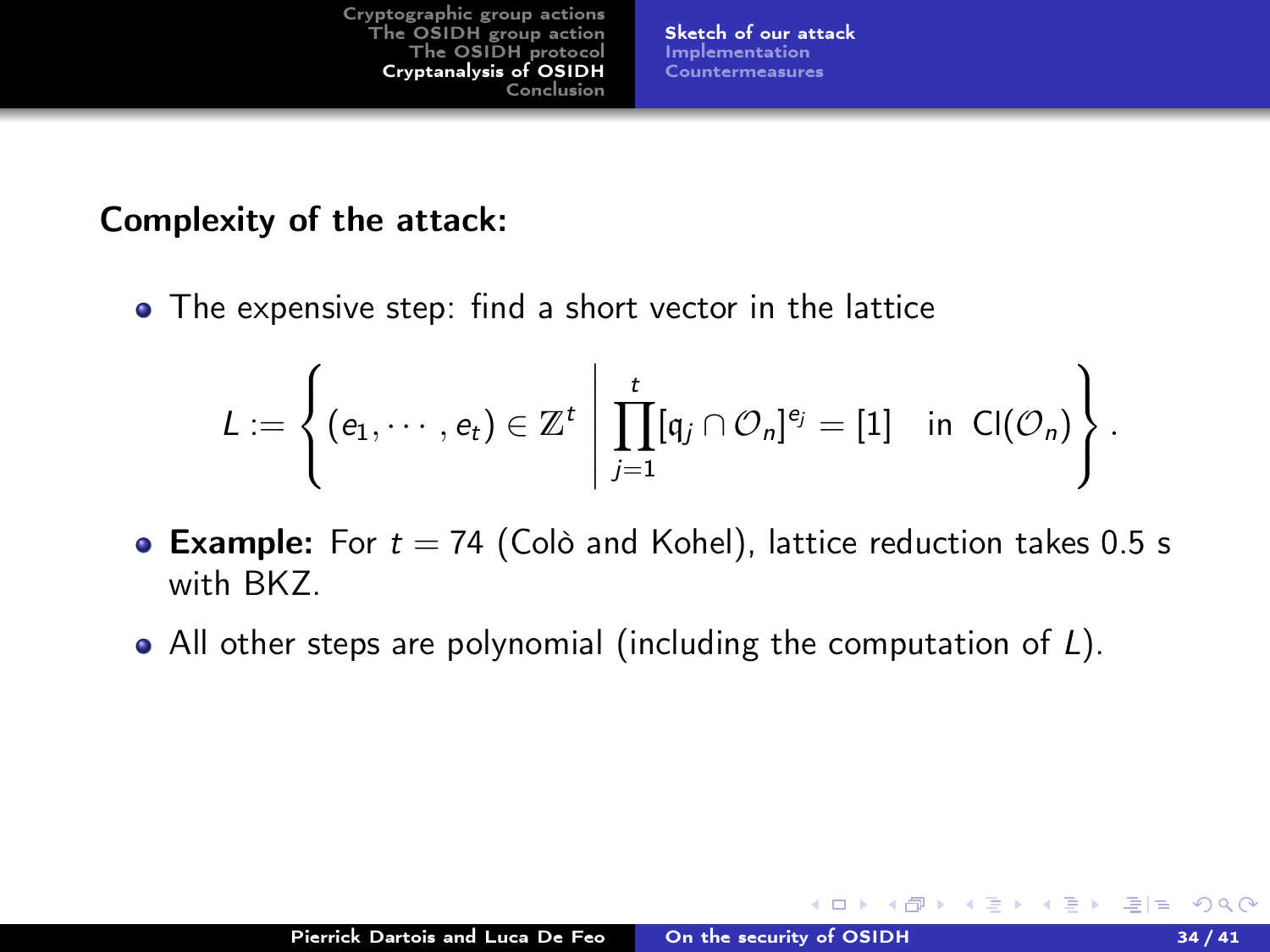[Sketch of our attack](#page-39-0) [Implementation](#page-52-0) [Countermeasures](#page-54-0)

#### Complexity of the attack:

The expensive step: find a short vector in the lattice

$$
L := \left\{ (e_1, \cdots, e_t) \in \mathbb{Z}^t \; \middle| \; \prod_{j=1}^t [q_j \cap \mathcal{O}_n]^{e_j} = [1] \quad \text{in} \ \mathsf{Cl}(\mathcal{O}_n) \right\}.
$$

- **Example:** For  $t = 74$  (Colò and Kohel), lattice reduction takes 0.5 s with BKZ.
- All other steps are polynomial (including the computation of L).
- Polynomial time operations (group action) are very slow.
- No practical implementation of the protocol.

 $-111$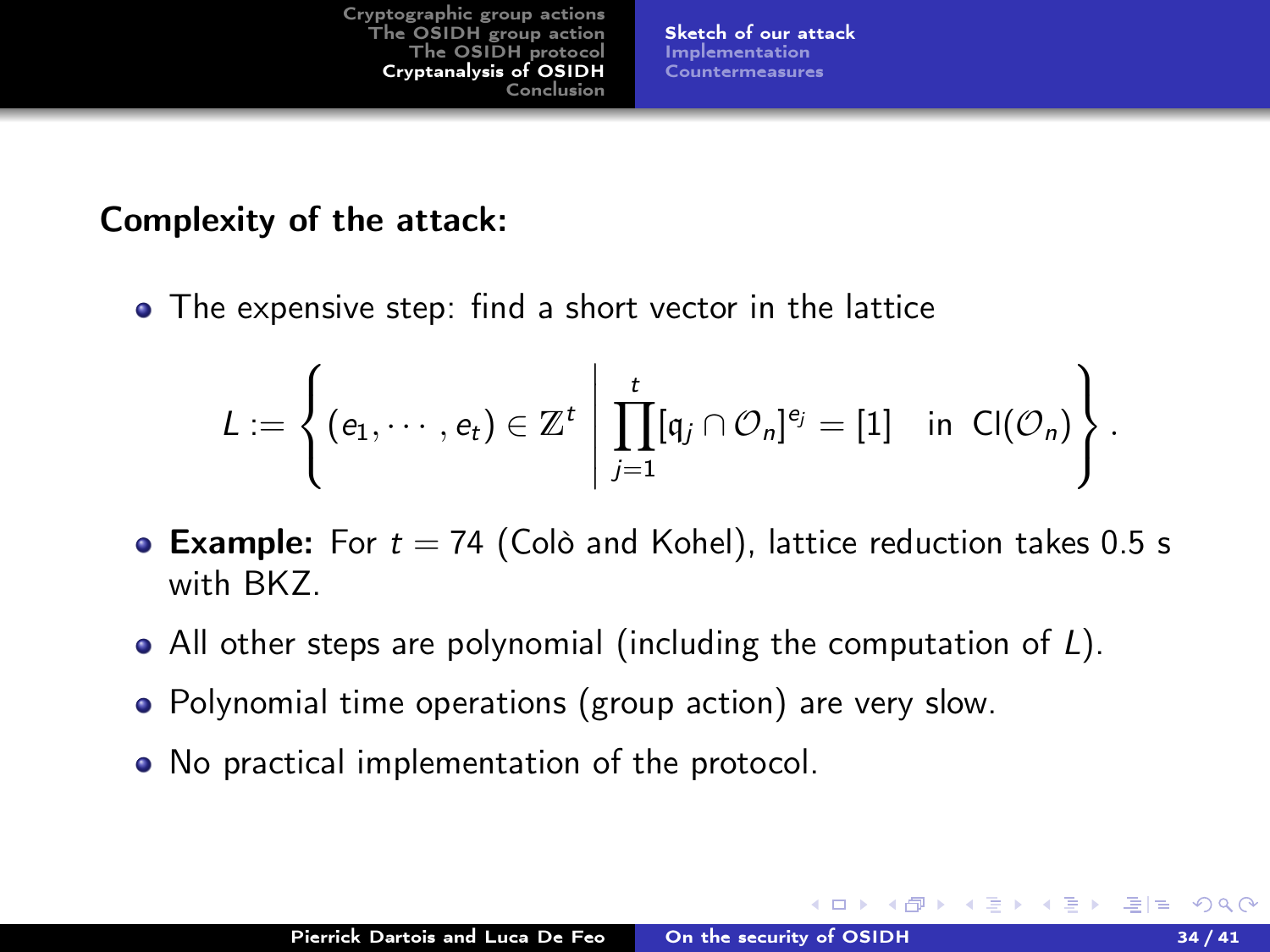[Sketch of our attack](#page-39-0) [Implementation](#page-52-0) [Countermeasures](#page-54-0)

<span id="page-52-0"></span>Implementation with toy parameters:  $\ell = 2$ ,  $n = 28$ ,  $t = 10$ ,  $r = 3$ and  $K = \mathbb{Q}(i)$ .

(sage: load("Documents/Codes/OSIDH/OSIDH attack tests.pv")

Protocol execution:

 $A11ce$ Alice's secret kev:  $[2, 1, -3, 3, 3, 3, 3, -1, -3, 1]$ Alice's action on public chain complete.

Rob: Bob's secret key:  $[2, 0, -1, 1, 3, -3, 1, 2, 0, 2]$ Bob's action on public chain complete.

Alice's action on Bob's data complete.

Bob's action on Alice's data complete.

Shared chains coincide: True Protocol execution time: 86.6418662071228 s Attack: part 1 - recovering the chains of Alice and Bob

Alice Alice's chain recovered: True

**Bob** Bob's chain recovered: True

Timing part 1: 243 38196992874146 s

Attack: part 2 - recovering Alice's secret exponents

Timing part 2: 109.8835232257843 s

Attack: part 3 - recovering the shared secret chain Attack is correct: True Timing part 3: 8.221031904220581 s

K □ ▶ K 何 ▶ K 글 ▶ K 글 ▶ [글] = 10 0 0 0

Total attack timing : 361.48652505874634 s

#### Find our implementation on [github.com/Pierrick-Dartois/OSIDH.](https://github.com/Pierrick-Dartois/OSIDH)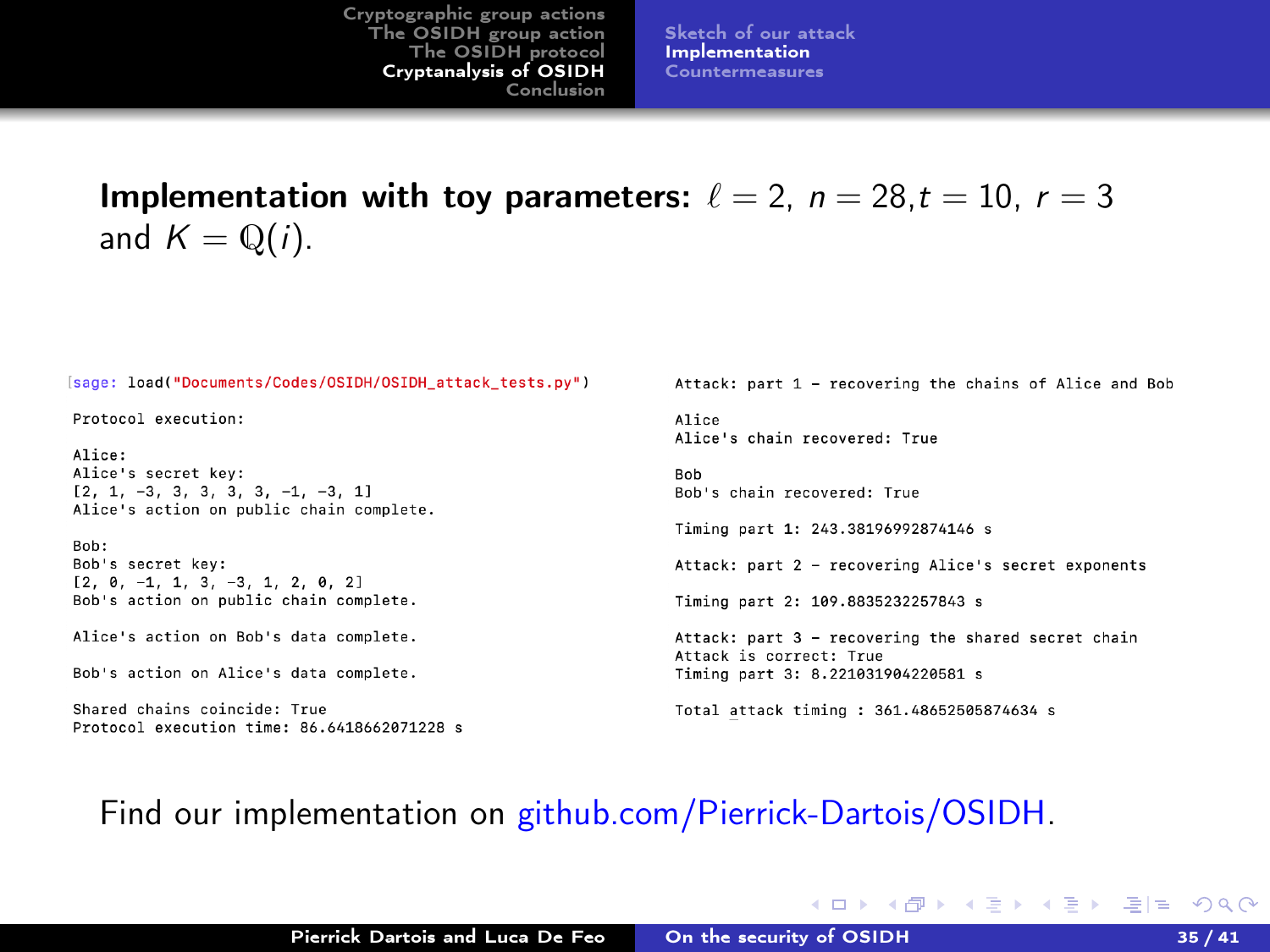[Sketch of our attack](#page-39-0) [Implementation](#page-52-0) [Countermeasures](#page-54-0)

Implementation with toy parameters:  $\ell = 2$ ,  $n = 28$ ,  $t = 10$ ,  $r = 3$ and  $K = \mathbb{Q}(i)$ .

|                           | Protocol | Complete |
|---------------------------|----------|----------|
|                           |          | attack   |
| Average (in s)            | 84.83    | 376.05   |
| Standard deviation (in s) | 5.61     | 18.29    |
| Margin of error $(95%)$   | 1.46     | 4.76     |
| on the average (in s)     |          |          |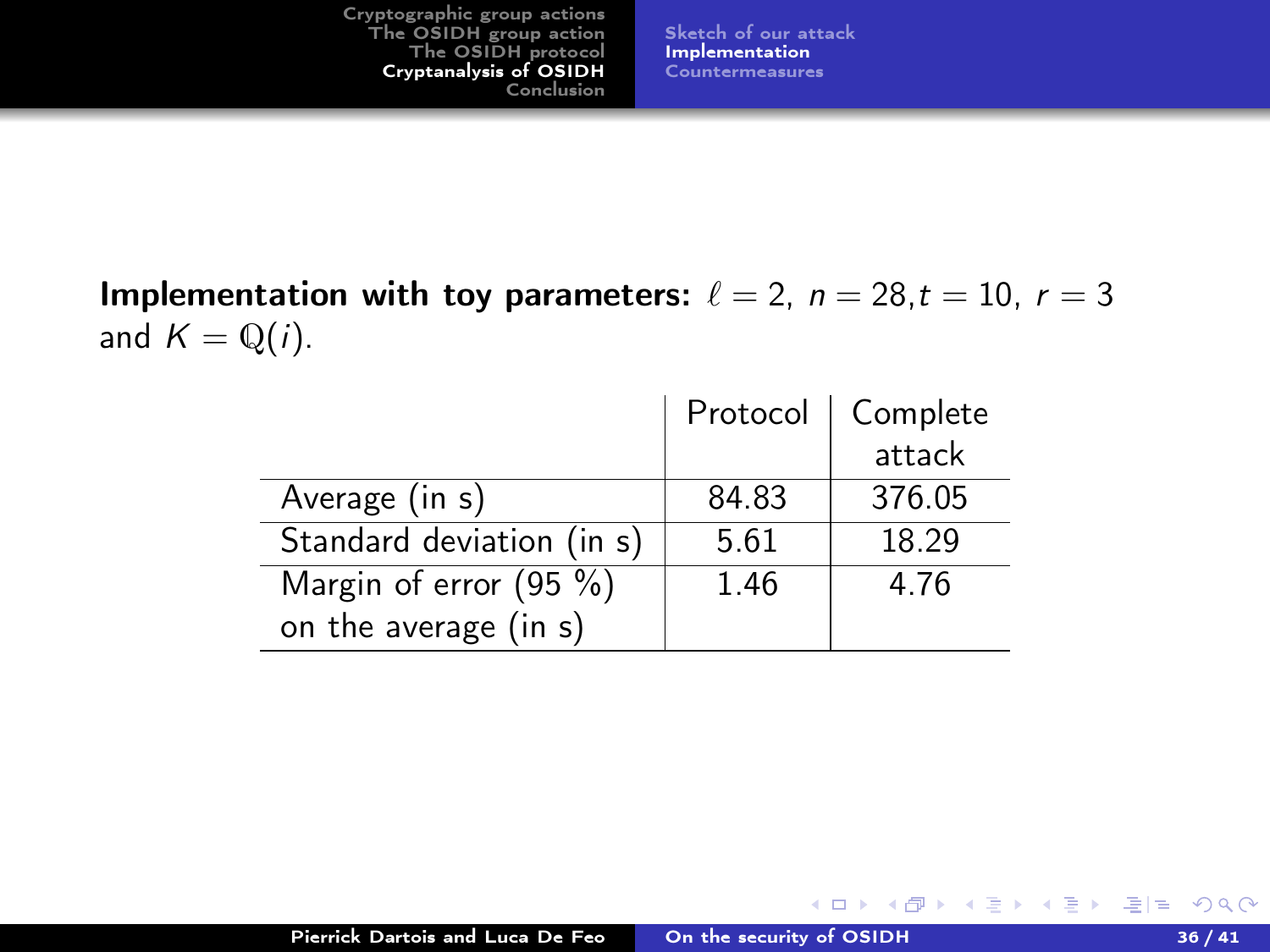[Sketch of our attack](#page-39-0) [Implementation](#page-52-0) [Countermeasures](#page-54-0)

#### <span id="page-54-0"></span>Countermeasures - preliminary remark:

#### Theorem

$$
\lambda_1^{(\infty)}(L) \simeq \frac{\# \operatorname{Cl}(\mathcal{O}_n)^{1/t}}{2}
$$

The attack runs under the hypothesis that the key space

$$
\left\{\prod_{j=1}^t [q_j\cap\mathcal{O}_n]^{e_j}\;\middle|\; e_1,\cdots,e_t\in\llbracket-r\;;\;r\rrbracket\right\}
$$

tightly covers  $Cl(\mathcal{O}_n)$ :

$$
(2r+1)^t \simeq \# \mathsf{Cl}(\mathcal{O}_n) \simeq \ell^n.
$$

4 D F

so that  $\lambda_1^{(\infty)}(L) \leq 2r$ .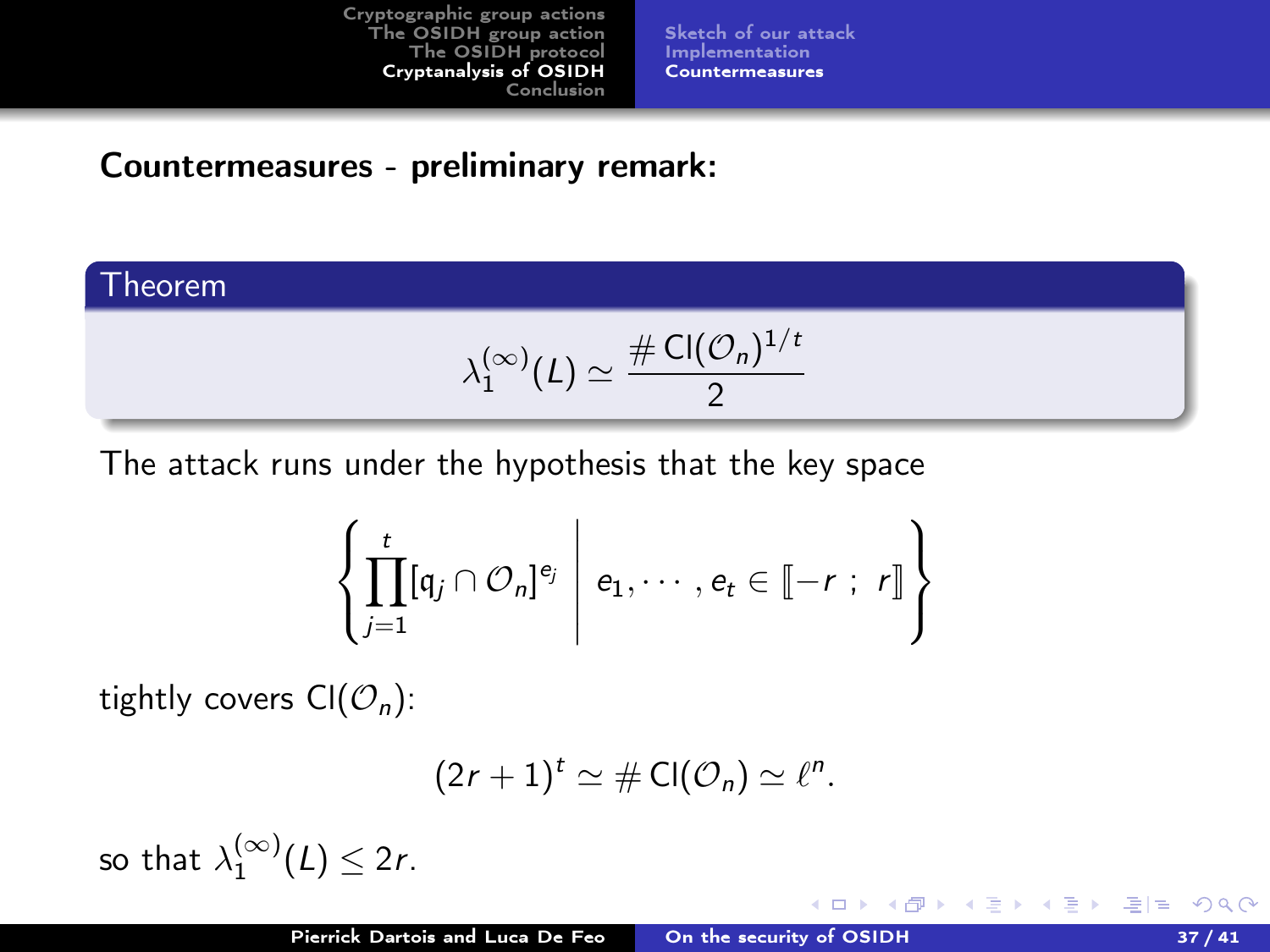[Sketch of our attack](#page-39-0) [Implementation](#page-52-0) [Countermeasures](#page-54-0)

Countermeasures:

|                  | Method 1                                                           | Method 2                  |
|------------------|--------------------------------------------------------------------|---------------------------|
| Description      | Increase $n$ and $t$ , keep                                        | Increase $n$ , so that    |
|                  | $(2r+1)^t \simeq # \operatorname{Cl}(\mathcal{O}_n) \simeq \ell^n$ | $(2r+1)^t \ll \ell^n$     |
| Consequence      | SVP is hard                                                        | No short enough vectors   |
| <b>Drawbacks</b> | (1). Slows the protocol                                            | No longer a cryptographic |
|                  | (2). Lattice based                                                 | group action              |
|                  | security assumption                                                |                           |

K ロ ▶ K @ ▶ K 글 ▶ K 글 ▶ [로] = 19 Q Q ^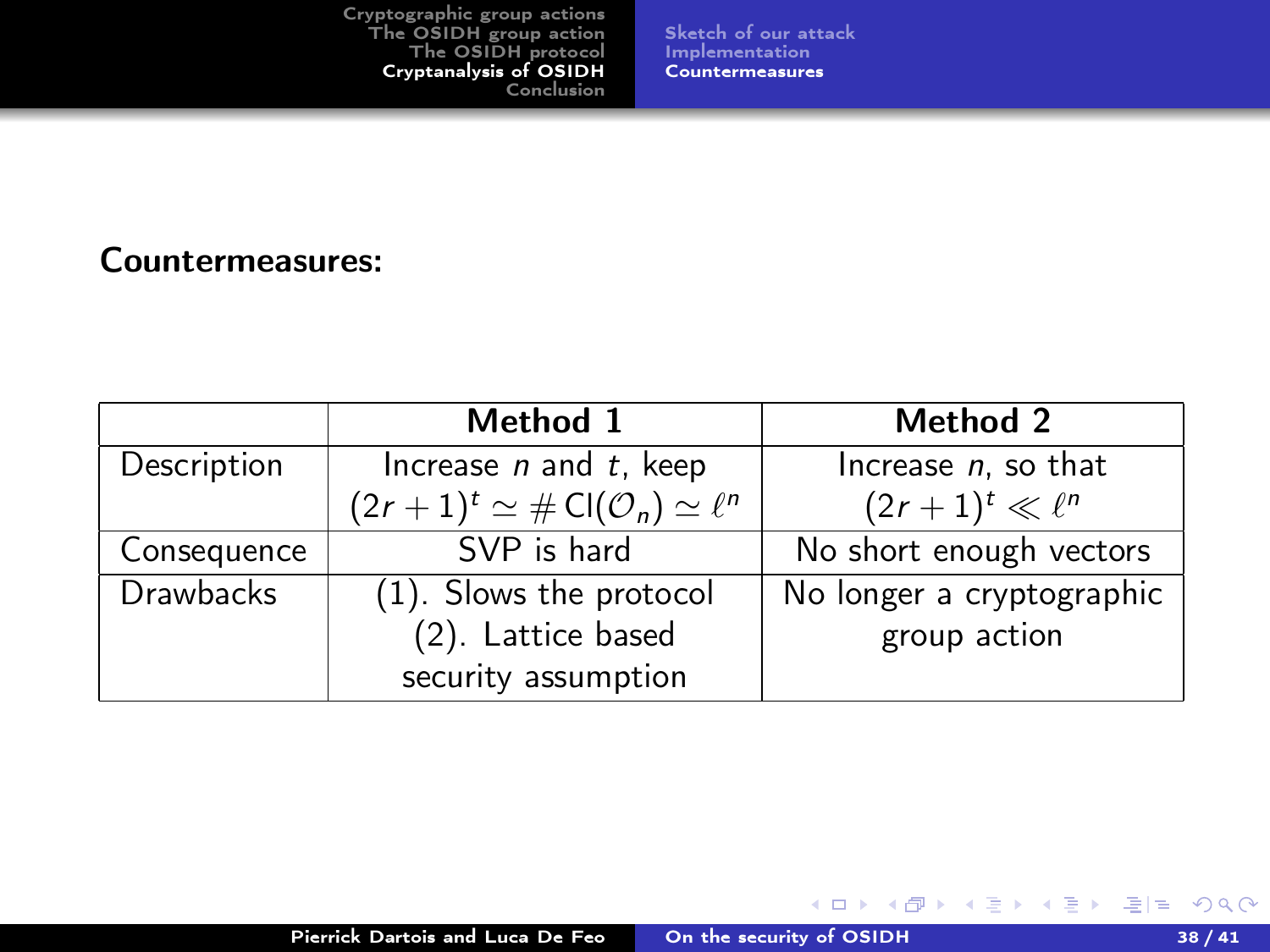# <span id="page-56-0"></span>[Conclusion](#page-56-0)

Pierrick Dartois and Luca De Feo [On the security of OSIDH](#page-0-0) 39 / 41

K ロ ▶ K @ ▶ K 글 ▶ K 글 ▶ [로] = 19 Q Q ^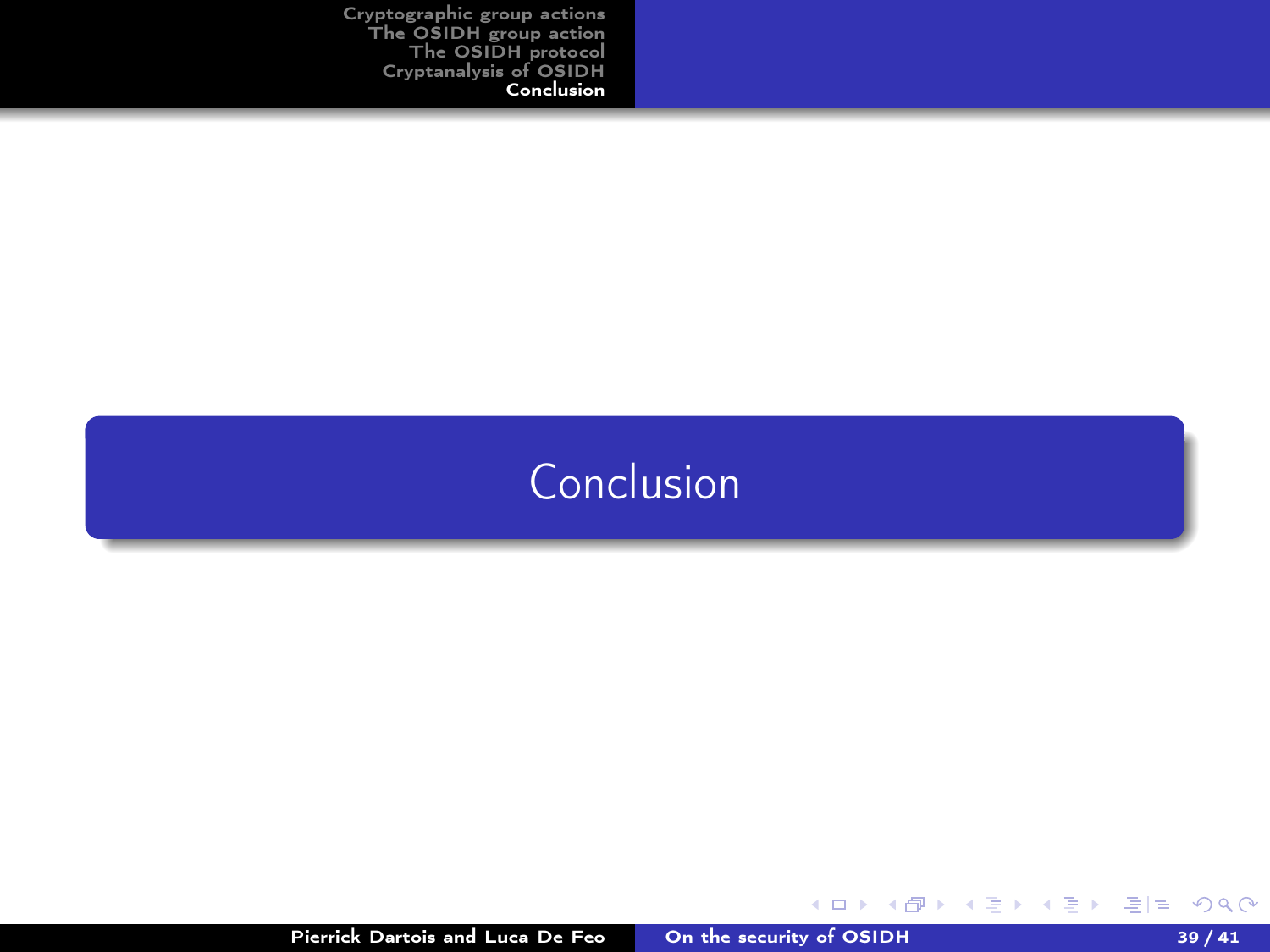#### To sum up: Our attack severely undermines the relevance of OSIDH.

**◆ ロ ▶ → イ 冊** 

 $\rightarrow$ 

不重 经不重 的